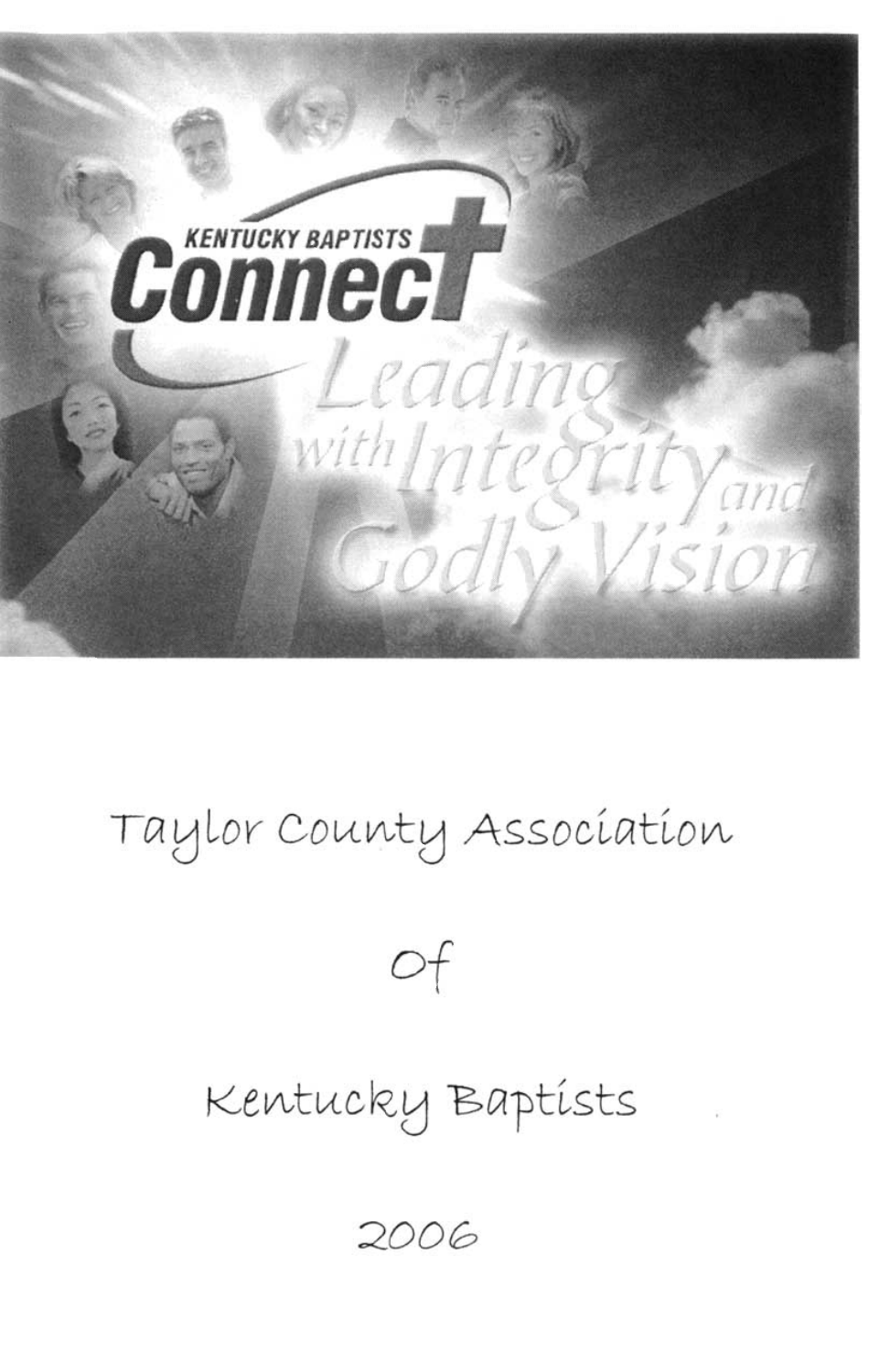TAYLOR COUNTY ASSOCIATION OF **KENTUCKY BAPTISTS** 

Twenty First Annual Spring Meeting Held with Yuma Baptist Church Monday, May 8, 2006, 7:00 P.M.

Forty Ninth Annual Meeting Friendship Baptist Church Monday, September 11, 2006

#### And

Pleasant Hill Baptist Church Tuesday, September 12, 2006 at 4:00 P.M. And 7:00 P.M.

### **Moderator, Rev. Gary Durham Clerk. Helen Henderson**

The Taylor County Baptist Association Will meet with South Campbellsville Baptist Church Monday, May 14<sup>th</sup>, 2007 at 7:00 P.M.

#### And

Liberty Baptist Church September 10, 2007 at 7:00 P.M.

#### And

Campbellsville Baptist Church Tuesday, September 11, 2007 at 4:00 PM And  $7:00$  P.M.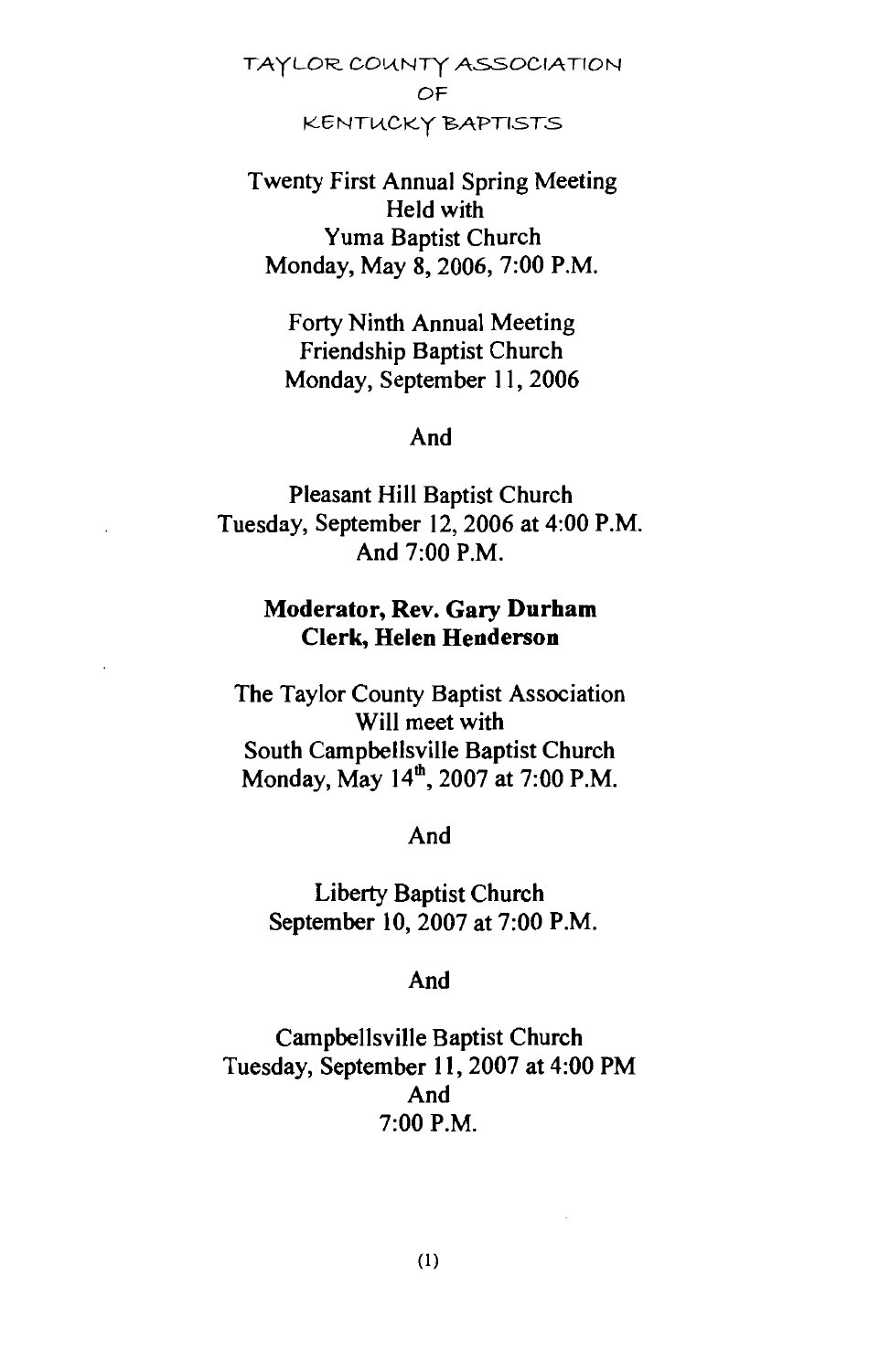#### **Table of Contents**

| <b>Association Directory</b>                                      | $1-13$         |
|-------------------------------------------------------------------|----------------|
| <b>Taylor County Association of Kentucky Baptists</b>             | 1              |
| <b>Table of Content</b>                                           | $\overline{2}$ |
| <b>Association Directory</b>                                      | 3              |
| <b>Mission Projects of Taylor County</b>                          | $\overline{4}$ |
| <b>Associational Teams</b>                                        | 5              |
| Taylor County Baptist Association Elected to Mission Board of the | $6 - 7$        |
| <b>Kentucky Baptist Convention</b>                                |                |
| <b>Ordained Ministers</b>                                         | 8              |
| <b>Associational Pastors</b>                                      | $9-10$         |
| <b>Executive Board Members</b>                                    | 11             |
| <b>Other Church Staff</b>                                         | $12 - 13$      |
| <b>Messengers</b>                                                 | $14 - 15$      |
| <b>Constitution and By-Laws</b>                                   | $16-18$        |
| <b>Executive Board Annual Meeting</b>                             | 19             |
| <b>Order of Business for Spring Meeting</b>                       | 20             |
| <b>Order of Business for Fall Meeting</b>                         | $20 - 21$      |
| <b>Proceeding of Spring Meeting</b>                               | $22 - 23$      |
| <b>Proceeding of Fall Meeting</b>                                 | $24 - 27$      |
| <b>Historical Events</b>                                          | 28-29          |
| In Memoriam                                                       | 29-30          |
| <b>Taylor County Baptist Association Proposed Budget</b>          | $31 - 32$      |
| <b>Church Contributions</b>                                       | $33 - 34$      |
| <b>Map Insert</b>                                                 | $35 - 36$      |
| Letter from Nickolai Syrovatko                                    | $37 - 38$      |
| <b>Reports</b>                                                    | 39-49          |
| <b>Executive Board Report</b>                                     | 39-40          |
| <b>Auditor's Report</b>                                           | 41             |
| <b>WMU Report</b>                                                 | 41             |
| <b>Chapel Report</b>                                              | 41             |
| <b>Christian Women's Job Corps</b>                                | 42             |
| Kentucky League on Alcohol and Gambling                           | 42             |
| <b>Baptist Campus Ministries</b>                                  | $43 - 44$      |
| <b>Kentucky Heartland Outreach</b>                                | 44             |
| <b>Kingdom Growth Report</b>                                      | 45             |
| Time, Place, and Preacher Report                                  | 46             |
| <b>Taylor County Baptist Association Resolutions Committee</b>    | 46             |
| <b>Director of Mission's Report</b>                               | 47             |
| <b>Hispanic Report</b>                                            | 48             |
| <b>Lighthouse Counseling Center</b>                               | 49             |
| <b>Directors</b>                                                  | $50 - 57$      |
| <b>Women on Mission</b>                                           | 50<br>51       |
| <b>Brotherhood</b>                                                |                |
| <b>Sunday School</b>                                              | 52             |
| Deacons<br><b>Music</b>                                           | 53<br>54       |
|                                                                   |                |
| <b>Treasurer</b><br><b>Clerks</b>                                 | 55<br>56       |
| <b>Discipleship Training</b>                                      | 57             |
| <b>Statistical Tables</b>                                         | 58-62          |
| <b>Historical Tables</b>                                          | $63 - 67$      |
| <b>Index</b>                                                      | 68             |
|                                                                   |                |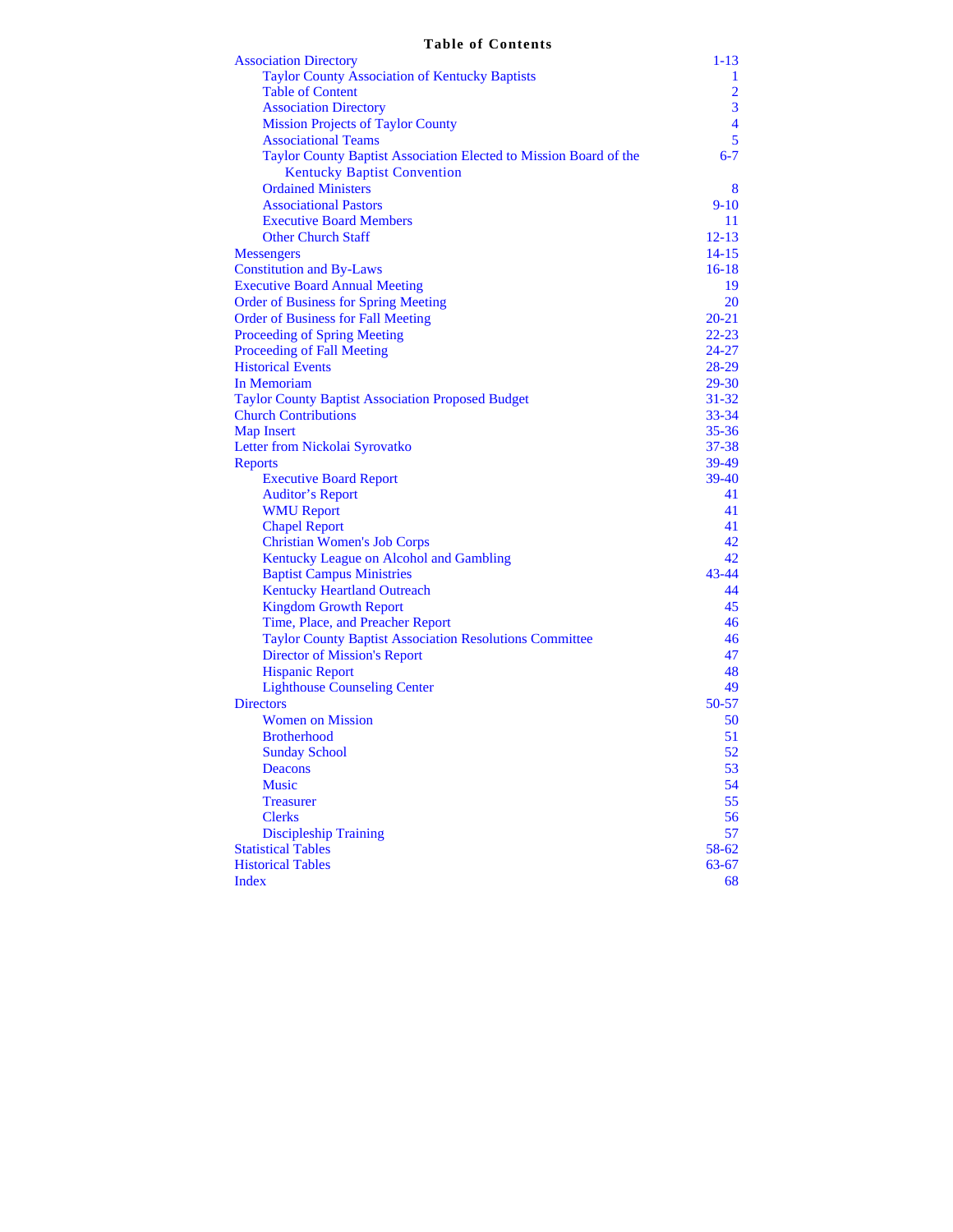### **ASSOCIATION DIRECTORY** TAYLOR COUNTY ASSOCIATION OF KENTUCKY BAPTIST **OFFICE P0 Box 298 CAMPBELLSVILLE, KENTUCKY 42719-0298** PHONE 270-465-5600

| <b>Director of Missions</b>                                                 |              |
|-----------------------------------------------------------------------------|--------------|
| <b>Assistant Auditor</b><br>Allen Young, 112 Pearl Avenue                   | 270-465-8249 |
| <b>Auditor</b><br>Henry Pippin, 301 Steeplechase                            | 270-789-4245 |
| <b>Assistant Treasurer</b><br>Rev. Dave Walters, 965 Hidden Meadow Drive    | 270-789-2449 |
| <b>Treasurer</b><br>David Gaddie, 305 Summit Drive                          | 270-789-2913 |
| <b>Assistant Clerk</b><br>Rev. Michael Goodwin, 65 Linda Lane               | 270-465-4169 |
| <b>Clerk</b><br>Helen Henderson, 279 Shiloh Road                            | 270-465-8998 |
| <b>First Assistant Moderator</b><br>Rev. Skip Alexander, 75 Trace Fork Road | 270-465-8115 |
| Moderator<br>Rev. Bill Henderson, 31 Friendship Road                        | 270-469-9809 |

# David W Gaddie, 305 Summit Drive (2007) 270-789-2913<br>Dr. James E. Jones, 101 Wellington Park (2008) 270-789-2055 David W Gaddie, 305 Summit Drive (2007)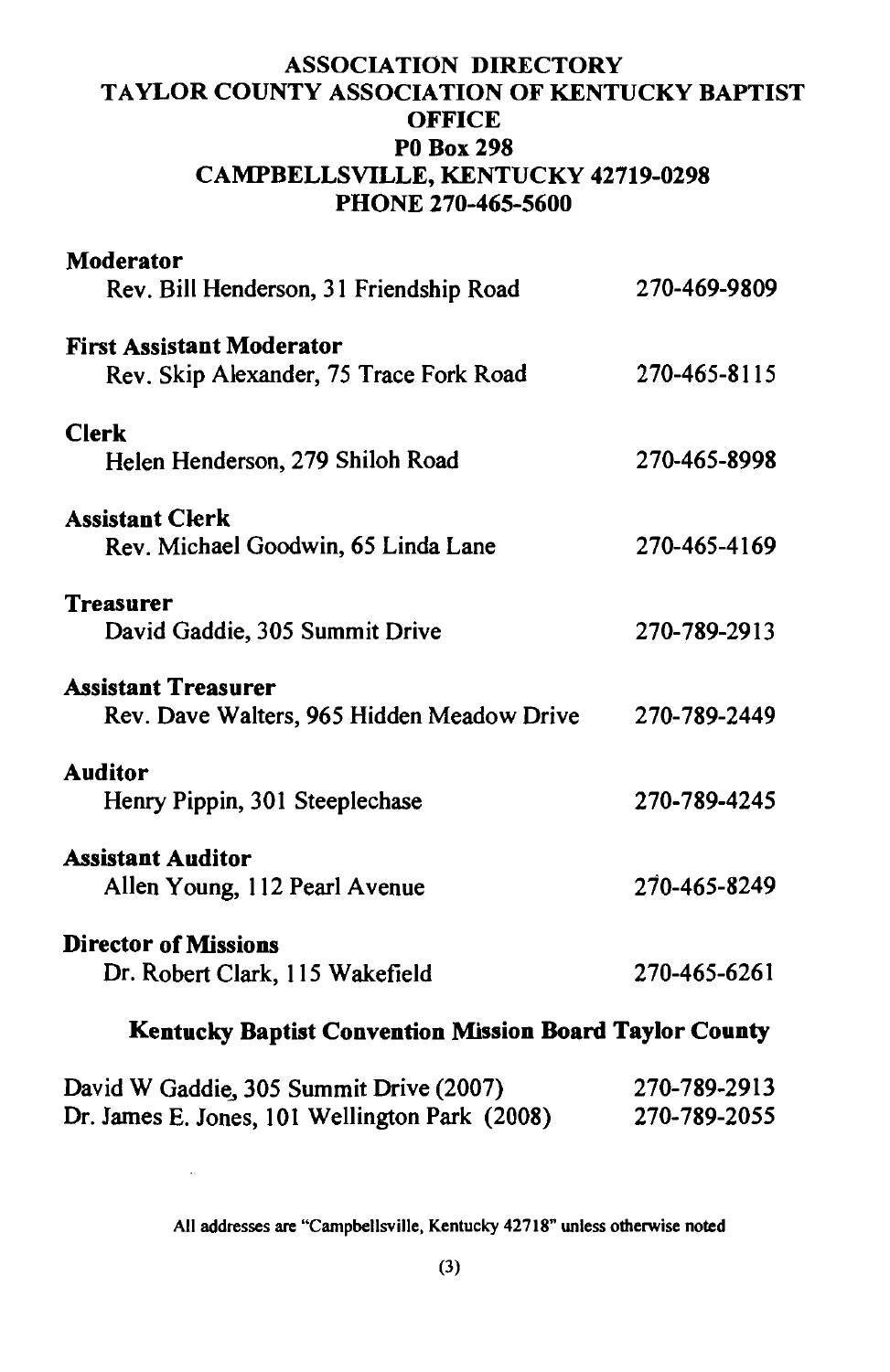# **MISSION PROJECTS OF THE TAYLOR COUNTY BAPTIST ASSOCIATION** 2006-2007

Hispanic Ministries with Rolando Muniz

**Assist People on Mission Trips** 

Kentucky Heartland Outreach

**Cornerstone Counseling** 

Christian Women's Job Corps

**Baptist Student Union** 

**Lighthouse Counseling** 

July 4<sup>th</sup>, Witnessing Outreach

Vacation Bible School Clinic

Men on Mission

Women's Missionary Union

Partnership with Baptist Churches **Hispanic Ministry** And with Dr. Nickolai Syrovatka in Saint Petersburg, Russia

Central Kentucky Crisis Pregnancy Center

Ransdall Chapel Fund, Campbellsville University

Spiritual Growth Team

Leadership Growth Team

Kingdom Growth Team

Disaster Relief, Katrina

**Building for Food Pantry** 

Taylor County Baptist Association Churches cooperating to connect and disciple people to Jesus Christ.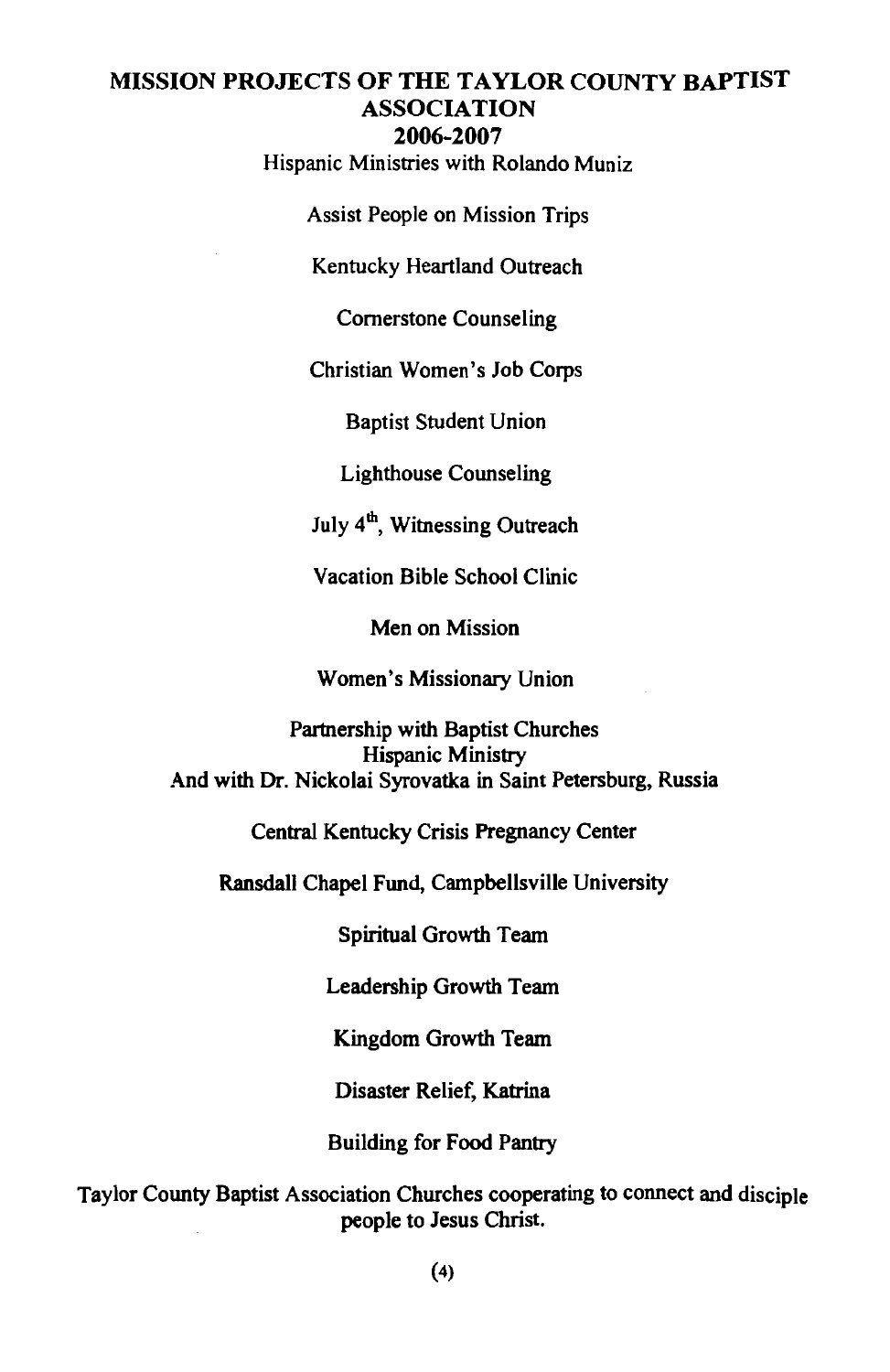# **TEAMS**

| <b>Administrative Team</b>                                        |              |
|-------------------------------------------------------------------|--------------|
| Moderator, Rev. Bill Henderson, 31 Friendship Road                | 270-469-8115 |
| Assistant Moderator, Rev. Skip Alexander,<br>75 Trace Fork Road   | 270-465-8115 |
| Clerk, Helen Henderson, 279 Shiloh Road                           | 270-465-8998 |
| Treasurer, David Gaddie, 305 Summit Drive                         | 270-789-2913 |
| Spiritual Growth, Rev. Shaun Caudill, 103 North Cardon            | 270-465-4261 |
| Kingdom Growth, Rev. Bill Henderson, 31 Friendship Road           | 270-469-8115 |
| Leadership Growth, Rev Jimmy York, 311 Sharon Drive               | 270-465-7186 |
| Director of Missions, Dr. Robert S. Clark, 115 Wakefield          | 270-465-6261 |
| <b>Spiritual Growth</b>                                           |              |
| Chair, Rev. Shawn Caudill, 103 North Cardon                       | 270-465-4261 |
| Sunday School, Don Gowin, 500 E. Meadow Creek Road                | 270-465-0122 |
| Discipleship Training, Jeff Newton, 407 Hastings Way              | 270-789-1139 |
| Church Music, Tim Hopper, 308 Underwood Road                      | 270-465-5938 |
| Tim Shockley, 274 Snow Lane                                       | 270-469-9262 |
| Creative Ministries, Rev. Ed Pavy, 102 Wellington                 | 270-789-0604 |
| <b>Leadership Growth Team</b>                                     |              |
| Chair, Jimmy York, 311 Sharon Drive                               | 270-465-7186 |
| Equipping Pastors and Staff, Bob Langlois,                        | 270-789-6646 |
| 5716 Knifley Road, Elk Horn, Kentucky 42733                       |              |
| Care of Pastors and Staff, Gary Durham,<br>3441 Old Columbia Road | 270-789-1404 |
| Fellowship of Pastors and Staff, Eugene Smith,                    | 270-465-2820 |
| 407 Ingram Avenue                                                 |              |
| <b>Kingdom Growth Team</b>                                        |              |
| Chair, Bill Henderson, 31 Friendship Road                         | 270-469-8115 |
| Evangelism, Don Green, 213 Crawford Street                        | 270-789-0532 |
| Missions, Bill Henderson, 31 Friendship Road                      | 270-469-8115 |
| Men on Missions, Wendell Bowen, 714 Lebanon Road                  | 270-465-8011 |
| WMU, Sharon Wayne, 146 Wayne Road                                 | 270-789-1088 |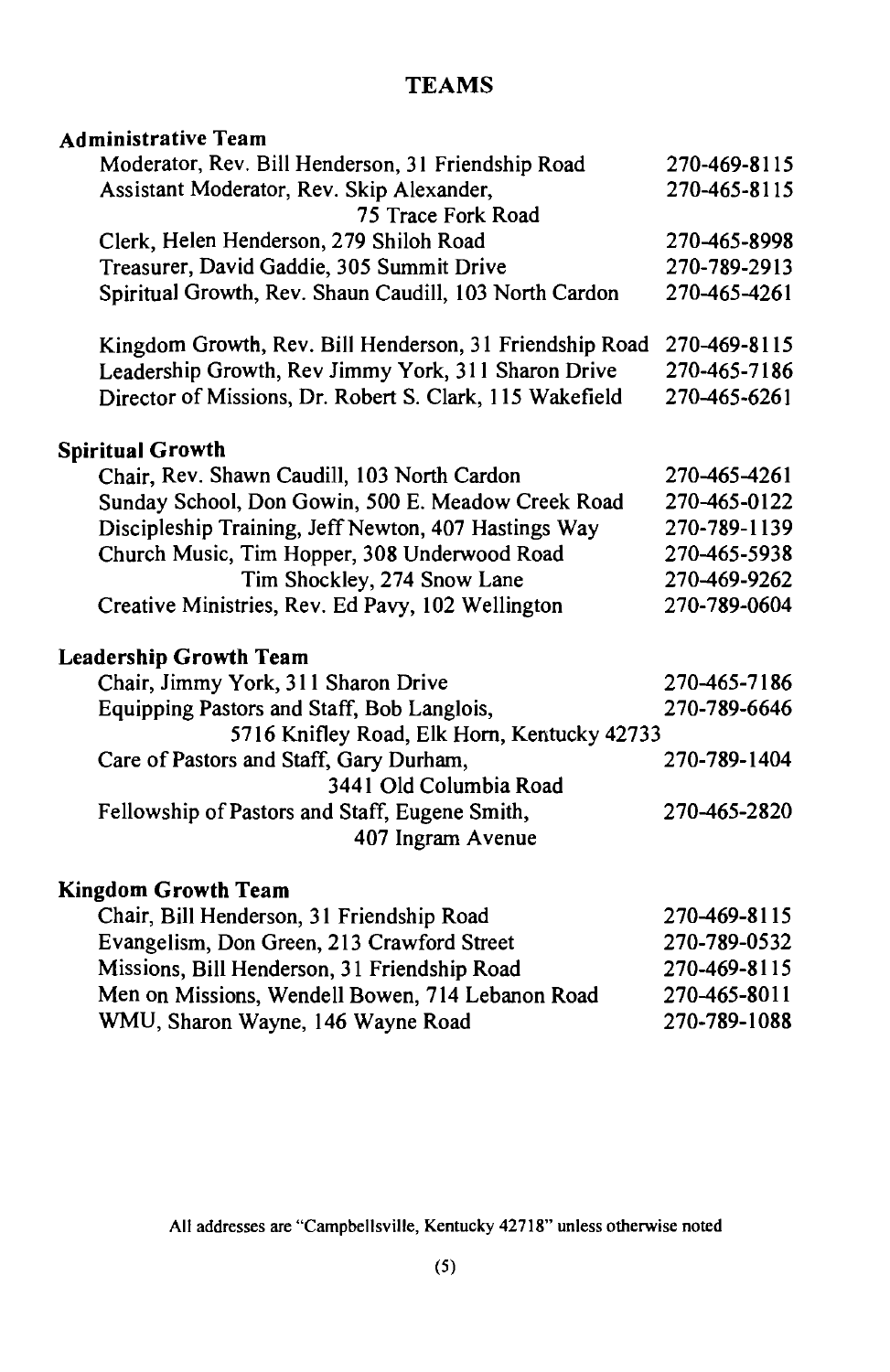**Mission scholarship Committee** Larry Rowell, PO Box 530 George Phillips, PO Box 303 Sharon Wayne, 146 Wayne Road Michael Goodwin, 65 Linda Lane

270-789-4801 270-465-2078 270-789-1088 270-465-4169

#### **TAYLOR COUNTY BAPTIST ASSOCIATION ELECTED TO KENTUCKY BAPTIST CONVENTION BOARDS AND INSTITUTIONS**

#### **Kentucky Mission Board**

David W. Gaddie, (2007) Dr. James E. Jones, (2008)

# Kentucky Baptist Homes For Children, Director

Dr. James E. Jones (2008) Chairman

# Kentucky League on Alcohol and Gambling Problems

Rev. John Chowning, (2009)

#### Western Recorder, Director

Rev. Skip Alexander, (2008)

#### **Committee on Nominations**

Dr. James E. Jones, Chairperson (2007)

#### Campbellsville University, Trustees from Campbellsville Dr. Forest Shely 2007 Mr. Joe Walters 2007 Mr. Barry Bertram 2008 Mr. Ron Rafferty 2008 Dr. Ralph Tesseneer 2008 **Teresa Cassell** 2008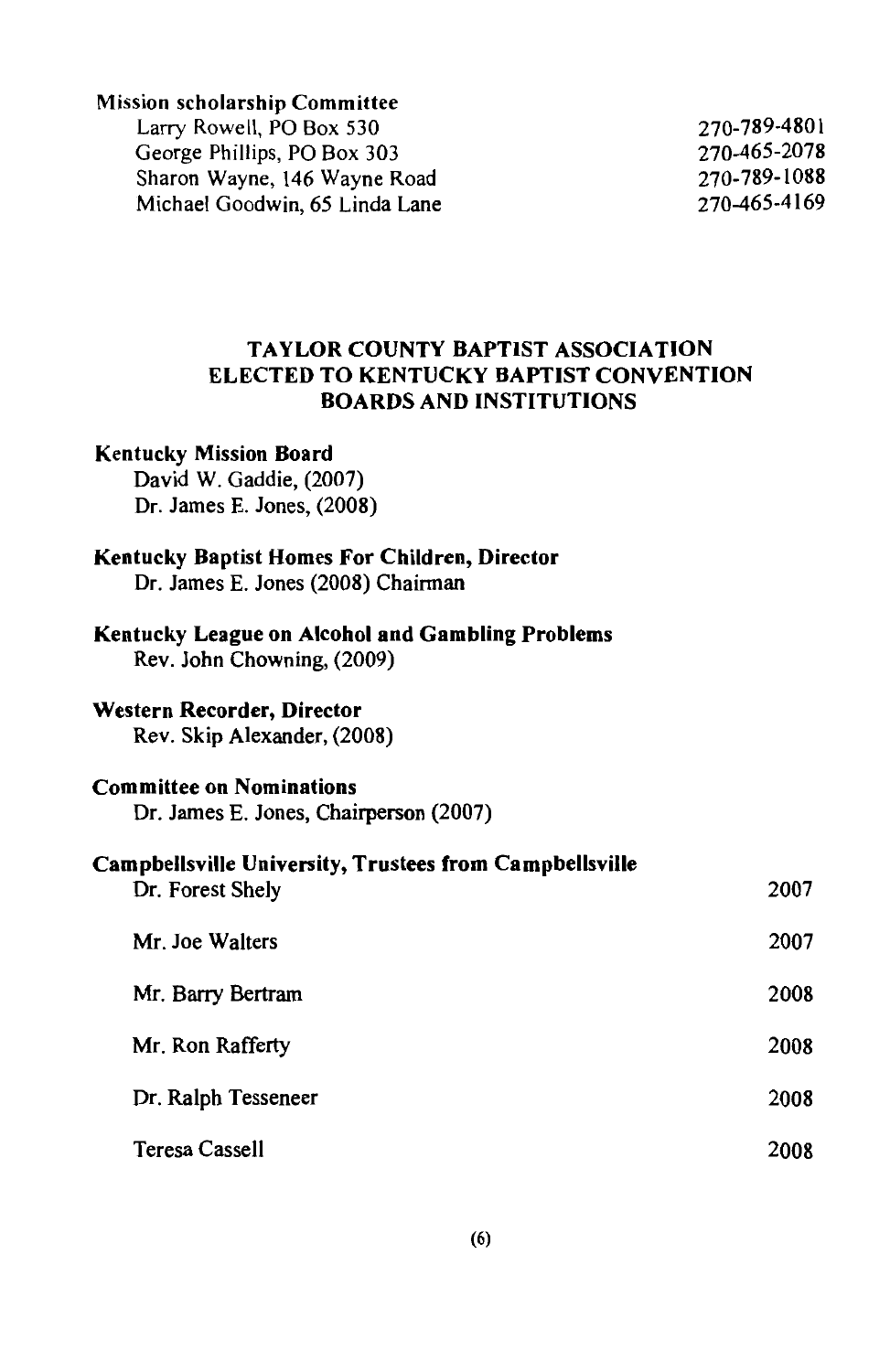# TAYLOR COUNTY BAPTIST ASSOCIATION ELECTED TO KENTUCKY BAPTIST CONVENTION BOARDS AND INSTITUTIONS

| Mr. Fuller Harding     | 2008 |
|------------------------|------|
| Dr. J. Chester Badgett | 2009 |
| Mr. Henry Lee          | 2009 |
| Mr. Barry Blevins      | 2010 |
| Dr. W. D Feltner       | 2010 |
| Mr. Alex Montgomery    | 2010 |
| Mr. Larry Noe          | 2010 |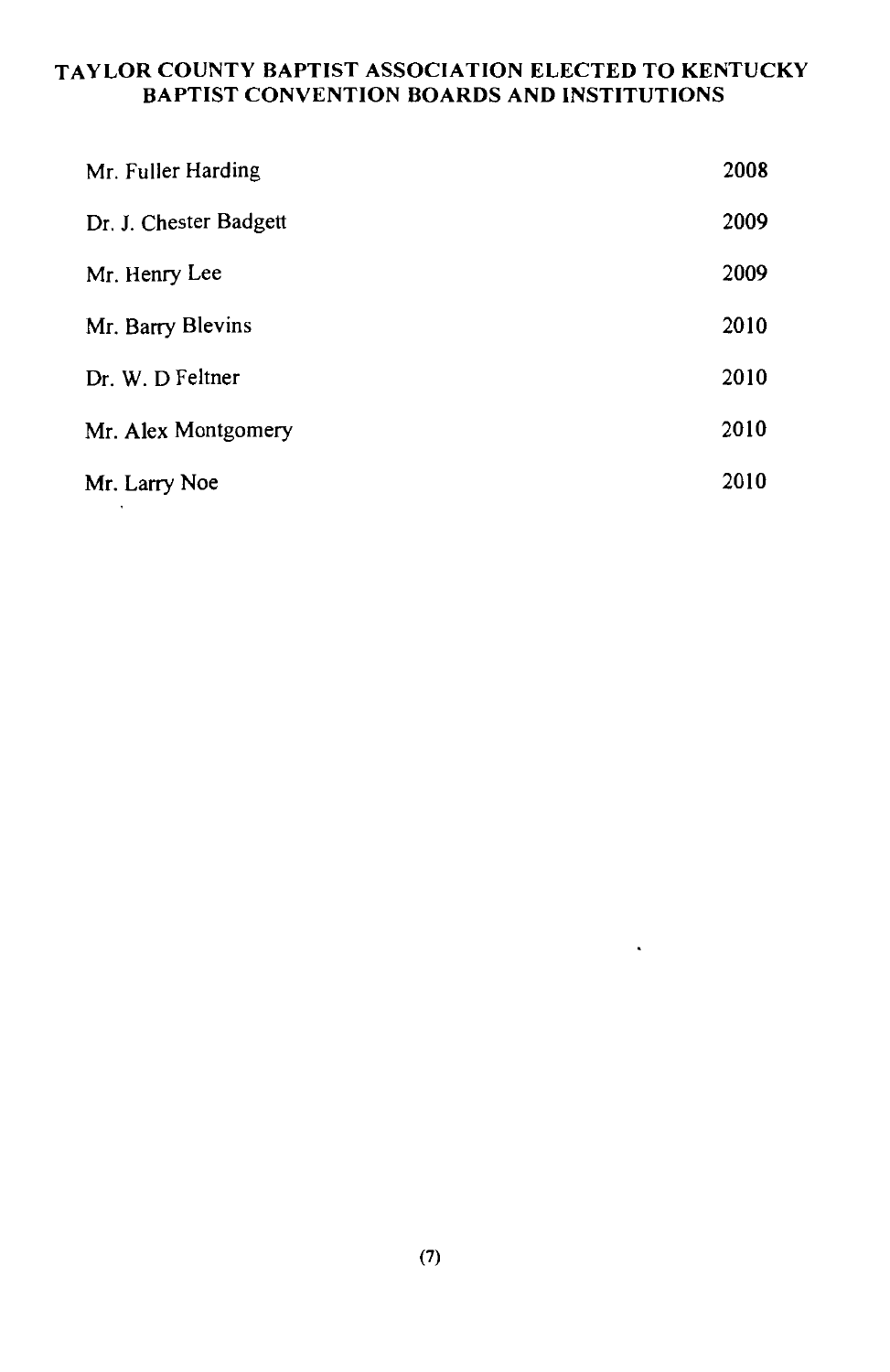#### **ORDAINED MINISTERS**

The following are members of Associational churches and are presently not employed as pastors.

| Badgett, J. Chester, 112 Columbia Court   | 270-465-5023 |
|-------------------------------------------|--------------|
| Clark, Robert S, 115 Wakefield Drive      | 270-465-6261 |
| Cox, Keith, PO Box 8, Elk Horn, KY. 42733 | 270-465-8209 |
| Crain, Mike, 102 Druin Street             | 270-789-3130 |
| Davenport, Howard, 102 Eggers street      | 270-465-5114 |
| Dix, Delbert, 822 West Main Street        | 270-465-4777 |
| Doty, Robert, Risen Avenue, Apt. #5       | 270-465-2008 |
| Gaddie, George, 636 Lebanon Avenue        | 270-465-6002 |
| Hayes, Buell, 106 Southside Drive         | 270-465-8594 |
| Howell, Dewayne, 1108 Hampton             | 270-465-6634 |
| Kibbons, Jerry, 112 Sunset Drive          | 270-465-8089 |
| Lyons, David, 111 Pearl Avenue            | 270-465-9477 |
| Meece, Drewry, 309 Grant Street           | 270-465-5927 |
| Muller, Chris, 2010 Fairview              | 270-789-2902 |
| Oldham, Robert, PO Box 5                  | 270-465-6759 |
| Parrot, Henry, 808 North Hoskins Avenue   | 270-789-3104 |
| Pavy, Ed, 102 Wellington Park             | 270-789-1580 |
| Pope, Ken, 102 Wakefield Drive            | 270-789-3354 |
| Smith, Eugene, 407 Ingram Avenue          | 270-465-2820 |
| Smith, Harold, 1449 Palestine Road        | 270-465-7715 |
| Steele, Richard and Alice, 133 Noe Road   | 270-465-6009 |
| Street, Robert, 30 Debra Kay Street       | 270-789-1620 |
| Tucker, Bob, 2293 Old Summersville Road   | 270-465-5007 |
| Vale, Terry, 383 Cainwood Road            | 270-465-7112 |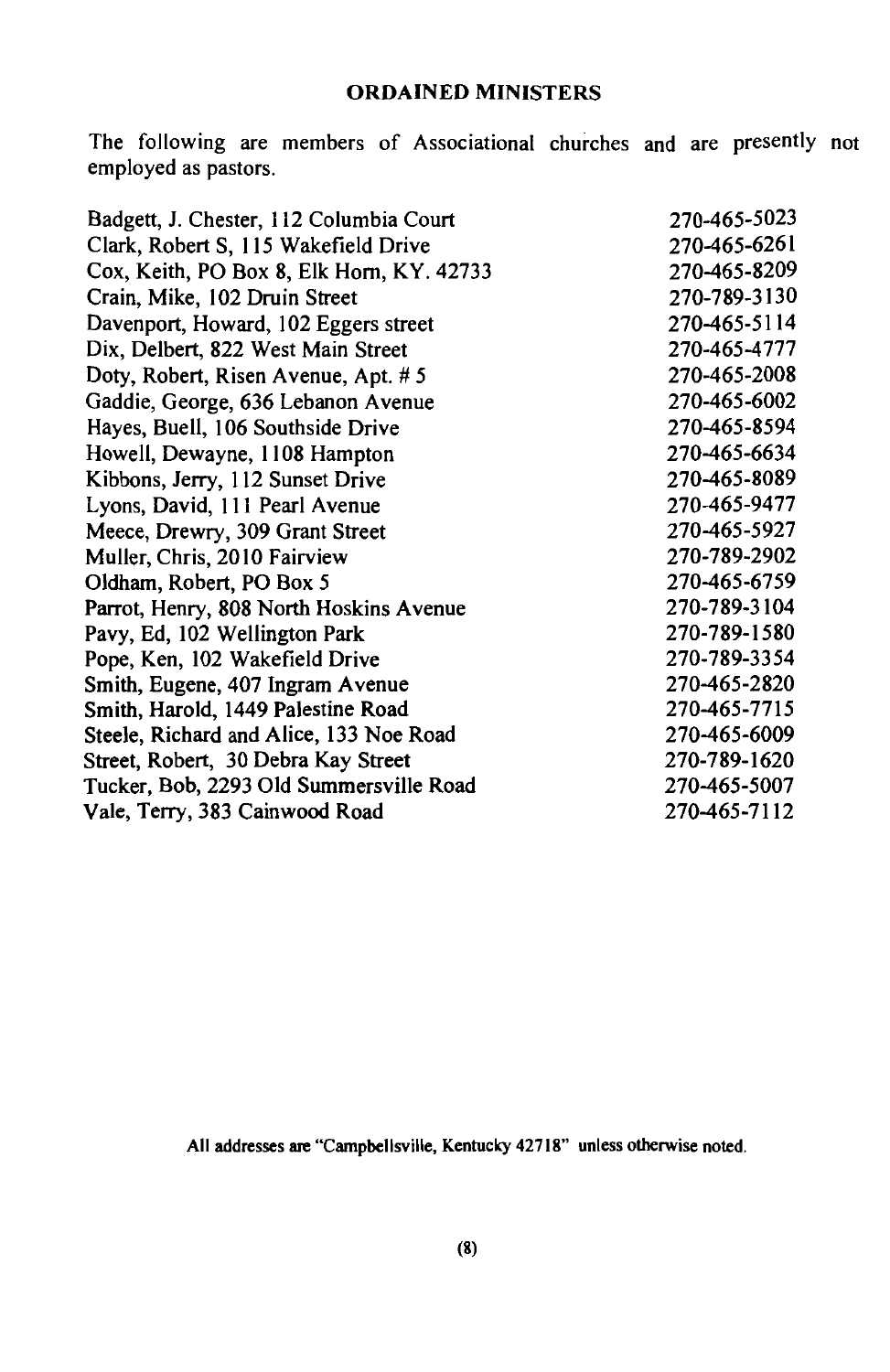#### **PASTORS** With Home Address and Phone Number

| Acton                                                                                       |              |
|---------------------------------------------------------------------------------------------|--------------|
| John Batcher, 4936 Hodgenville Road                                                         | 270-465-3462 |
| Campbellsville                                                                              |              |
| Claude (Skip) Alexander, 75 Trace Fork Road                                                 | 270-465-8115 |
| Eastside                                                                                    |              |
| Roger Robertson, 75 High Point Crossing                                                     | 270-789-9872 |
| ElkHorn                                                                                     |              |
| Rev. Jeff Newton, 407 Hastings Way                                                          | 270-789-1139 |
| Fairview<br>Donald Gowin, 500 East Meadow Creek Road                                        | 270-465-0122 |
| Friendship                                                                                  |              |
| William Henderson, 31 Friendship Road                                                       | 270-469-9809 |
| <b>Good Hope</b>                                                                            |              |
| J. Alvin Hardy, 608 N. Central Avenue                                                       | 270-465-3268 |
| <b>Green River Memorial</b>                                                                 |              |
| Gary Durham, 3441 Old Columbia Road                                                         | 270-465-6032 |
| Liberty                                                                                     |              |
| Carlos Compton, 405 Dowell Street                                                           | 270-849-2131 |
| <b>Lowell Avenue</b>                                                                        |              |
| Dave Walters, 1103 Hampton Court                                                            | 270-789-2449 |
| Meadowview                                                                                  |              |
| Brent Gupton, 3180 Maple Road                                                               | 270-465-2469 |
| <b>Mount Gilboa</b>                                                                         |              |
| Fred Miller, 350 Blue Hole Road<br><b>Mount Roberts</b>                                     | 270-465-6050 |
|                                                                                             |              |
| Mount Washington                                                                            |              |
| Jimmy York, 311 Sharon Drive                                                                | 270-465-7186 |
| Palestine                                                                                   |              |
| Danny Pace, 525 Timothy Trail                                                               | 270-789-0330 |
| <b>Pitman Valley</b>                                                                        |              |
| Dannie Nelson, 670 Danny Nelson Lane,                                                       | 270-932-5494 |
| Greensburg, Kentucky 42743                                                                  |              |
| Pleasant Hill                                                                               |              |
| James Jones, 101 Wellington Park                                                            | 270-789-2055 |
| Raikes Hill                                                                                 |              |
| Jonathan Anderson, 218 S. Walters Ave. Hodgenville, Kentucky 42748<br><b>Robinson Creek</b> |              |
| Rev. James Collison III, 2564 Smith Ridge Road                                              | 270-465-3215 |
| Salem                                                                                       |              |
| Michael Goodwin, 65 Linda Lane                                                              | 270-465-4169 |
| Saloma                                                                                      |              |
| John Chowning, 512 Fern Drive                                                               | 270-789-2707 |
| South Campbellsville                                                                        |              |
| Shaun Caudill, 103 North Cardon                                                             | 270-465-4261 |
| Yuma                                                                                        |              |
| Bob Langlois, 5716 Knifley Road, ElkHorn, Kentucky 42733                                    | 270-789-6646 |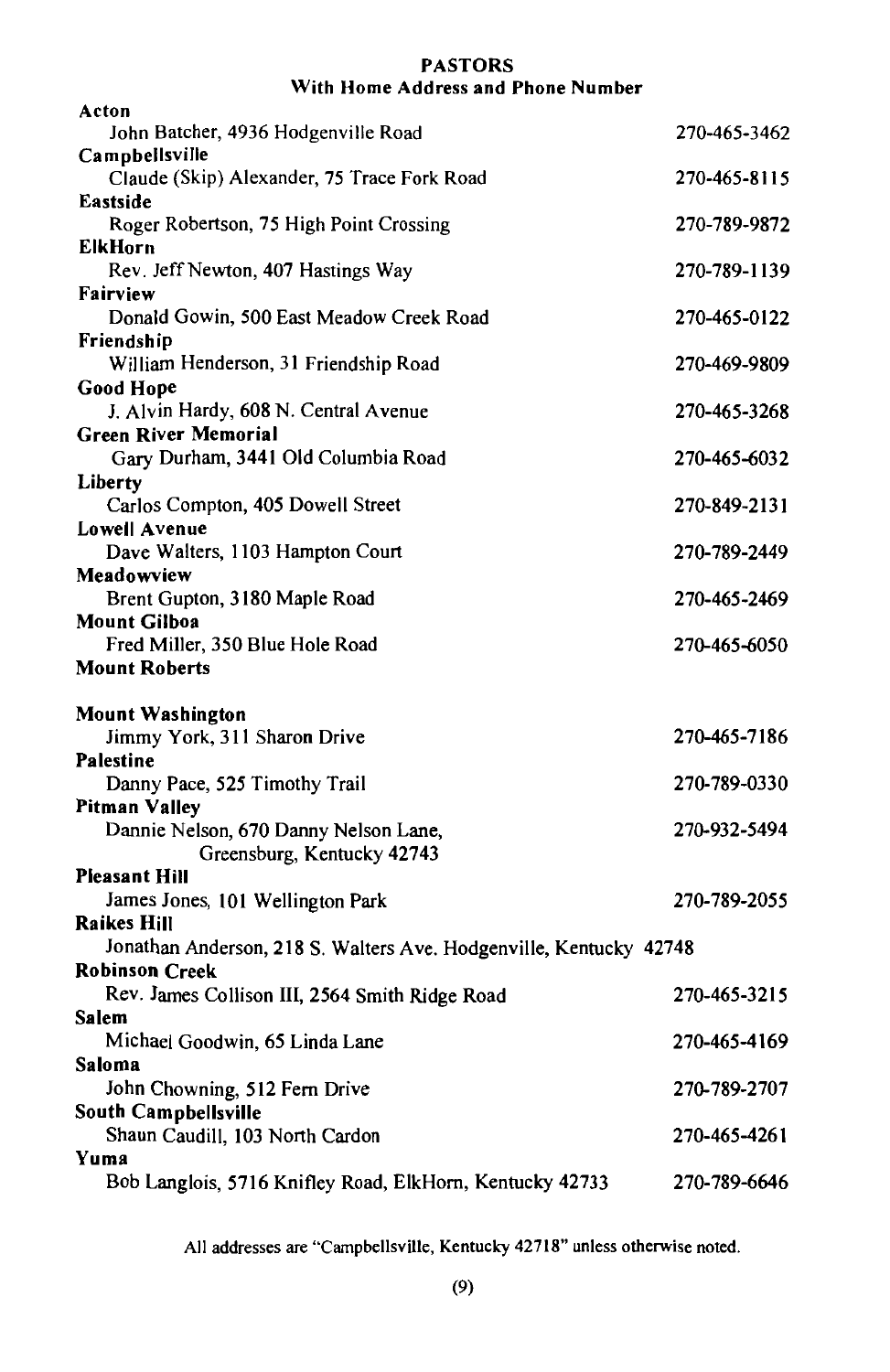#### **PASTORS**

# With Churches Address and Phone Number

| Acton                                                                           |              |
|---------------------------------------------------------------------------------|--------------|
| John Batcher, 1715 Kindness Road                                                | 270-465-4728 |
| Campbellsville                                                                  |              |
| Skip Alexander, 420 North Central Avenue                                        | 270-465-8115 |
| Eastside                                                                        |              |
| Roger Robertson, 2900 Reid's Chapel Road                                        | 270-789-9872 |
| Elk horn<br>Rev. Jeff Newton, 3145 ElkHorn Road                                 | 270-789-2113 |
| <b>Fairview</b>                                                                 |              |
| Don Gowin, PO Box 144, Mannsville, Kentucky 42758                               | 270-465-7901 |
| Friendship                                                                      |              |
| William Henderson, 5411 Bengal Road                                             | 270-465-3164 |
| <b>Good Hope</b>                                                                |              |
| J. Alvin Hardy, 8320 Saloma Road                                                | 270-465-5008 |
| <b>Green River Memorial</b>                                                     |              |
| Gary Durham, 3441 Old Columbia Road                                             | 270-465-6032 |
| Liberty<br>Carlos Compton, 3890 Spurlington Road                                | 270-789-3400 |
| <b>Lowell Avenue</b>                                                            |              |
| Dave Walters, 420 Lowell Avenue                                                 | 270-465-7163 |
| Meadowview                                                                      |              |
| Brent Gupton, 1211 ElkHorn Road                                                 | 270-465-8621 |
| <b>Mount Gilboa</b>                                                             |              |
| Fred Miller, Mount Gilboa Road                                                  | 270-465-6050 |
| <b>Mount Roberts</b>                                                            |              |
| 898 Mac Pittman Road                                                            | 270-465-5457 |
| <b>Mount Washington</b><br>Jimmy York, 6325 Scott Ridge Road, Raywick, Kentucky |              |
| <b>Palestine</b>                                                                |              |
| Danny Pace, 80 Church Lane                                                      | 270-789-0765 |
| <b>Pitman Valley</b>                                                            |              |
| Dannie Nelson, Pitman Valley Church Road, Greensburg, Kentucky<br>42743         | 270-932-5494 |
| <b>Pleasant Hill</b>                                                            |              |
| James Jones, 6380 Old Lebanon Road                                              | 270-789-1462 |
| <b>Raikes Hill</b>                                                              |              |
| Jonathan Anderson, 3890 Raikes Hill Road ElkHom, Kentucky 42733                 |              |
| <b>Robinson Creek</b>                                                           |              |
| 2564 Smith Ridge Road                                                           | 270-465-6477 |
| Salem<br>Michael Goodwin, 271 Salem Church Road                                 |              |
| Saloma                                                                          | 270-465-4544 |
| John Chowning, 1505 West Saloma Road                                            | 270-789-0082 |
| South Campbellsville                                                            |              |
| Shaun Caudill, 601 South Central Avenue                                         | 270-465-4261 |
| Yuma                                                                            |              |
| Bob Langlois, 5716 Knifley Road, ElkHorn, Kentucky 42733                        |              |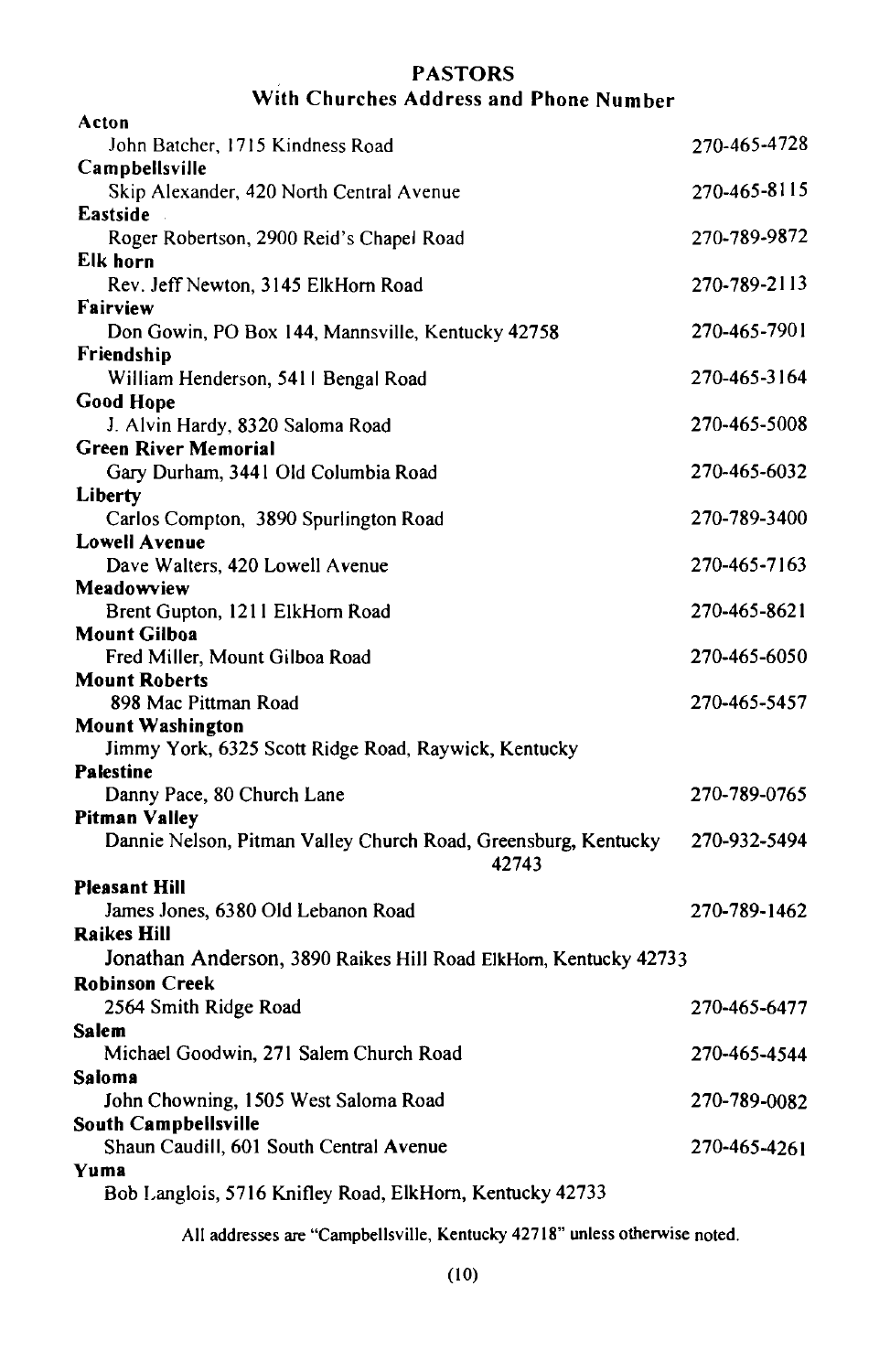# **EXECUTIVE BOARD MEMBERS**

| Acton                                       |              |
|---------------------------------------------|--------------|
| Dale Price, 1145 Pitman Valley Road         | 270-465-8890 |
| Campbellsville                              |              |
| Dr. J. Chester Badgett, 112 Columbia Count  | 270-465-5023 |
| Eastside                                    |              |
| <b>Elk Horn</b>                             |              |
| Fairview                                    |              |
| Larry Barnes, 2534 Elk Horn Road            | 270-465-6865 |
| Friendship                                  |              |
| Jimmie Kendall, 656 Fairview Road           | 270-465-5640 |
| <b>Good Hope</b>                            |              |
| Larry Underwood, 250 W. Owl Creek           | 270-465-2293 |
| <b>Green River Memorial</b>                 |              |
| Liberty                                     |              |
| John Smith, 5075 Spurlington Road           | 270-789-2865 |
| <b>Lowell Avenue</b>                        |              |
| Eugene Smith, 407 Ingram Avenue             | 270-465-2820 |
| Meadowview                                  |              |
| Mt. Gilboa                                  |              |
| Darrell Hunt, 902 Gardenia                  | 270-465-4808 |
| Mt. Roberts                                 |              |
| Bob Milby, 135 John Deere Lane              |              |
| Mt. Washington                              |              |
| Gary Miller, 7891 Saloma Road               | 270-465-3794 |
| Palestine                                   |              |
| Roy Graham, 2471 Old Lebanon Road           | 270-465-4389 |
| <b>Pitman Valley</b>                        |              |
| Julius Agee, 211 Jan Street                 | 270-465-8044 |
| <b>Pleasant Hill</b>                        |              |
| Kenny Willis, 489 Pleasant Hill Church Road | 270-465-6000 |
| <b>Raikes Hill</b>                          |              |
| <b>Robinson Creek</b>                       |              |
| <b>Salem</b>                                |              |
| Dr. Jerry Kibbons, 112 Sunset Drive         | 270-465-8098 |
| Jeff Arnolds, 4013 Bengal Road              | 270-789-3351 |
| Saloma                                      |              |
| Mike Forbis, 15 Peachtree Circle            | 270-465-6245 |
| <b>South Campbellsville</b>                 |              |
| Yuma                                        |              |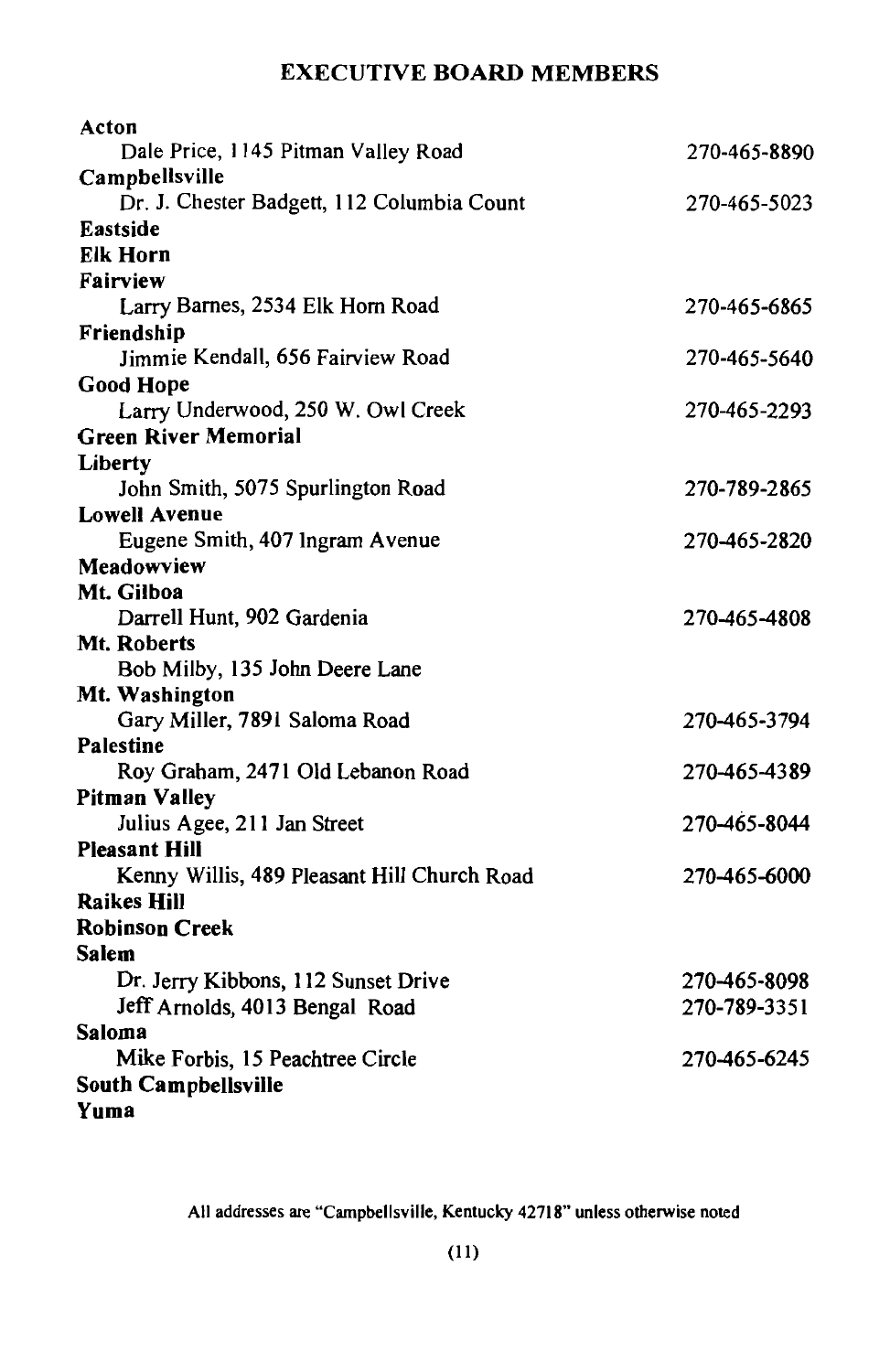# **OTHER CHURCH STAFF**

 $\mathbf{A}$ 

| ACION                                                                 |              |
|-----------------------------------------------------------------------|--------------|
| Minister of Music, James Beck, 1715 Kindness Road                     | 270-465-7856 |
| Minister of Young Adults, Paul Pike, 210 Jayne Avenue                 | 270-465-2948 |
| Minister of Youth, Alene Gilpin, 440 Elk Horn Loop Road               | 270-403-2721 |
| Minister to Children, Darlene Batcher,                                | 270-465-3462 |
| 4936 Hodgenville Road                                                 |              |
| Minister to Preschool, Beverly Pike, 210 Janyne Avenue                | 270-465-2948 |
| Campbellsville                                                        |              |
| Minister of Music, Rev. David Johnson, PO Box 530                     | 270-465-8115 |
| Minister of Education, Rev. Larry Rowell, PO Box 530                  | 270-789-4801 |
| Minister of Youth, Dave Collie, PO Box 530                            | 270-465-8115 |
| Minister of Children, Jennifer Collie, PO Box 530                     | 270-465-8115 |
| Minister Recreation/Activities, Rev. David Akers,                     | 270-465-2683 |
| PO Box 530                                                            |              |
| Eastside                                                              |              |
| Minister of Music, Keisha Robertson,                                  | 270-789-9872 |
| 75 High Point Crossing                                                |              |
| Minister of Education, James Rice, 922 Salem Church Road270-465-3208  |              |
| <b>Elk Horn</b>                                                       |              |
| Minister of Music, Greg Ford, 3145 Elk Horn Road                      | 270-789-2567 |
| Minister of Youth, Michael Julian, 100 Lula Drive                     | 270-469-4336 |
| Minister to Children, Donna Wilson, 531 N. Poplar Street              | 270-789-3478 |
| <b>Fairview</b>                                                       |              |
| Friendship                                                            |              |
| Minister of Youth, John Chilester 1 University Drive, UPO 1092        |              |
| <b>Good Hope</b>                                                      |              |
| Minister of Music, Mary Hedgepeth, 8320 Saloma Road                   | 270-465-8905 |
| Minister of Youth/Children, Daniel Keaton                             | 270-566-2412 |
| <b>Green River Memorial</b>                                           |              |
| Minister of Music, Denilson Franca, 306 Underwood Street 270-789-6767 |              |
| Liberty                                                               |              |
| Minister of Music, Brian Wise, 160 N. Calvary Road                    | 270-789-2656 |
| <b>Lowell Avenue</b>                                                  |              |
| Minister of Music, Lisa Gupton, 112 Autumn Drive                      | 270-789-1712 |
| Associate/Assistant Pastor, Benji Kelly,                              | 270-469-4767 |
| 128 Reynolds Road                                                     |              |
| Minister of Youth, Dale Henderson, 100 Sassy Court                    | 270-789-1872 |
| Boo Cowherd, 304 Hidden Meadow Dr                                     | 270-789-1169 |
| Meadowview                                                            |              |
| Minister of Music, Ernie Houk, 395 Spring Hill Drive                  | 270-465-5415 |
| Minister of Youth, Jeff Gaines, 825 W. Main Street                    | 270-465-4606 |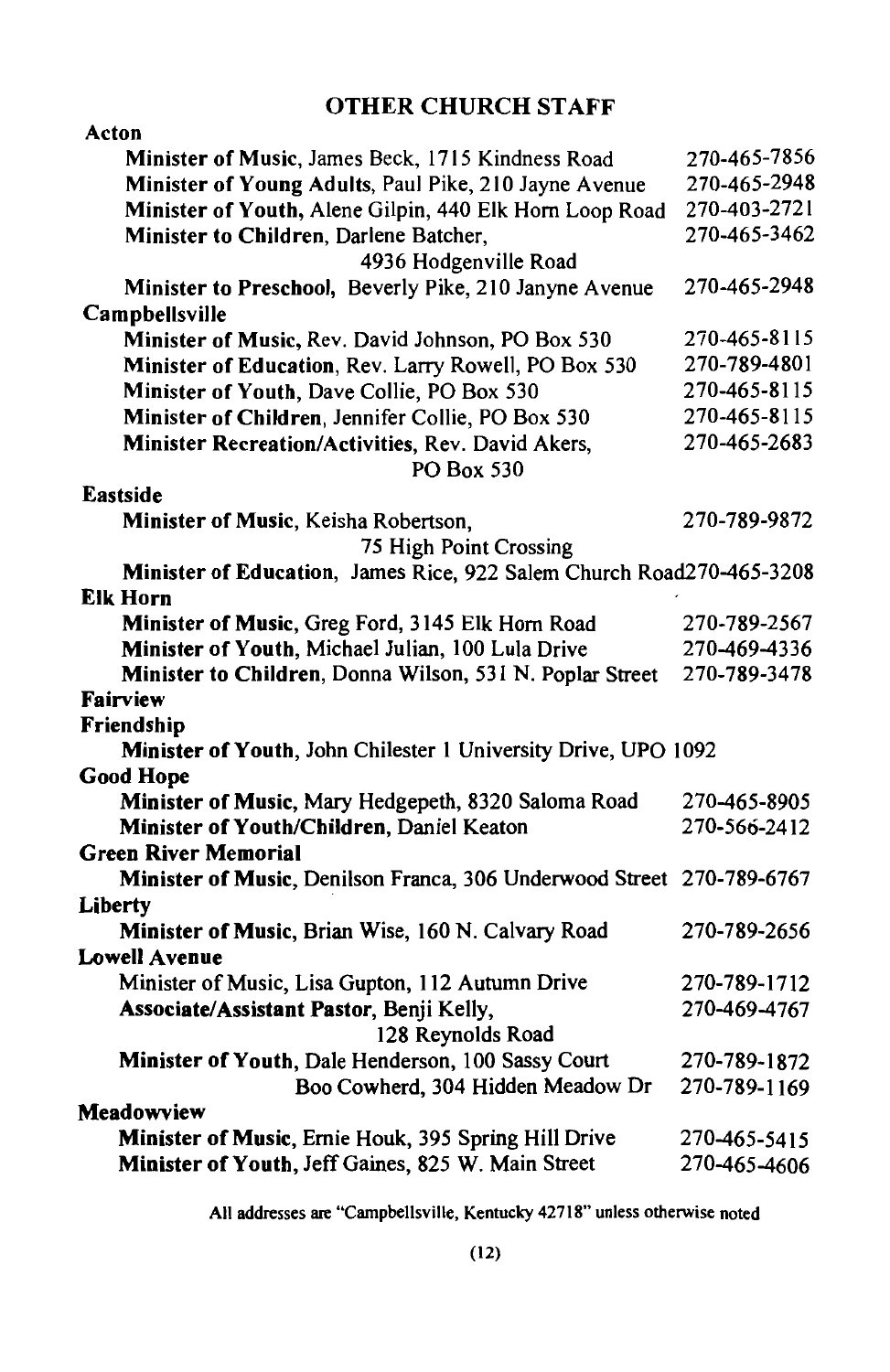| Mt. Gilboa                                                          |              |
|---------------------------------------------------------------------|--------------|
| Minister of Music, Nancy Hunt, 902 Gardenia Drive                   | 270-465-4808 |
| Mt. Roberts                                                         |              |
| Minister of Music, Cheryl Mings, 24 Harris Drive                    | 270-465-3999 |
| Minister of Youth, Jennifer and Scott Harvey,                       | 270-465-2743 |
| 496 Mill Creek Road                                                 |              |
| Minister to Children, Bonnie Webster, 638 Pittman Road 270-789-1146 |              |
| Mt. Washington                                                      |              |
| Minister of Music, Jeff Wright, 10520 Saloma Road                   | 270-789-2585 |
| Palestine                                                           |              |
| Minister of Music, Interim Steven Mann, 80 Church Lane 270-789-0765 |              |
| Minister of Youth, Danny Pace, 80 Church Lane                       | 270-789-5277 |
| <b>Pitman Valley</b>                                                |              |
| Minister of Music, Terry Dooley, 2505 Roberts Road                  | 270-465-2350 |
| Minister of Youth, Bernie and Tammy Sluder,                         | 270-789-6991 |
| 192 Clark Road                                                      |              |
| <b>Pleasant Hill</b>                                                |              |
| Minister of Music, Denis Santos, 100 Todd Street, Apt. 8            | 270-465-0336 |
| Minister of Youth/Children, Melissa Graham,                         | 270-465-2140 |
| 2759 New Lebanon Road                                               |              |
| <b>Robinson Creek</b>                                               |              |
| Minister of Music, Dan Blakeman, 300 Shreveport Dr.                 | 270-789-3908 |
| Minister of Youth, Paxton Redd, 2564 Smith Ridge Road               | 270-350-0516 |
| Salem                                                               |              |
| Minister of Music, Connie Arnold, 1499 Fairview Road                | 270-789-3351 |
| Minister of Youth, Brenda Patton, 940 Spears Road                   | 270-465-7835 |
| Minister of Children, Marilyn Goodwin, 65 Linda Lane                | 270-465-4169 |
| Saloma                                                              |              |
| Minister of Music, Tim Shockley, 274 Snow Lane                      | 270-465-5571 |
| Minister of Youth, Cathy Chowing, 512 Fern Drive                    | 270-789-2707 |
| Minister to Children, Kim Pyles, 451 Quisenberry Road               | 270-465-4004 |
| <b>South Campbellsville</b>                                         |              |
| Minister of Music, Joshua Hensley, 601 South Central Avenue         |              |
| Yuma                                                                |              |
| Minister of Music, Connie Newton, 190 Cindyann Ave.                 | 270-789-0016 |
|                                                                     |              |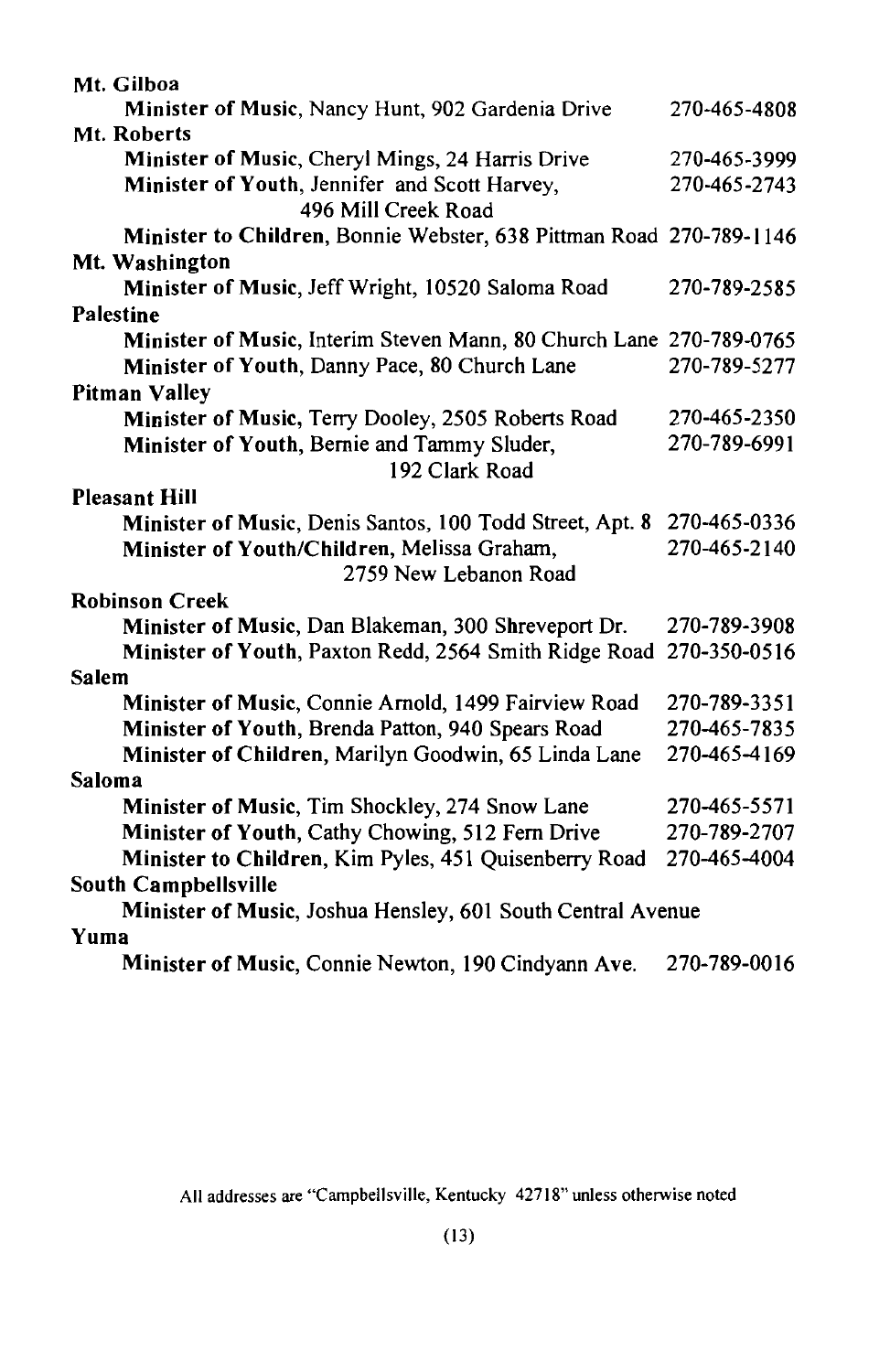Messengers<br>The following people served at one or more of the session of the Fall Meeting

| Acton (5)                |                        |                          |
|--------------------------|------------------------|--------------------------|
| <b>Rosaline Beck</b>     | <b>Beverly Pike</b>    | Paul Pike                |
| John Batcher             | Darlene Batcher        |                          |
|                          |                        |                          |
| Campbellsville (8)       |                        |                          |
| J. Chester Badgett       | Robert Clark           | Wilma Gaddie             |
| George Gaddie            | Skip Alexander         | Ed Pavy                  |
| Scott Wigginton          | Debbie Carter          |                          |
| Eastside (0)             |                        |                          |
| Elk Horn (2)             |                        |                          |
| Michael Julian           | <b>Wally Humphress</b> |                          |
|                          |                        |                          |
| Fairview (2)             |                        |                          |
| Allen Cox                | Peggy Cox              |                          |
|                          |                        |                          |
| Friendship (7)           |                        |                          |
| Jimmie Kendall           | Kris Henderson         | Clyde Stephen            |
| <b>Bill Henderson</b>    | <b>Barry Blevins</b>   | <b>Jane Blevins</b>      |
| <b>Richard Treitz</b>    |                        |                          |
| Good Hope (6)            |                        |                          |
| Don Green                | Peggy Hardy            | James Netherland         |
| Lynwood Newton           | J. Alvin Hardy         | <b>Beulah Netherland</b> |
|                          |                        |                          |
| Green River Memorial (1) |                        |                          |
| Gary Durham              |                        |                          |
|                          |                        |                          |
| Liberty (4)              |                        |                          |
| Carlis Compton           | Brenda Sapp            | John Smith               |
| Marie Compton            |                        |                          |
| Lowell Avenue (2)        |                        |                          |
| Dave Walters             | <b>Eugene Smith</b>    |                          |
|                          |                        |                          |
| Meadowview (5)           |                        |                          |
| Paul Smith               | Delbert Dix            | David Cable              |
| Roy Seaborne Jr.         | Willie Wise            |                          |
|                          |                        |                          |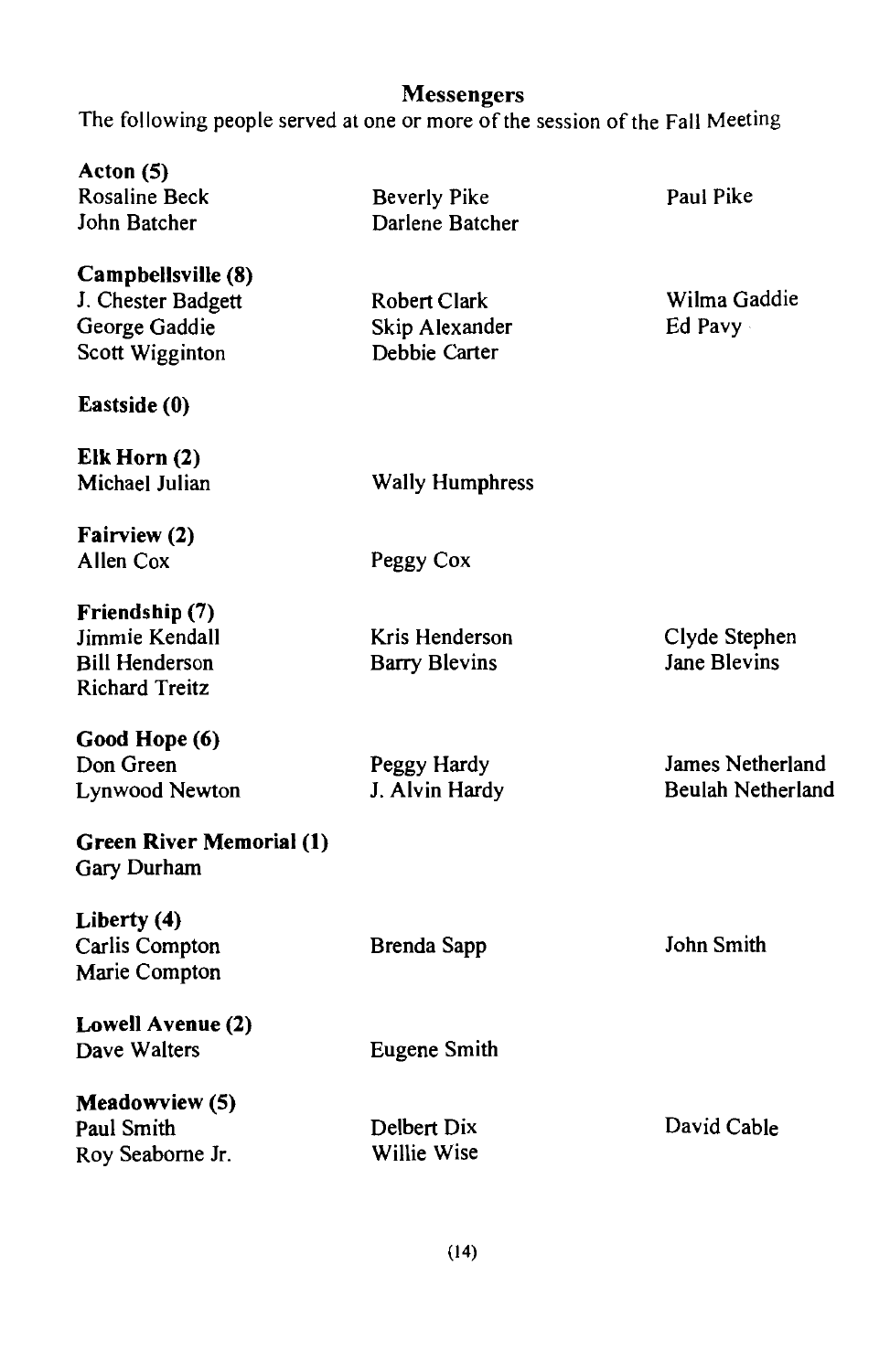| Mt. Gilboa (4)<br>Darrell Hunt<br>Nancy Hunt                                                      | Phyllis Hunt                                       | George Phillips                           |
|---------------------------------------------------------------------------------------------------|----------------------------------------------------|-------------------------------------------|
| Mt. Roberts (3)<br>Melvin Skaggs                                                                  | <b>Bobby Milby</b>                                 | Jane Milby                                |
| Mt. Washington (5)<br>Garry Miller<br>Edmon Miller                                                | <b>Terry Price</b><br>Harold Osborne               | Jimmy York                                |
| Palestine (7)<br>William Bault<br>Danny Pace<br>Roy Graham                                        | Barbara Bault<br>Roy Graham                        | Kim Bailey<br>Juanita Graham              |
| Pitman Valley (5)<br>Julian Agee<br>Dannie Nelson                                                 | Darrell Davis<br>Norma Newton                      | <b>Ethel Davis</b>                        |
| Pleasant Hill (9)<br>Mary Alice Reynolds<br>Barbara Graham<br>Jimmie Graham<br><b>Raikes Hill</b> | Sam Crawley<br><b>Bill Pruitt</b><br>Regina Graham | Rose Wright<br>James Jones<br>Anita Berry |
| <b>Robinson Creek</b>                                                                             |                                                    |                                           |
| Salem (5)<br>David Gaddie<br>Michael Goodwin                                                      | Sharon Wayne<br>Marilyn Goodwin                    | Jerry Kibbons                             |
| Saloma (6)<br>Mike Forbis<br>Preston Pyles                                                        | Carolyn Forbis<br>Helen Henderson                  | <b>Betty Pyles</b><br><b>Tim Shockley</b> |
| South Campbellsville                                                                              |                                                    |                                           |
| Yuma $(2)$<br><b>Bob Langlois</b>                                                                 | Garry Bault                                        |                                           |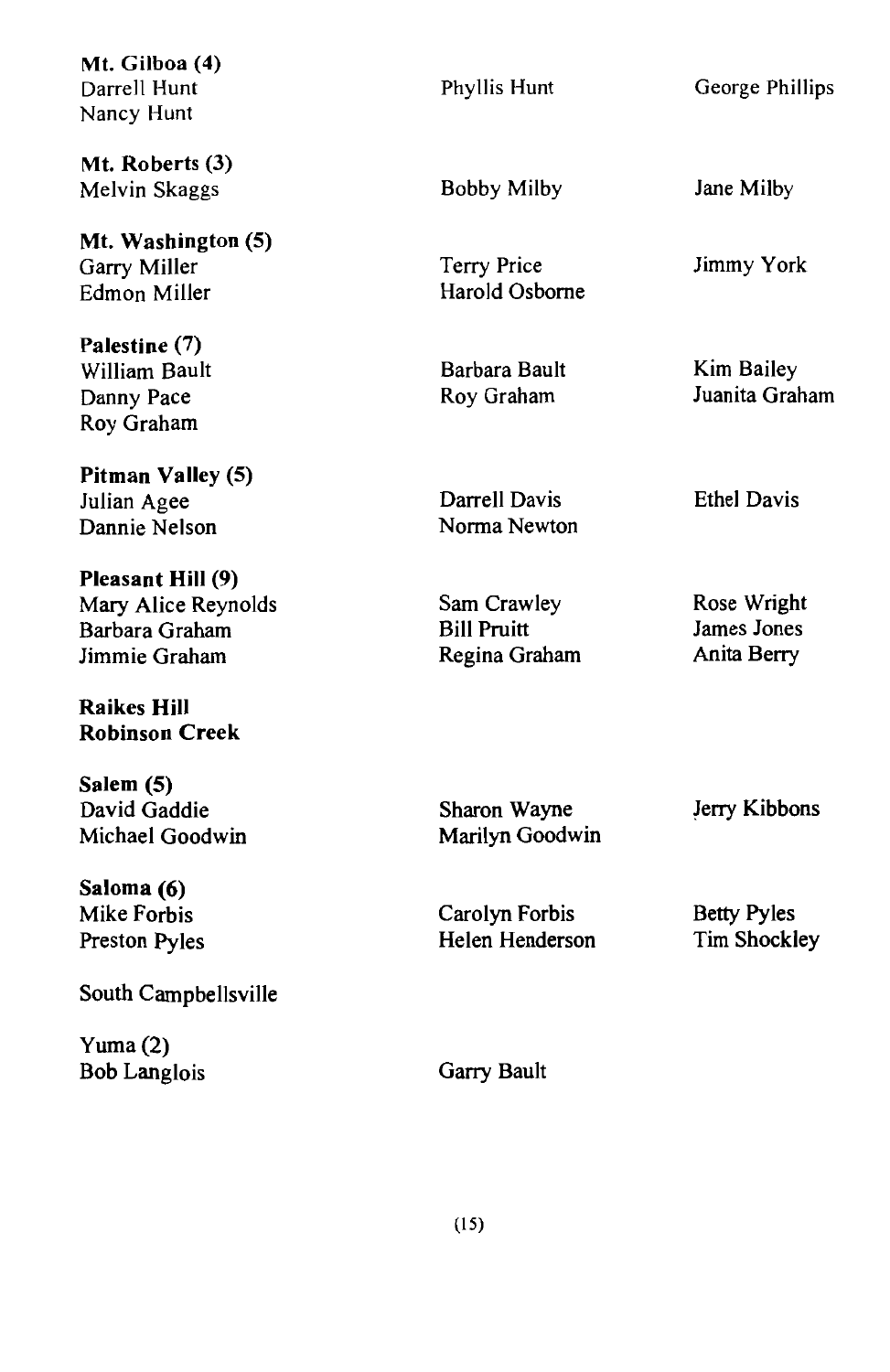# **CONSTITUTION**

#### **Mission Statement/Preamble**

We the Taylor County Association of Kentucky Baptists, shall cooperate in fulfilling the Great Commission through missions, ministry, and fellowship; and shall serve as a resource and equipping center for the churches and as a liaison between the churches and the association.

- Article 1. This body shall be called the Taylor County Association of Kentucky Baptists. Article 2. Each cooperating church shall be entitled to four (4) messengers, one of whom be the pastors, and one additional messenger for each fifty (50) members shall or fraction thereof, above the first one hundred (100) members, plus four (4) messengers from each mission sponsored.
- Article 3. The business of this body shall be, when assembled, to hear reports from the church with regard to their condition as to members, prosperity, etc., to consult together for their development and growth in all matters pertaining to the evangelism of the world, and shall hold and control such property as shall come into possession of the association.
- Article 4. The body shall exercise no authority over the local churches, and recognizes their complete autonomy. The association reserves the right, as final action, to sever relations with any cooperating church for engaging in practices not Biblical.
- Article 5. The Executive Team shall, in addition to the annual meeting, select a time and place for a spring session for the purpose of electing officers and team leaders for the next Association year, at which time the body shall elect by nomination and private ballot, or raising hand vote: Moderator; Assistant Moderator; Clerk; Assistant Clerk; Treasurer; Assistant Treasurer: and Auditor: and Assistant Auditor whose duties shall be as custom imposes on their respective offices. The Executive Team shall also nominate all team leaders at this time. All officers and team leaders shall continue in office until superseded by their successor, but none shall be eligible to the office of Moderator for more than two successive terms. In the absence of moderator and assistant moderator, the clerk shall convene the meeting and a moderator pro tem shall be elected for that one meeting. The treasurer shall serve in absence of clerk.
- Article 6. Churches desiring fellowship in the association must make application to the executive board at least six (6) months prior to the annual meeting. The application shall be referred to a Credentials Committee who shall be responsible for examining the churches' article of faith and record of mission support. The committee will also be responsible for bringing a preliminary report to the Executive Board and a final report to the Annual Meeting.
- Article 7. The Executive Board of the Association shall be composed of all pastors of cooperating churches, missions, and one lay member from each church. All general associational officers and team leaders will by virtue of their office be members of the Executive Board. The retiring Moderator will be a member of the Executive Board for the year following his active service as a moderator. Each associational officer shall hold the same office in the sessions of the Executive Board. The Executive Board shall be responsible for the work of the association between the annual sessions and shall be empowered to fill any vacancy in associational leadership. A quorum of the Executive Board consists of nine (9) members.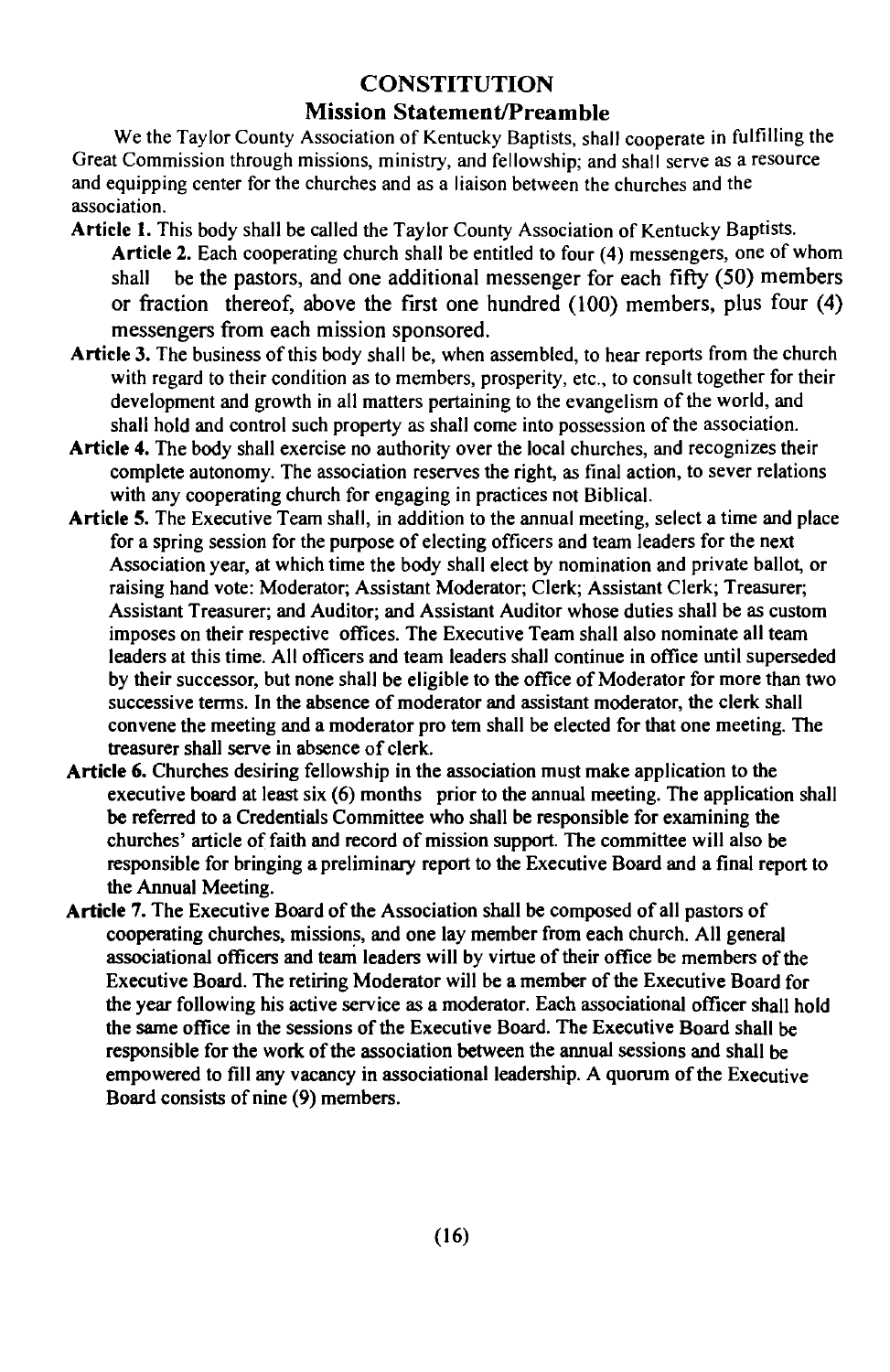- Article 8. In the appointment of teams, individuals shall be named instead of churches, and on each team named, one or more members shall be laymen. The Executive Team shall consist of Moderator, Clerk, Treasurer, Team Leaders, and such other members as the occasion demands.
	- Article 9. This body shall meet annually, according to adjustment, but in case of emergency, The Executive Board may call a special session, and also change the time and place of the meeting. In addition to the annual meeting, the body shall meet in spring session for purpose of electing officers for the following associational year.
- Article 10. This Constitution may be altered or amended (except Article 4) at any meeting of the body, upon one year's notice, by concurrence of two-thirds of the members present. The labeling terminology, not including any original intent of the article of the constitution, adopted by Southern Baptist Convention, Kentucky Baptist Convention, and/or this association may be incorporated by vote at an annual meeting by a concurrence of two-thirds of the members presents.
- Parliamentary Rules: Robert's Rules of Order (latest edition) is a guide of the parliamentary order followed by the association.

#### **BYLAWS**

#### **ARTICLE 1-DUTIES OF OFFICERS**

- 1. Officers and team leaders elected at the spring session shall assume their duties at the close of the last session in the fall meeting.
- 2. The moderator shall chair all Associational and executive board meetings, shall make Ad Hoc committee appointments; shall serve as ex officio member of all teams and committee, shall direct the activities of the association, shall serve as contact person for Director of Missions, shall lead in and maintain constant supervision of all phases of Associational work, and shall perform other duties the office of moderator requires.
- 3. The Clerk shall keep a record of the proceedings of the Association and the Executive Board; superintend the printing and distribution of the minutes of the Association, which shall include statistics from August 1 through July 31 immediately proceeding the annual meeting covered by the minutes, send five copies to the Secretary of the Kentucky Baptist Convention, send copies to various other Baptist agencies, and keep a file of the minutes and other important papers of the association.
- 4. The Treasurer shall receive all money contributed by the churches to the Association or money received from other sources, shall make reports to the Association and the Executive Board covering the Associational year of August 1 through July 31, and shall make disbursements as authorized by the Association the Executive Board, and shall be authorized to pay all bills and salaries established by the budget adopted at an annual meeting until the next budget is adopted at the following annual meeting. All checks issued by the association shall bear the signatures of the treasurer and the Director of Missions. In an emergency, the assistant treasurer may sign in the absence of either the treasurer or the Director of Missions. The treasurer shall be bonded and the bonding fee paid by the association.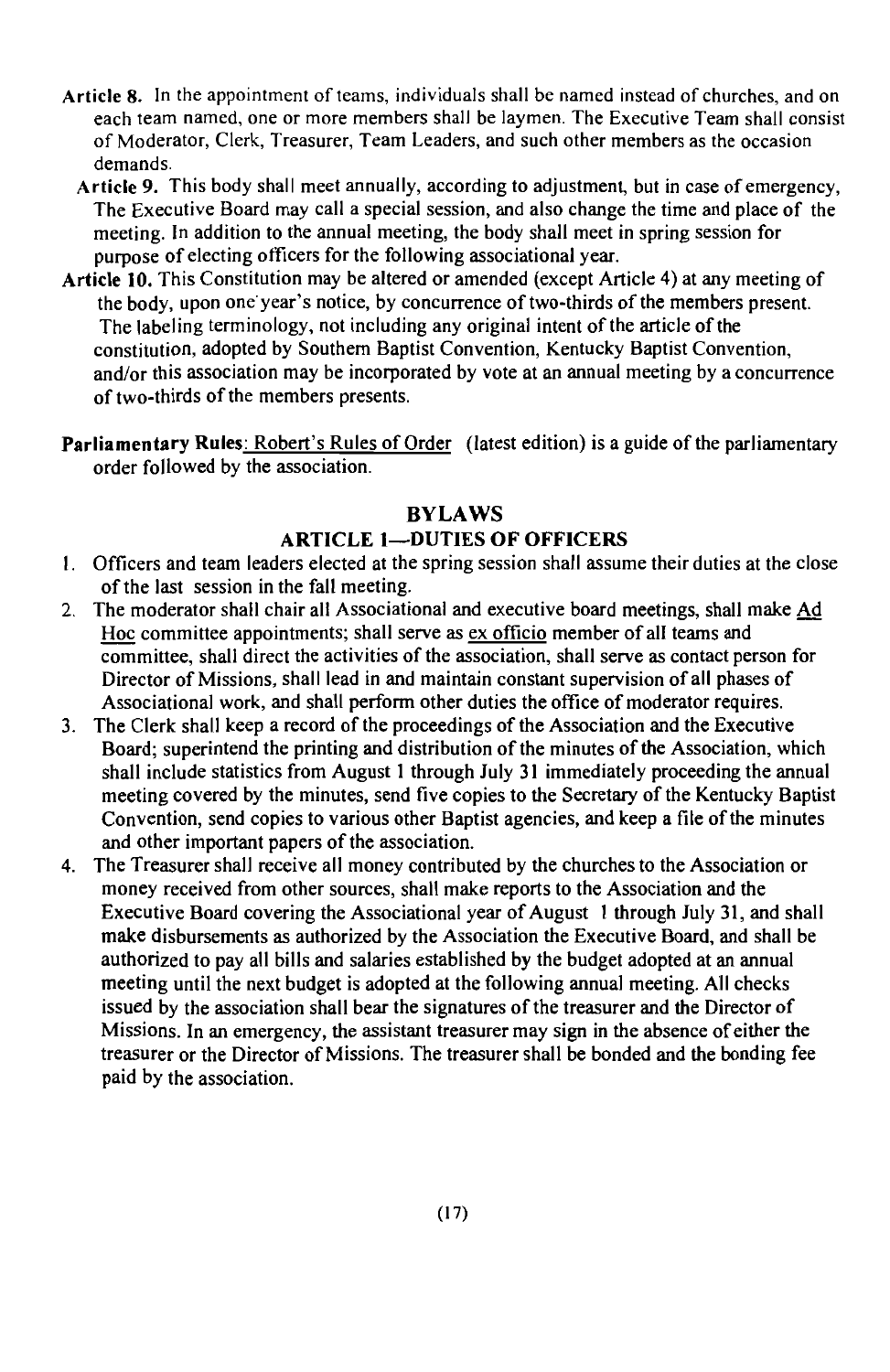- $5.$ The Director of Missions shall be recommended by the executive team and shall be by the executive board or at an annual meeting. His (Her) duties shall be elected commensurate with the job description initially adopted by the executive board in March 1999, unless changed by subsequent action.
- 6. An auditor shall be secured by the Executive Board to audit the Treasurer's books and attest his annual report. The auditing expense, if any, shall be paid by the Association.

#### **ARTICLE II-TEAMS**

- $\mathbf{1}$ . The Executive Team shall be responsible for planning, developing, and promoting a program of activities for the year in all phases of church work. This team shall give a monthly report on the progress of their program. This team shall also serve as the personnel committee of the association.
- $2.$ The Executive Team will plan the program for the annual meeting, name program participants, and shall report to the executive board as far in advance as possible.
- $3<sub>1</sub>$ The Executive Team, after consulting with the Auxiliary Teams of the Association shall recommend to the Association at its annual meeting nominations for leaders. The Administrative Team, The Spiritual Growth Ministries Team, Leadership Growth Ministries Team and the Kingdom Growth Ministries Team; and such other officers as the body may from time to time assign them.
- The Executive Team shall be responsible for presenting a proposed budget in the annual  $4.$ Fall Meeting.
- 5. The Standing Teams of the Association shall be The Administrative Team, The Spiritual Growth Ministries Team, The Leadership Growth Ministries Team, and The Kingdom Growth Ministries Team. The Executive Team shall be responsible for nominating all standing team members. Members of these Standing Teams shall serve a term of three years. Standing Team members may be nominated for successive three-year terms. A representative from the Women's Missionary Union and a representative from the Brotherhood shall be selected from recommendations made by the Executive Team to the Executive Board. All other teams and Ad Hoc Committees shall be appointed thru the moderator unless specified by special motion of the Executive Board.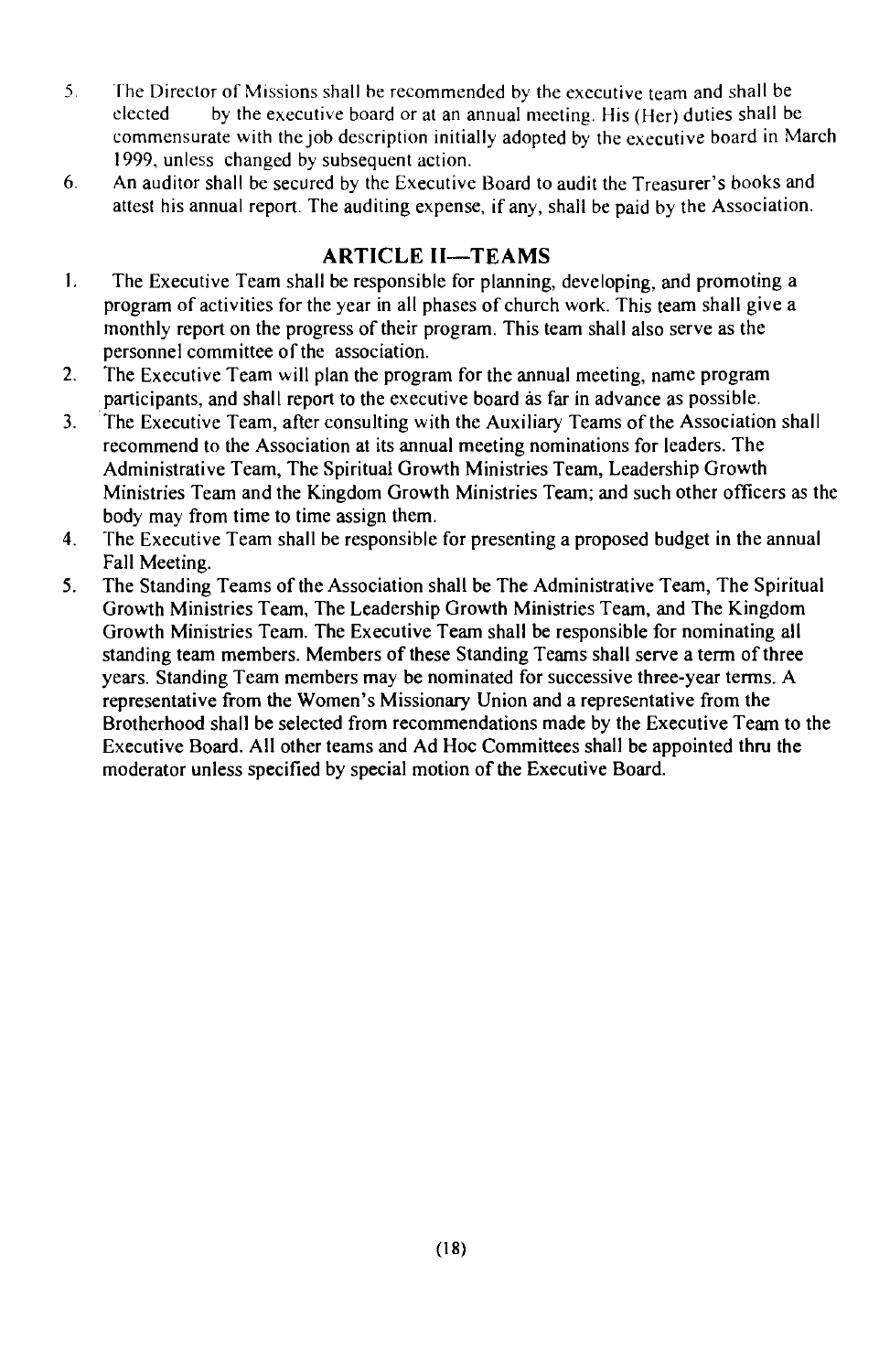#### **TAYLOR COUNTY EXECUTIVE BOARD** AND ANNUAL MEETING 2007

The Taylor County Association of Kentucky Baptist Executive Board meets on the second Monday of each month except June and November during which it meets on the first Monday. This allows executive board members to attend the Southern Baptist Convention and the Kentucky Baptist Convention

| <b>Executive Board</b> | 8 January    |
|------------------------|--------------|
| <b>Executive Board</b> | 12 February  |
| <b>Executive Board</b> | 12 March     |
| <b>Executive Board</b> | 9 April      |
| <b>Executive Board</b> | 14 May       |
| <b>Executive Board</b> | * 4 June     |
| <b>Executive Board</b> | 9 July       |
| <b>Executive Board</b> | 13 August    |
| <b>Executive Board</b> | 10 September |
| <b>Executive Board</b> | 8 October    |
| <b>Executive Board</b> | * 5 November |
| <b>Executive Board</b> | 10 December  |

**Executive Board meets on first Monday**  $\bullet$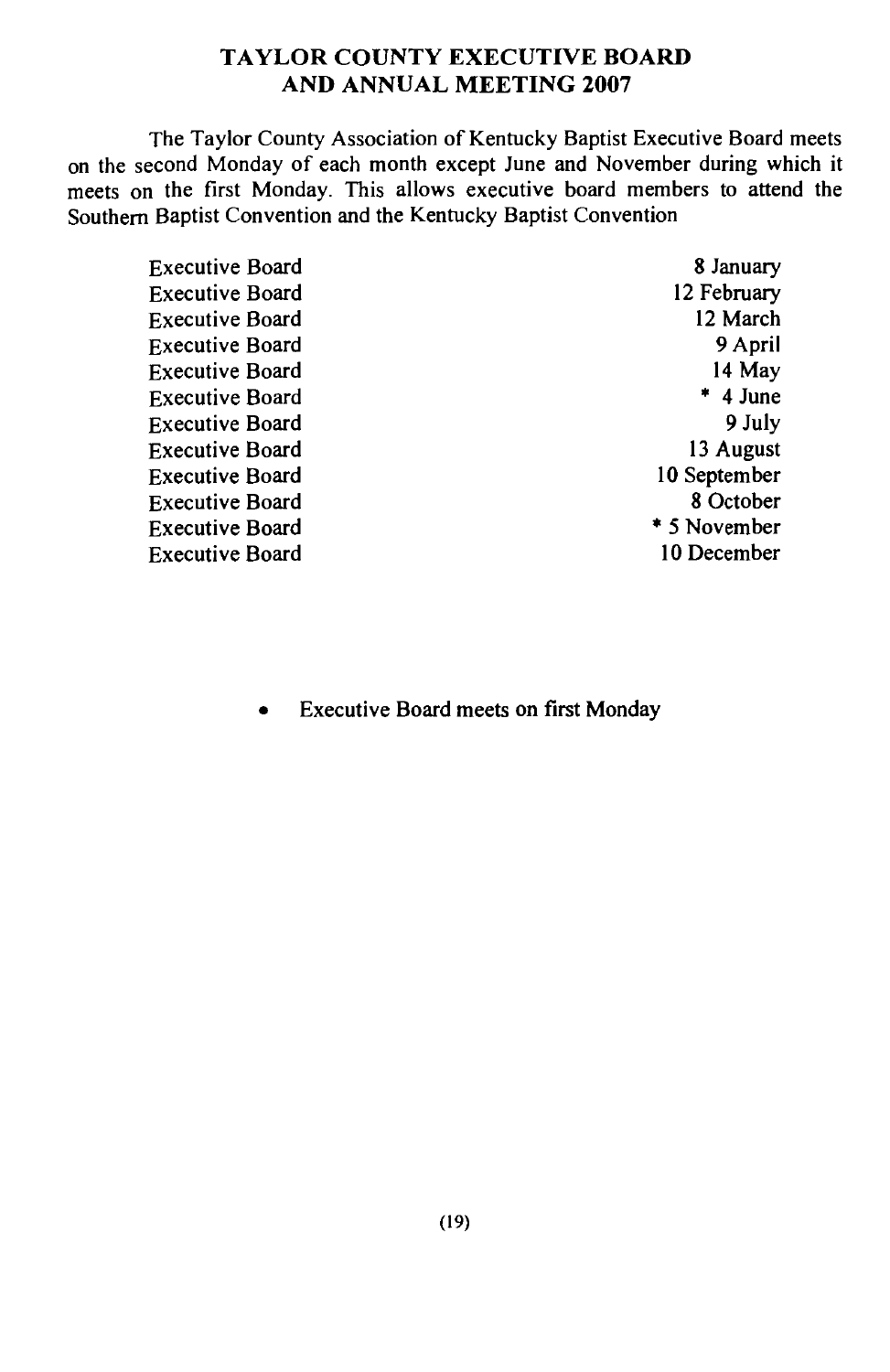#### PROGRAM-TWENTY-FIRST ANNUAL SPRING MEETING YUMA BAPTIST CHURCH-MONDAY, MAY 8TH, 2006

Rev. Gary Durham  $7.00$ Call to Order Pastor, Green River Memorial Baptist Church "Worthy of Worship" 3 Hymn Rev. Bob Langlois Welcome, Scripture, Prayer **Enrollment of Messengers** Mrs. Helen Henderson Roll Call of Churches **Adoption of Program** "The Church's One Foundation" 250 Hymn Recognition of New Pastors and Church Staff Rev. Gary Durham Rev. Rolando Muniz Hispanic Ministry Hispanic Catalytic Missionary **Election of Officers** Moderator, Assistant Moderator, Clerk, Assistant Clerk, Treasurer, Assistant Treasurer, Auditor, Assistant Auditor, Team **Leaders Nominations** 

**Other Business Special Music** Message

Sarai Muniz Rev. Michael Goodwin Pastor, Salem Baptist Church

Hymn **Benediction**  "Lord, Be Glorified" 457

#### PROGRAM-FORTY NINTH ANNUAL MEETING **FRIENDSHIP BAPTIST CHURCH** MONDAY, SEPTEMBER 11, 2006

Call to Order Rev. Gary Durham "Leaning on the Everlasting Arms" 333 Hymn "Standing on the Promises" 335 Rev. Bill Henderson Welcome, Scripture, Prayer **Enrollment of Messengers** Mrs. Helen Henderson **Adoption of Program** Rev. Gary Durham Recognition of Visitors, New Pastors, and Church Staff **Appointment of Resolutions Committee** Report of Executive Board Mrs. Helen Henderson Digest of Letters and historical Events **Chapel Report** Dr. James Jones **Treasurer Report** David Gaddie **Auditor's Report** Henry Pippin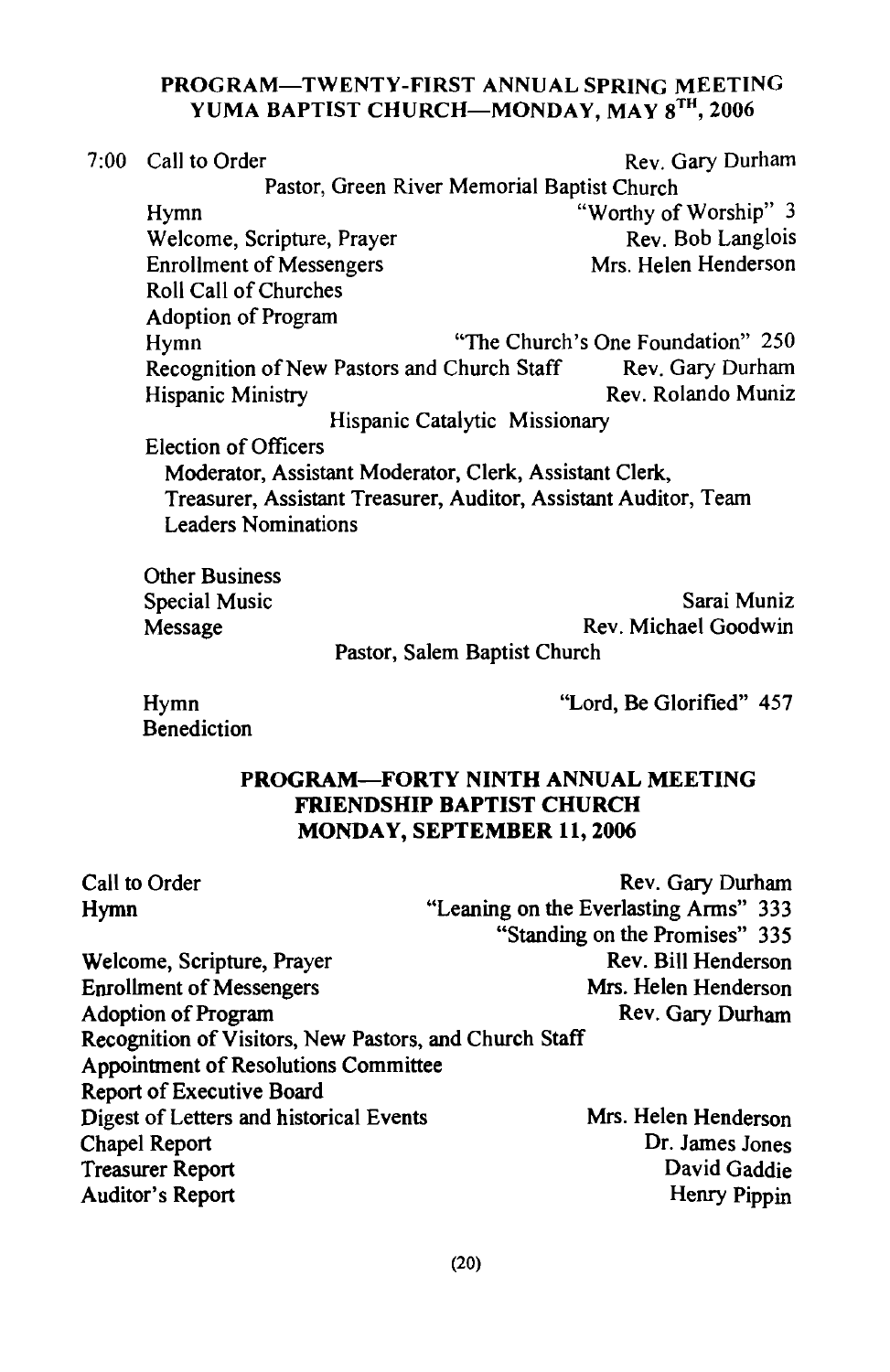Report of Time and Place Committee In Memoriam Dr. J.Chester Badgett "There's a Land That is Fairer than Day" 515 Hymn Campbellsville University, Kentucky Baptist Convention Dr. Michael Carter And Agencies. President. Campbellsville University Dr. Fieda Gebert Special Music **Annual Sermon** Bro. Dannie Nelson Pastor, Pitman Valley Baptist Church **Benediction** PLEASANT HILL BAPTIST CHURCH TUESDAY, SEPTEMBER 12, 2006 4:00 Call or Order Rev. Gary Durham "How Majestic Is Your Name" 29 Hymn "Raise to the Lord, the Almighty" 14 Welcome, Scripture and Prayer Dr. James Jones 4:15 Team Reports Spiritual Growth Team Rev. Larry Rowell Leadership Growth Team Rev. Jimmy York Kingdom Growth Team Rev. Bill Henderson Russian Ministry of Nickolai Syrovatko Dr. Jerry Kibbons Christian Women's Job Corps Mrs. Debbie Carter Women's Missionary Union Mrs. Sharon Wayne Men on Mission Bro. Wendell Bowen **Christian Counseling** Dr. Scott Wigginton The Kentucky League on Alcohol Dr. Howard Beauman And Gambling, Inc. 4:45 Miscellaneous Business 5:00 Hymn "Jesus! What a Friend for Sinners" 185 5:10 Kentucky Baptist Convention Message Dr. Ross Bauscher Director, Partnership Mission Department Potluck Meal in Fellowship Hall of Church 5:40 Benediction and Blessing 7:00 Call to Worship "How I Love You" 230 Hymn Scripture and Prayer **Recognition of Visitors** 7:10 Baptist Campus Ministry Rev. Ed Pavy 7:15 Kentucky Heartland Outreach Rev. Todd Parrish 7:20 Hispanic Ministry Rev. Rolando Muniz 7:30 Resolutions Rev. Bill Henderson 7:35 Proposed Budget, 2006-2007 Rev. Michael Goodwin 7:50 Report of Director of Missions Dr. Robert Clark 7:55 Special Music Tim Shockley 8:00 Missionary Message Representative, East Africa, Rev. Alan Funk Introduction of Associational Officers

Adjournment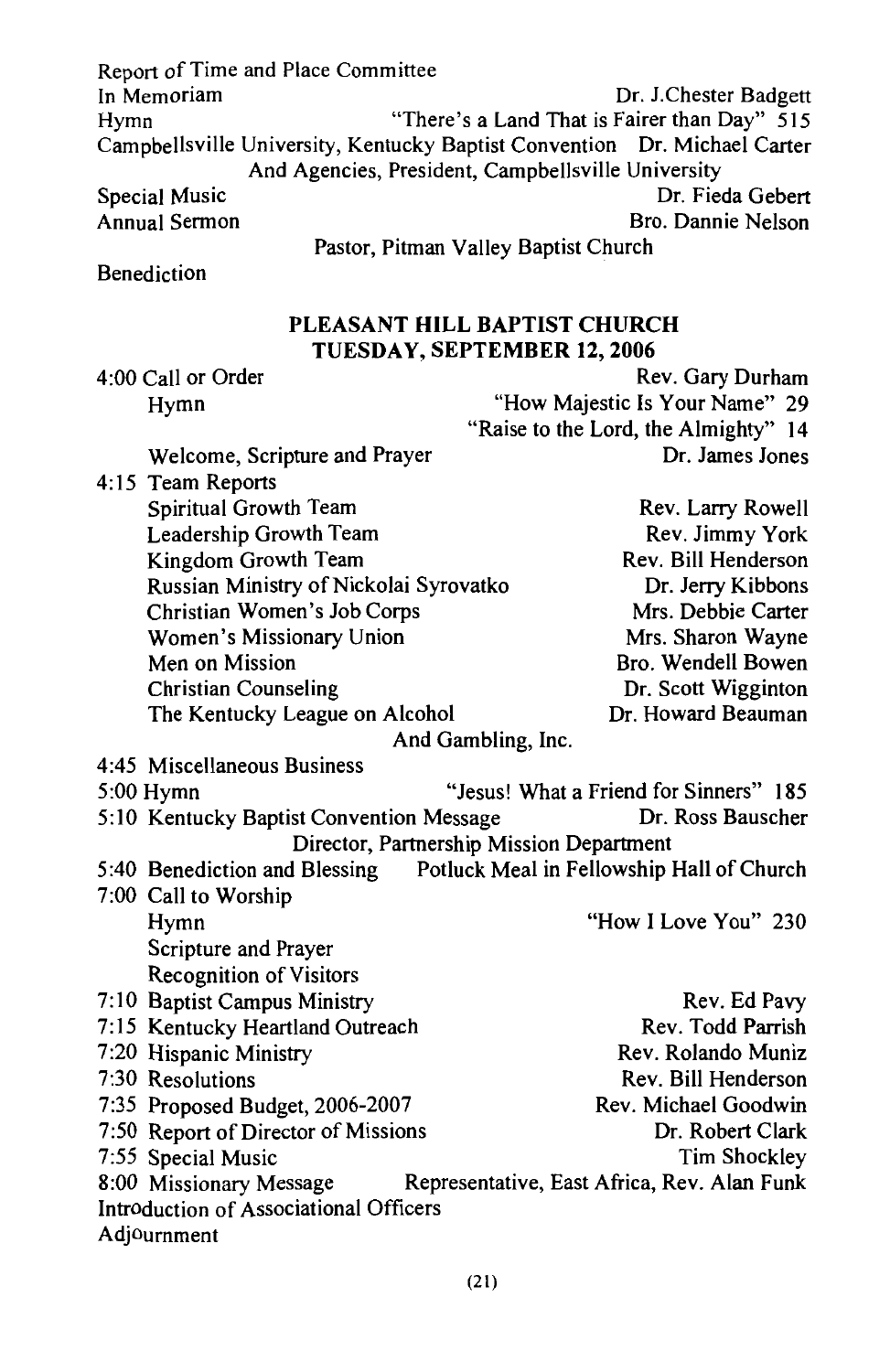#### PROCEEDING-TWENTY FIRST ANNUAL SPRING MEETING May 8, 2006 **Yuma Baptist Church**  $7:00 P.M.$

- The 21<sup>st</sup> annual spring meeting of the Taylor County Baptist Association held at  $\mathbf{L}$ Yuma Baptist Church was called to order at 7:00 P.M. by Moderator, Rev. Gary Durham.
- $2<sup>1</sup>$ Rev. Bill Henderson was elected clerk pro-tem.
- Rev. Al Hardy led all in singing the hymn "To God be the Glory" with Peggy  $\overline{3}$ . Hardy playing the piano.
- Rev. Robert Langlois gave the opening welcome and then read scripture from 4. Acts 20: 28, 32.
- Bill Henderson made a motion that the presently registered messengers as well 5. as those who would later register for the meeting be seated as messengers for the session. Dr. Jerry Kibbons seconded motion. Motion carried.
- Roll call of churches revealed that 14 of 23 churches in the association were 6. represented.
- Bill Henderson made a motion that we adopt the program with any changes that 7. needed to be made. It was seconded by Jimmy Kendall. Motion carried.
- Rev. Al Hardy led the meeting in singing the hymn "The Churches One 8. Foundation."
- 9. Rev. Gary Durham recognized new pastors and church staff members since the fall meeting.
- 10. Rev. Rolando Muniz spoke for the Southern Kentucky Hispanic Ministry outreach among Hispanic people. He talked about the New Hispanic services occurring in our association at Friendship Baptist Church and some outreach at Campbellsville University. Also, a soccer tournament at Coral Baptist Church where multi-colored soccer balls will be given away as a tool to present the gospel.
- 11. Election of Officers

A Moderator: George Phillips nominated Rev. Bill Henderson as moderator. Bro. Gaddie moved that all nominations cease and he be elected by acclamation. Rev. Al Hardy seconded that motion. Motion carried.

B. Assistant Moderator: Rev. Robert Langlois made a motion that Rev. Skip Alexander be nominated for assistant moderator. Rev. Al Hardy moved that all nominations cease and Bro. Alexander be elected by acclamation. Bro. Bob Milby seconded the motion. Motion carried.

C. Clerk: Bro. Michael Goodwin made the motion that Helen Henderson be reelected as clerk. Rev. Robert Langlois seconded the motion. Motion carried.

D. Rev. Al Hardy made the motion that all the other officers be reelected to their positions. Dr. Jerry Kibbons seconded the motion. Motion carried. The following were reelected to their offices:

- Assistant Clerk, Rev. Michael Goodwin 1.
- Treasurer, David Gaddie  $2.$
- Assistant Treasurer, Rev. Dave Walters 3.
- **Auditor, Henry Pippin** 4.
- Assistant Auditor, Allen Young 5.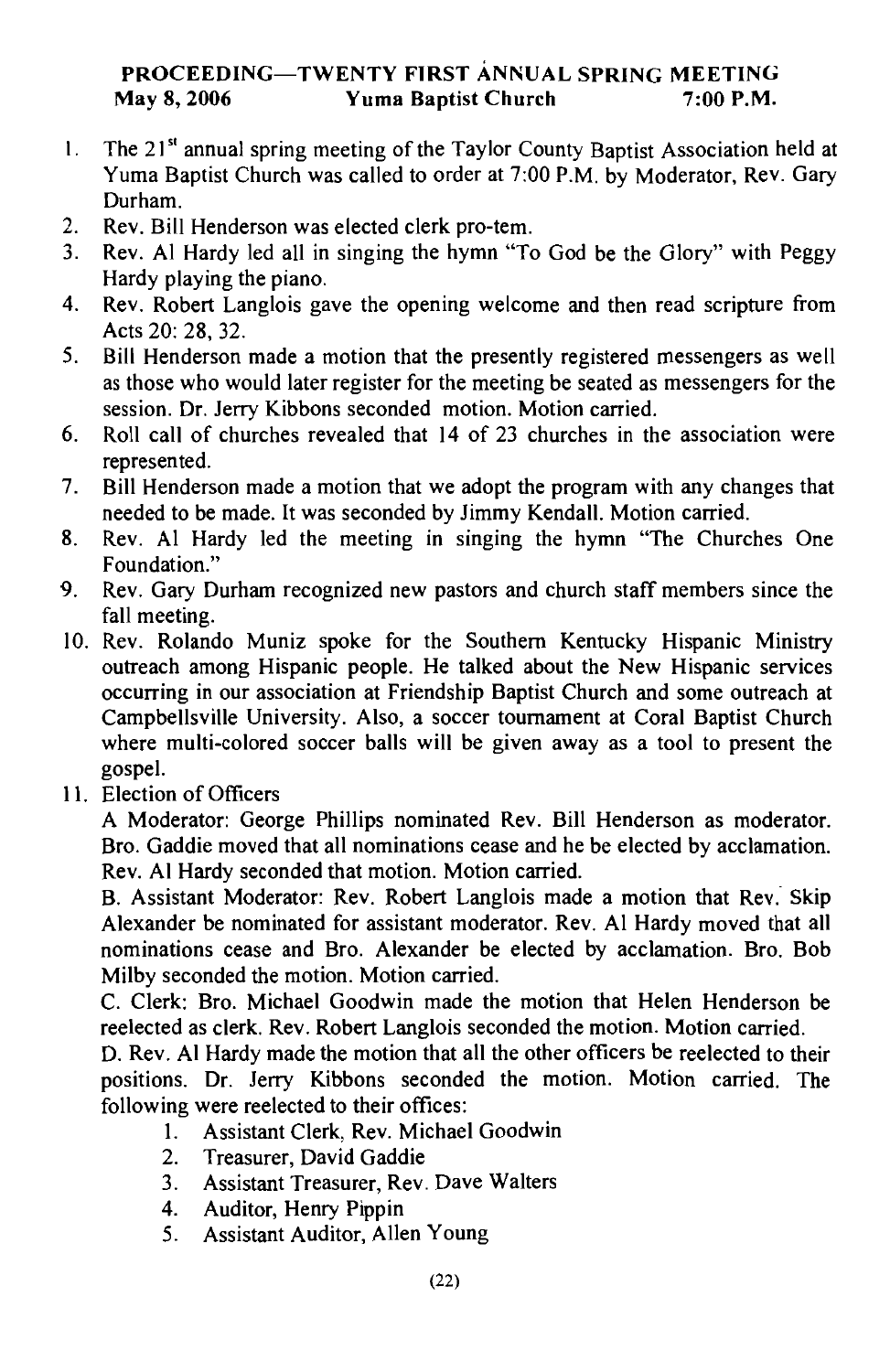- 12. Other Business
	- Rev. Robert Langlois made a motion (see note below) Rev. Michael  $a<sub>x</sub>$ Goodwin seconded the motion. Discussion on the motion occurred. Rev. Al Hardy made the motion that this motion be sent to executive committee to pass on to the appropriate committee. Bro. George Phillips seconded this motion. Motion carried.
	- Dr. Jerry Kibbons shared about the Russian Partnership, Sharing pictures  $\mathbf b$ . and an update on Nickolai Syravotha's work.
	- Rev. Michael Goodwin made a motion that \$1000.00 dollars be transferred c. into the mission scholarship fund since there will be insufficient funds to meet all the requests. Bro. John Smith seconded the motion. Bro. David Gaddie make an amendment to the motion that the executive board be given the authority to determine from which fund (s) this \$1000.00 will be transferred into the mission scholarship fund. Dr. Jerry Kibbons seconded the motion. Both motions passed.
- Sarai Muniz provided special music singing "Everything to Me." 13.
- Bro. Michael Goodwin brought the spring message sharing "What Does It Take  $14.$ to Bring someone to Christ?" Text was Mark 2: 1-5. People brought to Jesus by: Compassion, Cooperation, Determination, Innovation and Faith.
- Bro. Al Hardy led us in singing "We've a Story to Tell to the Nations"  $15.$ accompanied on the piano by his wife Peggy Hardy.
- Recognition of Visitors.  $16.$
- Chair recommends a thank you to Michael Goodwin for the message, Bro. Al 17. Hardy and Peggy Hardy for the music, and Bro. Bill Henderson for being clerk pro-tem.
- Motion to adjourn by Dr. J. Chester Badgett. Seconded by Milton Jones. 18. Motion carried.
- Bro. John Batcher dismissed the meeting with prayer. 19.

#### **Tavlor County Baptist Association**

May 8, 2006 Annual Meeting

TO: Executive Board FROM: Rev. Bob Langlois

It is hereby recommended that the Taylor County Baptist Association research and consider the need for establishing the position or office, or designation to a present office or position, the responsibility of educating, providing, and promoting Discipleship Training in the Association. Because of Jesus' command of Matthew 20: 19, 20, to go and "make disciples" of all the nations, and because some 50% of our Associational churches not having a Discipleship Training program, we exhort and encourage the Association to take the necessary steps to insure that this ministry be given the support and priority deemed necessary.

Respectfully submitted Rev. Bob Langlosi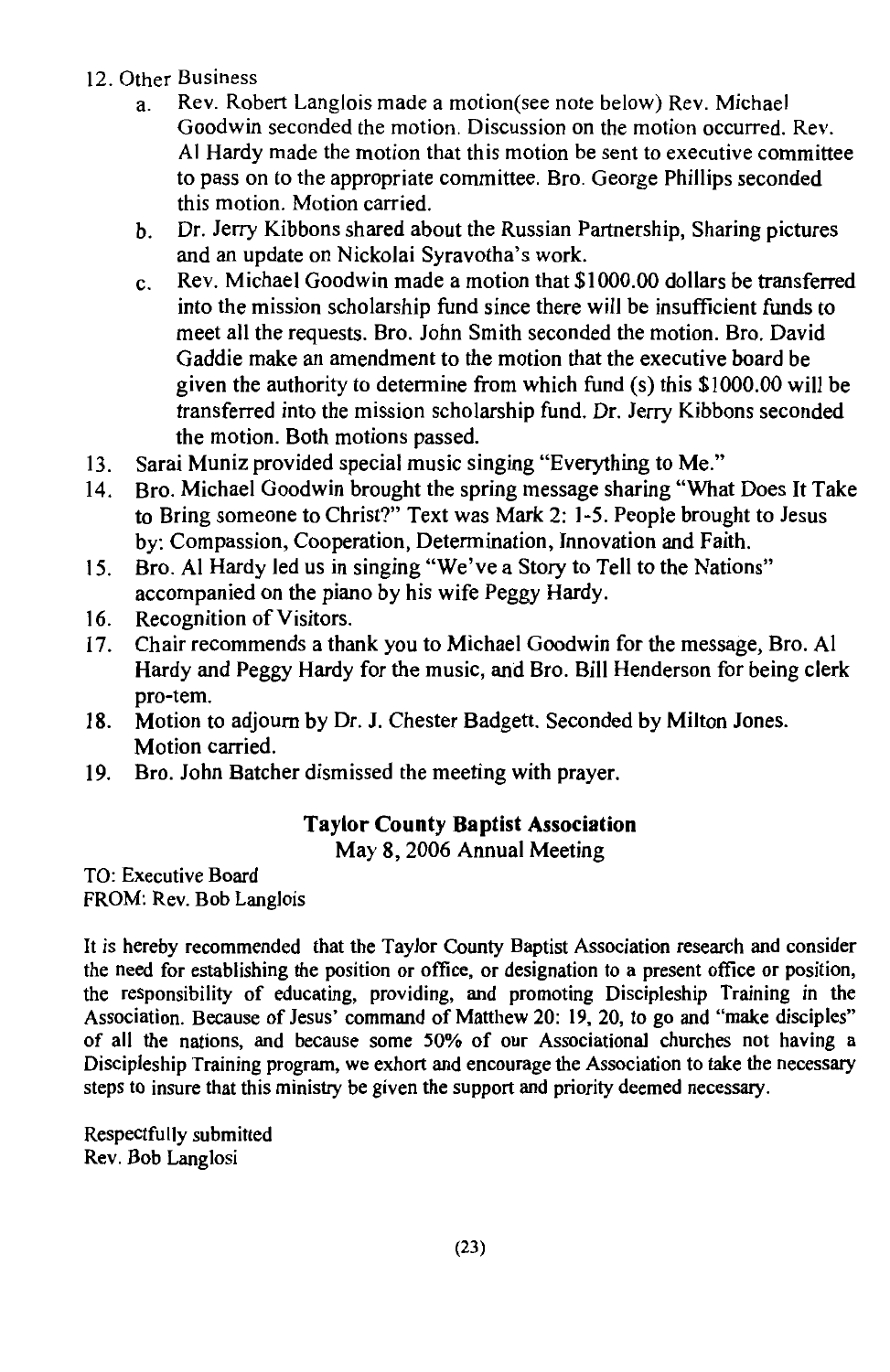#### Forty-Ninth Annual Meeting of the **Friendship Baptist Church** September 11, 2006 7:00 P.M.

- $\mathbf{1}$ . The Forty-Ninth Annual Meeting of the Taylor County Baptist Association was called to order by our moderator. Rev. Gary Durham.
- $2.$ Rev. Tim Shockley led the congregation in singing hymns "Leaning on the Everlasting Arms" and "Standing on the Promises."
- Rev. Bill Henderson welcomed everyone and read from II Timothy 4:7 and led  $3.$ in praver.
- 4. The clerk, Helen Henderson, moved that the presently registered messengers and those that register later be seated as messengers for this session. Seconded by Bro. Jimmie Graham. The roll call of the churches revealed that nineteen of the twenty-three churches were represented at the meeting.
- 5. Rev. George Gaddie moved the adoption of the program with any adjustments that need to be made. Dr. J. Chester Badgett seconded and motion carried.
- New church staff includes Bro. Scott Iaggi minister of music and Bro. John 6. Chidester student minister at Friendship Baptist church.
- Rev. Gary Durham, Moderator, appointed Rev. Robert Langlois, Rev. Bill 7. Henderson and Bro. Bob Milby to serve on the Resolutions Committee.
- Dr. Robert Clark gave the report of the Executive Board and Dr. James Jones 8. made a motion to approve and this was seconded by Bro. Jimmie Kendall. Motion carried.

A. Helen Henderson called attention to the Digest of Letters and Historical Events in the book of reports then moved to approve these as printed. Dr. Jerry Kibbons seconded and motion carried.

В. Dr. James Jones gave the Chapel Report and challenged the Taylor County Baptist to give \$100,000 between now and the next fall meeting.

C. Bro. David Gaddie gave the treasurer's report and stated several mission projects have been supported this year and moved to adopt. Rev. Al Hardy seconded and motion carried.

D. Due to the absence of Bro. Henry Pippin, auditor, a printed report dated August 24, 2006 was included in the Book of Reports. Bro. Don Green moved to accept as printed. Rev. Dave Walters seconded and motion carried.

Rev. Skip Alexander gave the report of Time, Place, and Preacher Е.

Committee. The committee recommends that the Annual Spring Meeting be held at South Campbellsville Baptist Church, May 14, 2007 with Rev. John Batcher as the preacher and Rev. Carlos Compton as alternate. The Annual Fall Meeting will be held at Liberty Baptist Church on September 10, 2007 at 7:00 P.M. with Rev. Shaun Caudill as the preacher and Rev. James Collison the alternate and on September 11, 2007 at 4:00 P.M. and 7:00 P.M. with Campbellsville Baptist Church with the current missionary as speaker. Rev. Skip Alexander moved the adoption of this report and since the recommendation comes from the committee it doesn't need a seconded. Motion carried.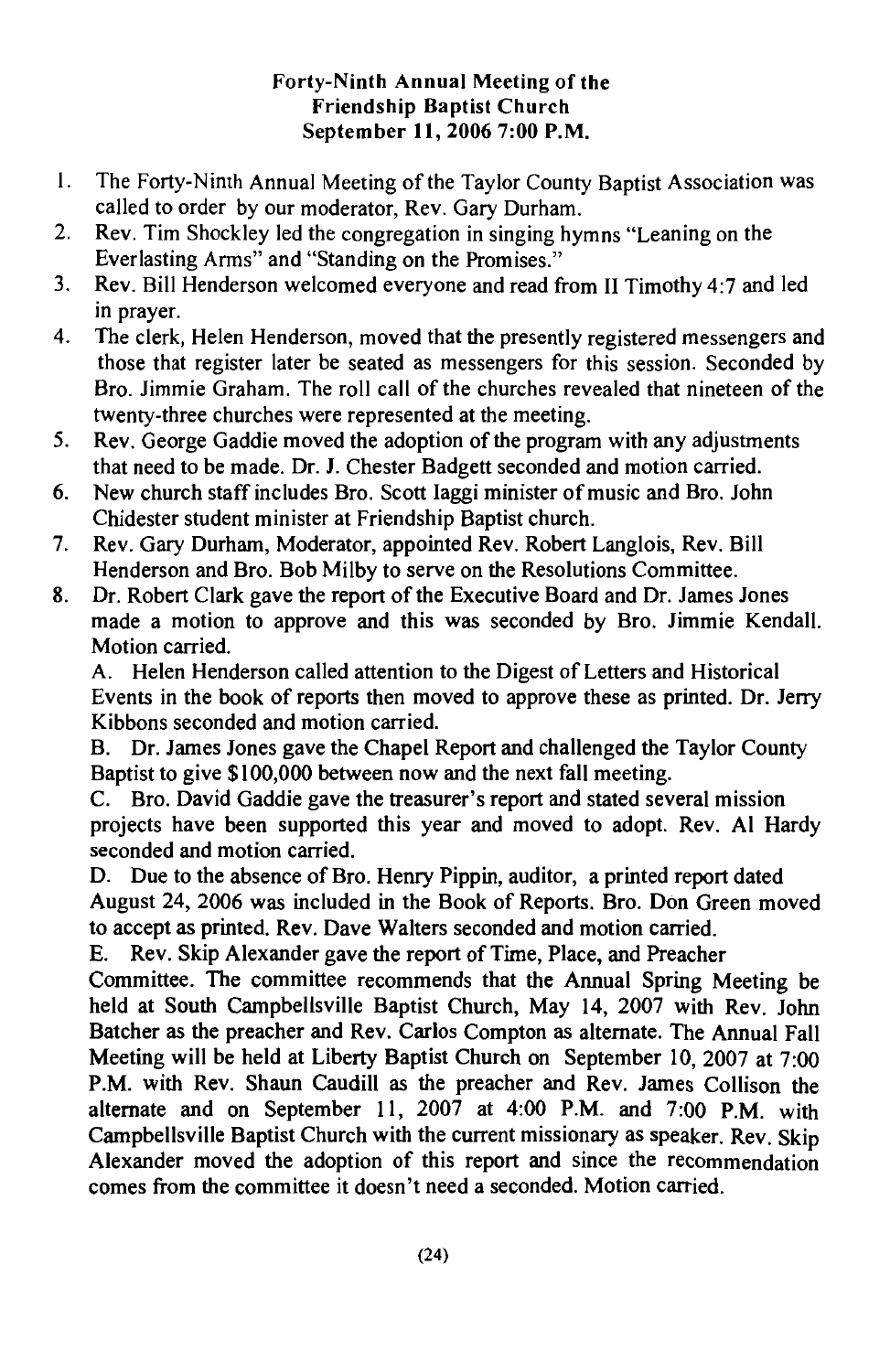- 9. Dr. J. Chester Badgett read the names of those that have gone to meet the Lord since our last meeting then read a portion of God's word from John 14 and lead in prayer.
- 10. The hymn, "There's a Land that is Fairer than Day" was sung by the congregation with Rev. Tim Shockley leading.
- 11. Rev. Dave Walters gave the report from Campbellsville University, Institutions and Agencies stating the enrollment this semester is just over 2.300 with 163 students from 30 different countries. Rev. Walters presented to Taylor County Baptist Association Library a one hundred year pictorial collection and the 100 year history of Campbellsville University written by Dr. J. Chester Badgett. These were accepted by Dr. Robert Clark.
- 12. The special music for the evening was brought by Brittney Hall a third year student at Campbellsville University from Lawrenceburg, Kentucky.
- 13. Rev. Dannie Nelson, pastor of Pitman Valley Baptist Church, brought the annual sermon. Bro. Nelson read scripture from 2 Timothy 4:1-5 and shared "Reach the Word with the Sound Doctrine"— $(1)$  Convince  $(2)$  Reburk  $(3)$  Exort.
- 14. "The Servant Song" a song of invitation, was led by Tim Shockley and Rev. Skip Alexander dismissed with praver.

#### **Forty Ninth Annual Meeting Pleasant Hill Baptist Church Tuesday** September 12, 2006 4:00 P.M.

The Forty-Ninth annual afternoon session of the Taylor County Baptist  $\mathbf{1}$ . Association was called to order by Moderator, Rev. Gary Durham.

A. The congregation sang "How Majestic is Your Name" and "Raise to the Lord, the Almighty" led by Tim Shockley.

B. Dr. James Jones, pastor, of Pleasant Hill Baptist Church welcomed everyone and read from Psalm 32 then led in prayer.

- Rev. Gary Durham called for the Team reports and requested the reports be 2. voted on once all reports are submitted.
	- A. Spiritual Growth Team: No report.

B. Leadership Growth Team: Rev. Robert Langlois reported that the "Lead like Jesus" leadership conference is scheduled for the spring of 2007.

C. Kingdom Growth Team: Rev. Bill Henderson encourages everyone to make prayer a priority; also, the shower trailer is still in use in Mississippi as an ongoing ministry for missions.

D. Russian Ministry: Dr. Jerry Kibbons reported in the book of reports is a letter from Dr. Nickolai Syrovatka, also, another letter that was received later stated work planned and work that is ongoing in the St. Petersburg area.

E. Christian Women's Job Corps: Mrs. Debbie Carter reported that Christian Women's Job Corps is in it's fifth year of operation under the umbrella of Campbellsville University. At this time there are six trained mentors. The mentors are required to spend at least one hour a week in Bible study with the women that they work with.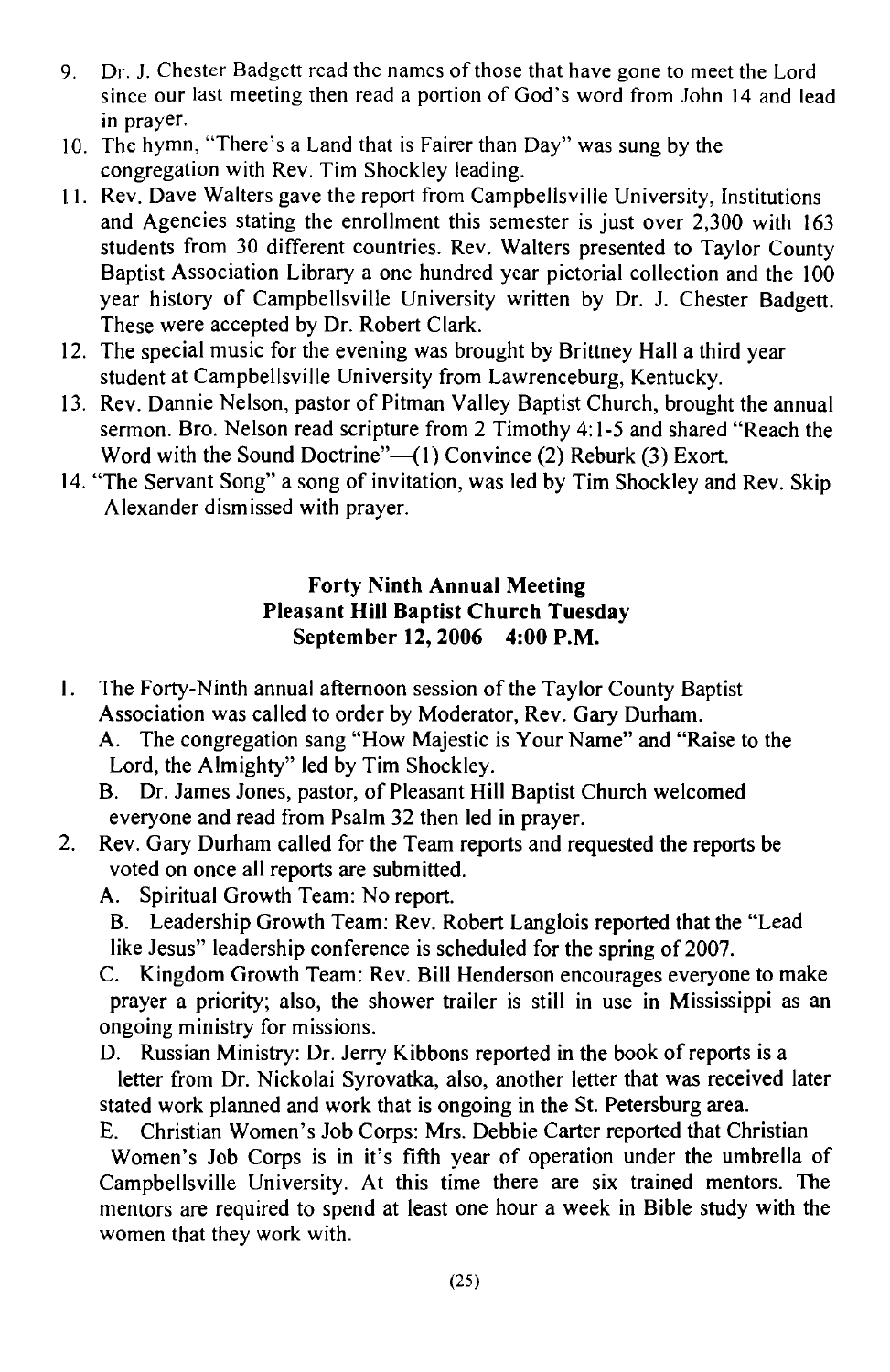- $F -$ Women's Missionary Union: Mrs. Sharon Wayne stated the theme for the year is "Christ's Followers" and this report is in the book of reports.
- G Men on Mission: No report.
- H. Christian Counseling: Dr. Scott Wigginton stated that the Lighthouse Counseling Center has been in operation since July of this year. Counseling services are open to all persons in the community regardless of church affiliation. A written report is in the book of reports.
- The Kentucky League on Alcohol and Gambling, Inc. Dr. Howard  $\mathbf{L}$ Beauman reported they want to allow sales at state parks and historic sites. Huber's winery sued the state of Kentucky to allow Internet sales and they won. There has been a 58% drop in giving by Kentucky Baptist to the Temperance League.

Dr. James Jones made the motion to accept all reports as given which was seconded by Rev. Bob Langlois. Motion carried.

- Miscellaneous Business: None  $3.$
- The congregation stood and sang "Jesus, What a Friend for Sinners" led by  $\overline{4}$ . Rev Tim Shockley.
- Dr. Ross Bauscher, Director, Partnership Missions Department, read from Psalm 5. 96: 2-3. There is a five year initiative that we as Kentucky Baptist Connect need to be aware of.  $(1)$  Increase baptism each year.  $(2)$  Disciple new Christians.  $(3)$ Start new Bible study units. (4) Launch a new ministry to reach people the church has not reached before. (5) Train new and current leaders each year for church ministries.
- 6. Rev. Gary Durham gave the benediction and blessing of the afternoon meal and adjourned until the 7:00 pm meeting.

#### **Forty Ninth Annual Meeting** Pleasant Hill Baptist Church Tuesday, September 12, 2006  $7:00$  P.M.

- Following a meal in the fellowship hall the 7:00 P.M. session was called back to  $7<sub>1</sub>$ order by Rev. Gary Durham.
	- (A) The congregation sang "How I Love You" led by Rev. Tim Shockley.

(B) Rev. Gary Durham welcomed everyone and read from Habakkuk 1:5 and challenged Christian to be "Utterly Amazed" then led in prayer.

- There were no visitors to be recognized at the evening meeting.  $(C)$
- Baptist Campus Ministry—Rev. Ed Pavy referred to the book of reports for the 8. statistics on the mission work and requested prayer for all mission involvement. Rev. Pavy reminded everyone of the 200 Anniversary of the Haystack Revivals.
- 9. Kentucky Heartland Outreach—A printed report was included in the book of reports.
- 10. Hispanic Ministry-Rev. Rolando Muniz reported there are 11 students enrolled in Bible study at the Hispanic Institute in Bowing Green. He also stated some goals for the upcoming year. (1) To reach 2,500 people by 2010. (2) Plant 50 new churches. (3) Establish eight community centers for social and community outreach. (4) Equip 16 new pastors and leaders. (5) Promote union and fellowship of the Baptist family.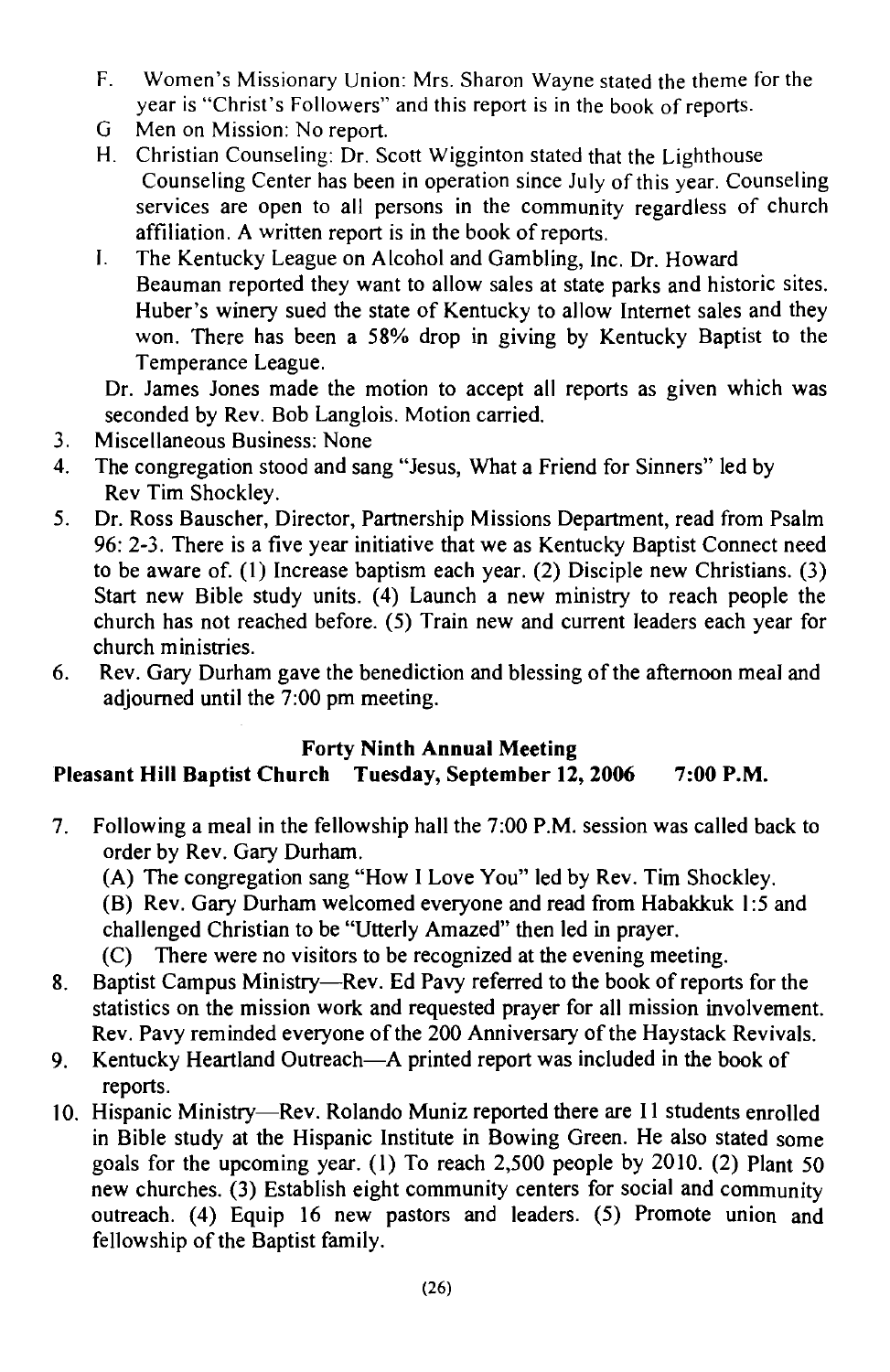- $\Box$  Resolutions  $\Box$  De it resolved that we express our gratitude to Dr. Robert Clark, Rev. Gary Durham, Helen Henderson and Bro. David Gaddie for their sacrificial work for the Kingdom of God through Taylor County Baptist Association. Thanks to Friendship Baptist and Pleasant Hill Baptist for hosting the Associational meetings and Rev. Danny Nelson, Dr. Ross Baursher and Bro. Alan Funk for the inspiriting messages. (2) Be it resolved that we support the Kentucky Ethics League. (3) Be it resolved that we encourage the Taylor County Baptist to raise their level of giving to \$100,000 for the Randall Chapel at Campbellsville University. Submitted by Bro. Bob Milby, Rev. Robert Langlois and Rev. Bill Henderson. These resolutions came from the committee and all were passed.
- 12. Proposed Budget, 2006-2007, Rev. Michael Goodwin stated the budget report Was included in the book of reports and moved to adopt. Motion carried.
- 13. Report of Director of Missions-Dr. Robert Clark stated that he has served seven years as Director of Missions for the Taylor County Baptist Association. Some highlights of this past year are as follows: the Taylor County Baptist Association was formed in 1957 with 16 churches therefore this year will be the Golden Anniversary of the association. The Taylor County Baptist Association Helped 14 church members go on mission in the amount of \$6,000. The Taylor County Baptist Association voted to give \$25,000 to the Randall Chapel. Hispanic work was started this year. A baptismal service was held at the Green River Lake.
- 14. The special music was brought by Taryn Smith a Junior at Campbellsville University, from Elizabethtown, Kentucky. She accompanied herself at the piano with a beautiful rendition of "There is a Fountain."
- 15. Missionary Message—Rev. Alan Funk, East Africa representative, read from Psalm 34: 1-3, and told of the work on going with the Somalis people located in the Horn of Africa. They are 99% Muslim and are a nomadic people. Rev. Funk asked that everyone pray for the work because prayer sustain him and his family.
- 16. Rev. Tim Shockley led the congregation in singing "The Solid Rock" as the closing hymn.
- 17. Rev. Gary Durham introduced the Associational officers for the year 206-2007.
- 18. Dr. James Jones made a motion to adjourn and Rev. Al Hardy seconded. Rev. Bill Henderson dismissed with prayer.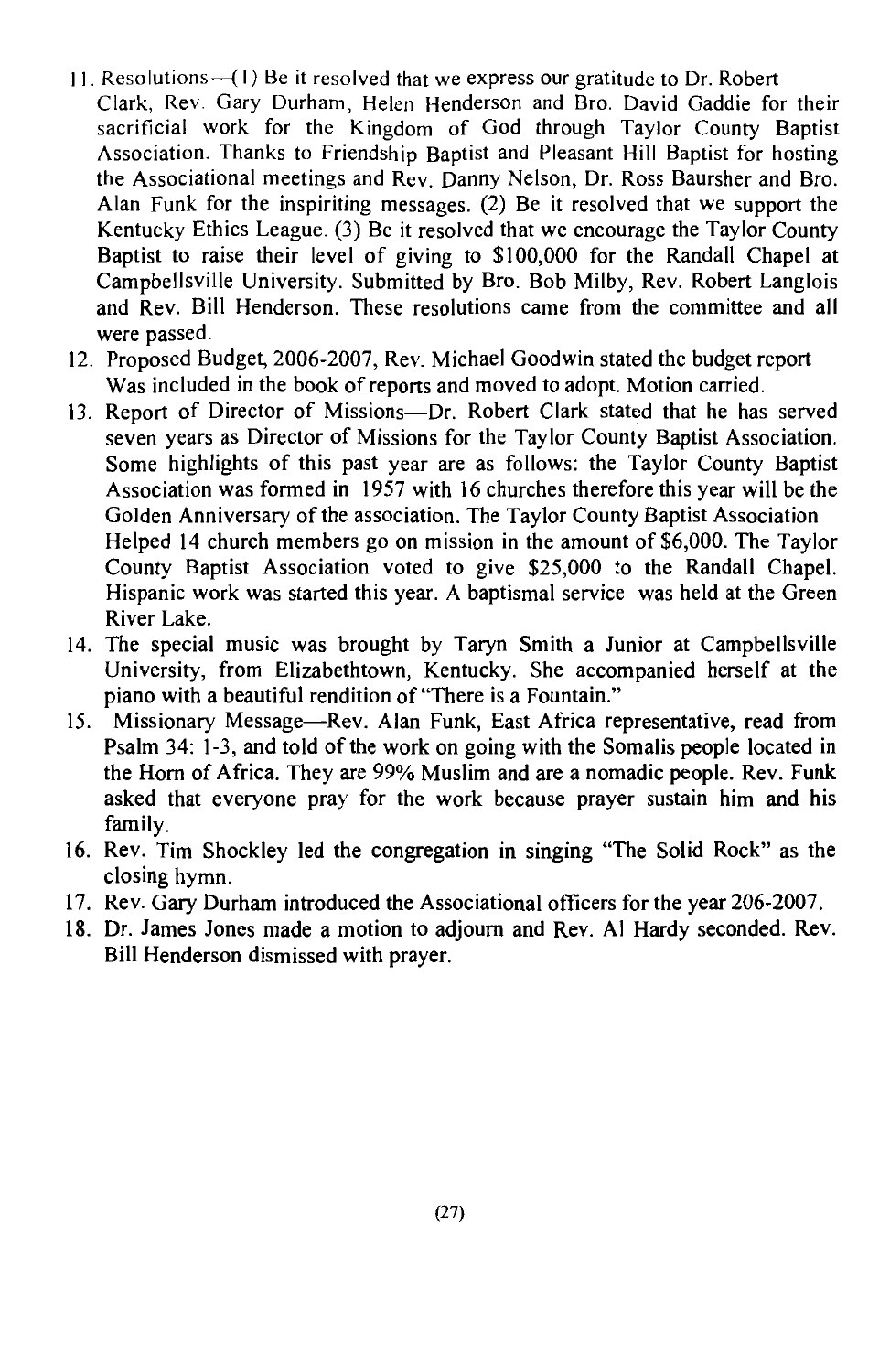# **HISTORICAL EVENTS OF CHURCHES 2006**

#### Campbellsville

Organized Disaster Relief Teams

Several trips to Mississippi and parts of Kentucky collected over \$30,000 for Katrina victims

Mission Trip to Burkna Baso

Added new Sunday School Classes and Bible Study Groups

Youth Mission Trip to Chicago

One Great Day (9/11 workday)

Thy Kingdom Come Spiritual Campaign

Upward Basketball/Cheerleading

**Easter Pageant** 

Coffee House for Campbellsville University students

College Worship Service

100 Baskets delivered at Christmas

Senior Adult led Revival

Ordination of Dr. Swok-Sing Cheung

#### **Elk Horn**

Pastor Search Committee Formed

Gave Benevolence Funeral Meals in March, May and June

Supported Church Basketball and Softball Leagues

Supported the Christ Centered Mission, Matt Page, Mission Trip: Sham

Gabehart. Mission Trip: Kaysee Graham, Mission Trip; and supported the Don Lee missions in India

Painted class rooms

**Decorated Sanctuary** 

### Friendship

Following Katrina, Friendship partnered with Shoreline Park Baptist Church in Waveland, Mississippi

There have been four mission trips to the Gulf area-one to Biloxi, Mississippi; Waveland, Mississippi; Slidell, Mississippi; and Paxcougoula, Mississippi.

Another member helped with Disaster Relief in Christian County.

### **Good Hope**

On June 11, 2006 Good Hope celebrated the 210 Anniversary of the church

## **Lowell Avenue**

Elected Assistant to the Pastor, Benii Kelly

Voted to build a Family Life Center as soon as we have \$100,000 as a starting amount. We already have the site.

# Meadowview

New roof and gutters on main building.

Completed tiling floor in basement hall, rest rooms, and Sunday school rooms Youth attended Camp Jonathan Creek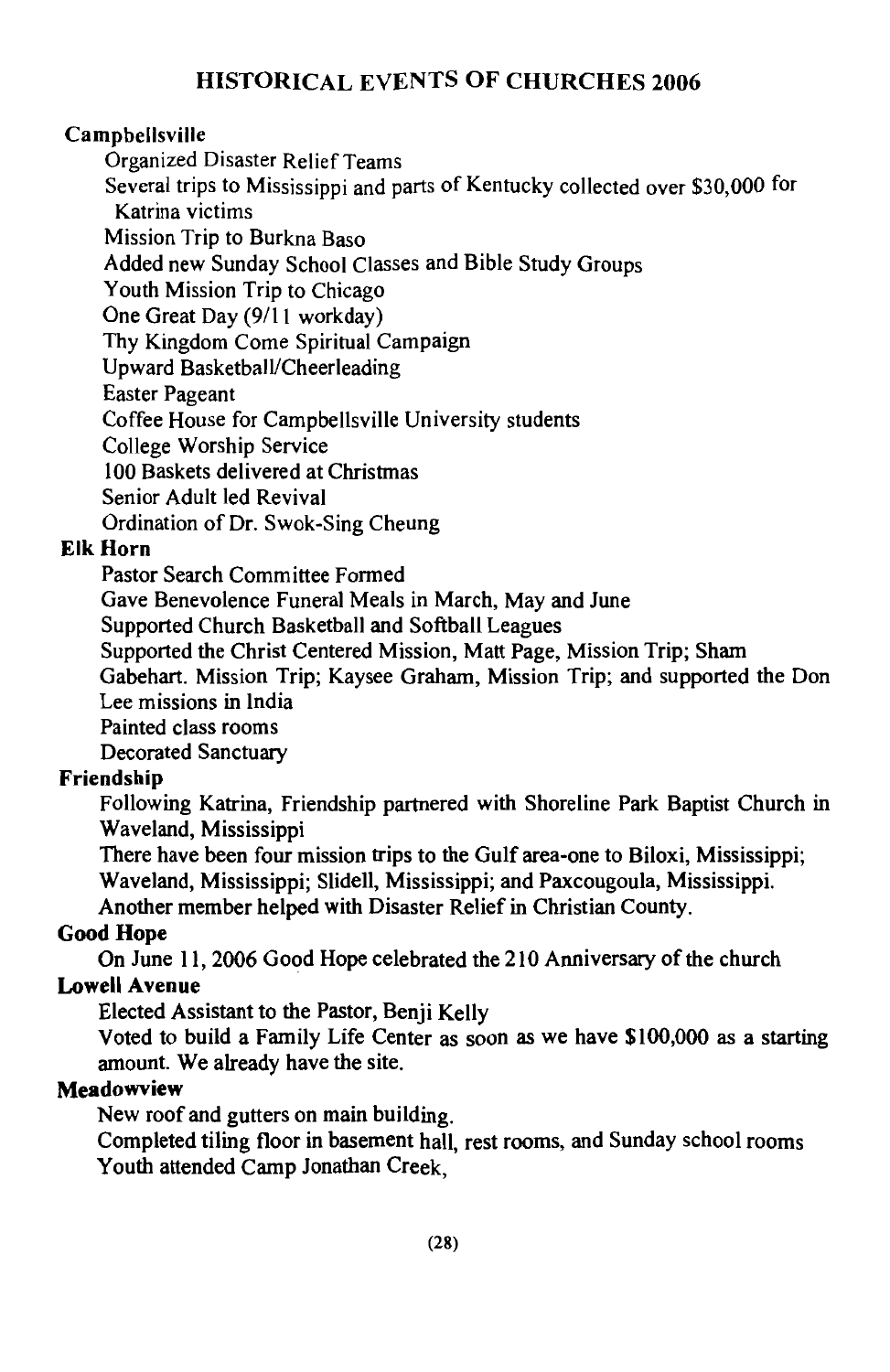#### **Mount Gilboa**

85<sup>th</sup> Anniversary Celebration on June 16, 2006

#### **Pleasant Hill**

Our church began a building fund for an new Christian Life Center

We moved our offices to the parsonage.

#### Saloma

Revised and updated church membership roll

Rev. Timothy Shockley came as our Associate Pastor

Licensed Bradley Lackey to Gospel Ministry

Church installed a new multimedia system in the sanctuary for use in worship and educational activities.

Church raised funds for two water well in Zambia as part of Baptist missions work

One church members made two mission trips to Honduras.

Church once again coordinated the Green River Lake Ministry on Sunday mornings.

The 40 Days of Purpose study was completed during the past year.

The Acteens and Youth of the church were involved in missions work in the local community and in the Louisville metro area.

#### Yuma

Hosted the Taylor County Baptist Association Spring Meeting on May 8<sup>th</sup>.

Began a Monthly Outreach program to visitors and prospects.

Sent a church member on a mission trip to Switzerland to minister to children and train leaders of children.

Christmas gift shoe boxes of gifts were distributed by the WMU of the church.

Christmas caroling was done by the church for the first time in the local area to shut-ins.

The church purchased a projector, laptop computer, and a full-size screen for power point presentations and special film events.

### **IN MEMORIAM**

#### Acton

Mrs. Zelda Bottoms

Campbellsville

Samuel Anderson Anna Boone Opal DeWitt Noble Howard Nancy Kovalainen James Young Mrs. Forest Shelv

Nora Baldock John Chandler Elsie Gaddie Catherine James Charles Underwood Genevieve Newcomb Eva Watson

Jerry Bennett Josephine Cox Elizabeth Smith Carl Kovalainen **Wilson Mullins** Elizabeth Rafferty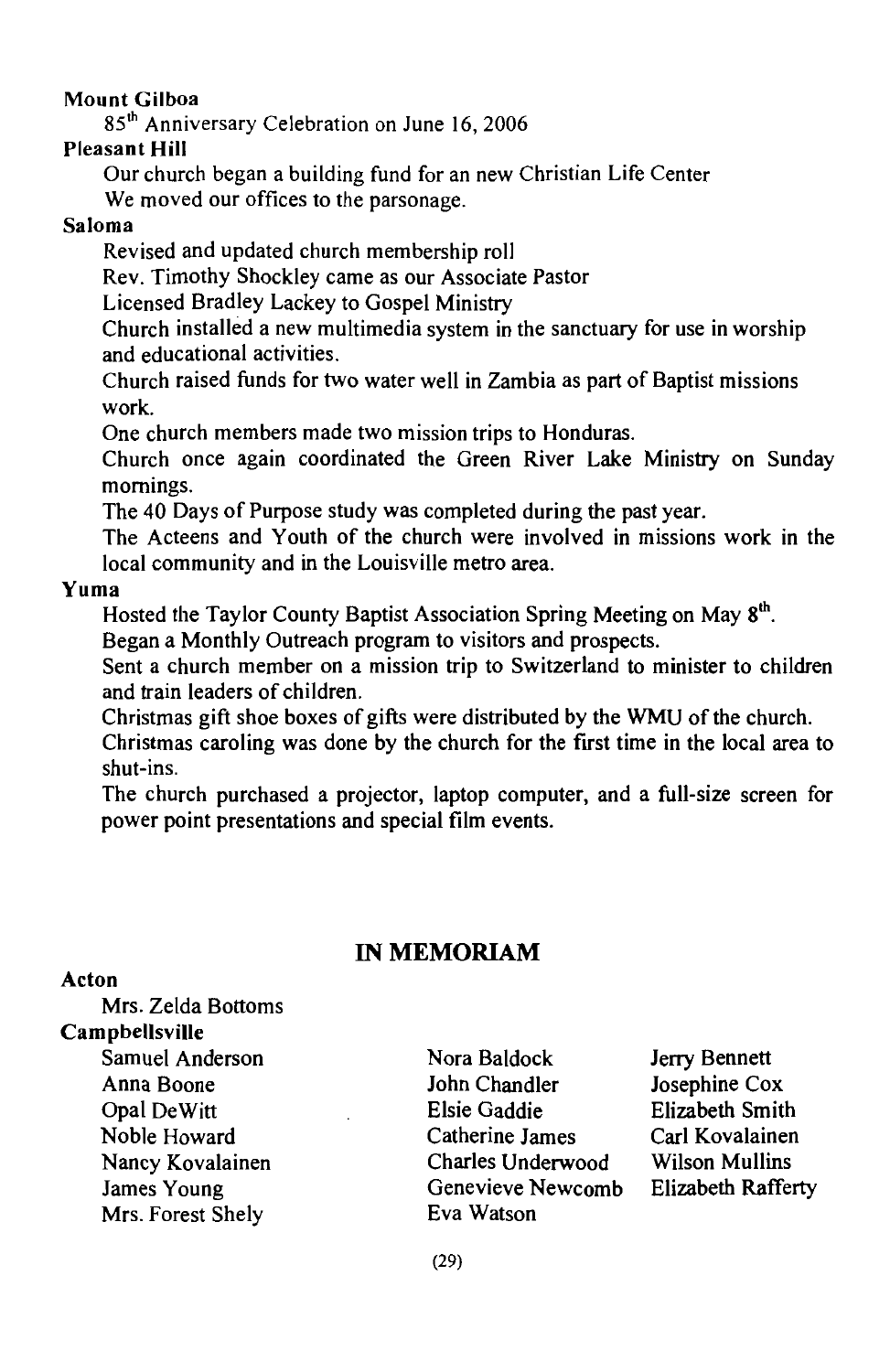| Eastside                |                   |                            |
|-------------------------|-------------------|----------------------------|
| * Gordon Clark          |                   |                            |
| ElkHorn                 |                   |                            |
| Venola Sharpe           | Wayne Cowherd     | Betty Allen                |
| Good Hope               |                   |                            |
| <b>Ruby Morris</b>      | Donna Rogers      | Wayne Cowherd              |
| <b>Green River</b>      |                   |                            |
| <b>Nadine Barnes</b>    | Elizabeth Reid    | <b>Garnett Newton</b>      |
| Pauline Browning        |                   |                            |
| Liberty                 |                   |                            |
| Johnnie Shirrell        | Delilah Gonzalez  |                            |
| <b>Lowell Avenue</b>    |                   |                            |
| . Marie Thompson        | Lloyd Walls       | Earl Mariz                 |
| Katherine Chapman       | <b>Terry Pace</b> | <b>Elsie Bailey</b>        |
| <b>Hazel Mullins</b>    |                   |                            |
| Meadowview              |                   |                            |
| <b>Edith Bright</b>     | Romey Reynolds    | <b>Frances Swafford</b>    |
| <b>Mount Washington</b> |                   |                            |
| * Stanley DeWitt        |                   |                            |
| <b>Palestine</b>        |                   |                            |
| * Glen Merritt          | Earl Fawcett      | <b>Charles Hunt</b>        |
| Ada Hedgespeth          | Wendell Simpson   | Lela Miller                |
| <b>Pitman Valley</b>    |                   |                            |
| Sonny McNess            |                   |                            |
| <b>Pleasant Hill</b>    |                   |                            |
| Beulah Bright           | George Bloyd      | <b>Ruel Wells</b>          |
| Max Graham              |                   |                            |
| <b>Robinson Creek</b>   |                   |                            |
| Wilhelmina Parker       |                   |                            |
| Saloma                  |                   |                            |
| <b>Earnest Williams</b> | Margie Hall       |                            |
| South Campbellsville    |                   |                            |
| <b>Elsie Henderson</b>  | Steve Gadberry    | Margaret Wiser<br>Joe Holt |
| <b>Garnett Bishop</b>   | Delsia Mae Wright |                            |

\* Deacon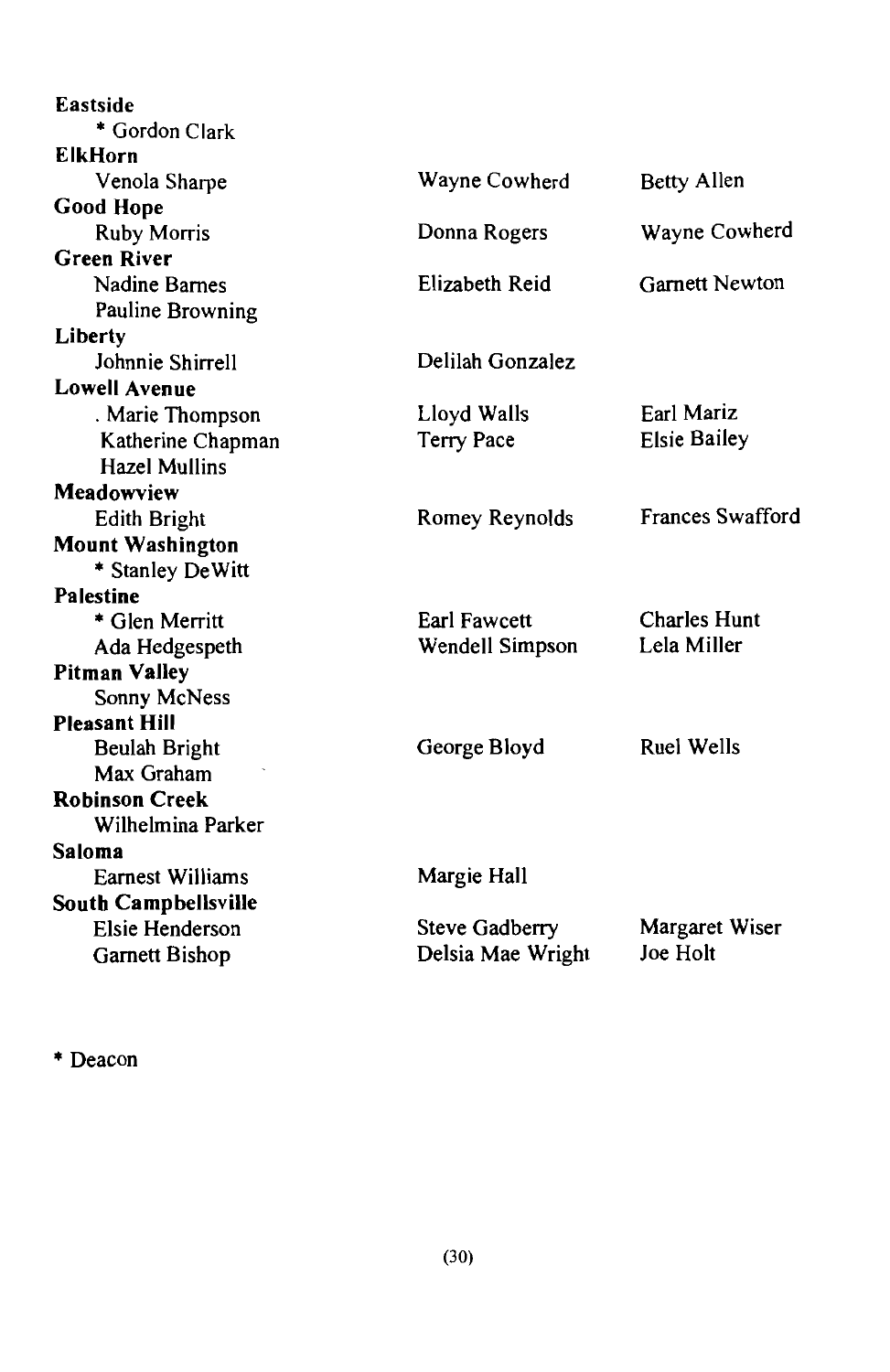# TAYLOR COUNTY BAPTIST ASSOCIATION PURPOSED BUDGET 2006-2007

# **General Fund**

| <b>Spiritual Growth</b>               |             |
|---------------------------------------|-------------|
| Discipleship Training                 | \$400.00    |
| Sunday School                         | \$800.00    |
| Music                                 | \$500.00    |
| Youth                                 | \$800.00    |
| Total                                 | \$2,500.00  |
| <b>Leadership Growth</b>              |             |
| Leadership Growth Activities          | \$1,000.00  |
| Counseling for Church Staff           | \$1,200.00  |
| Total                                 | \$2,200.00  |
| <b>Kingdom Growth</b>                 |             |
| Evangelism                            | \$500.00    |
| <b>Baptist Men on Mission</b>         | \$500.00    |
| <b>Missions</b>                       | \$600.00    |
| <b>Missions Sermons</b>               | \$150.00    |
| <b>WUM</b>                            | \$500.00    |
| Total                                 | \$2,250.00  |
| <b>Mission Projects</b>               |             |
| <b>Bibles</b>                         | \$1,000.00  |
| On Mission Support                    | \$5,000.00  |
| <b>Russia Missions</b>                | \$4,800.00  |
| <b>Crisis Pregnancy Center</b>        | \$500.00    |
| Council on Aging                      | \$200.00    |
| Food Pantry                           | \$500.00    |
| Kentucky Heartland Ministry           | \$500.00    |
| Christian Women's Job Corps           | \$500.00    |
| <b>Campus Ministries</b>              | \$200.00    |
| <b>Hispanic Ministry</b>              | \$10,000.00 |
| Disaster Relief                       | \$2,500.00  |
| Campbellsville University Chapel Fund | \$5,000.00  |
| Total                                 | \$30,700.00 |
| <b>Administrative Team</b>            |             |
| <b>Annual Minutes</b>                 | \$1,600.00  |
| <b>Bonding Fee</b>                    | \$100.00    |
| Miscellaneous                         | \$500.00    |
| Treasurer's Fee                       | \$200.00    |
| Total                                 | \$2,400.00  |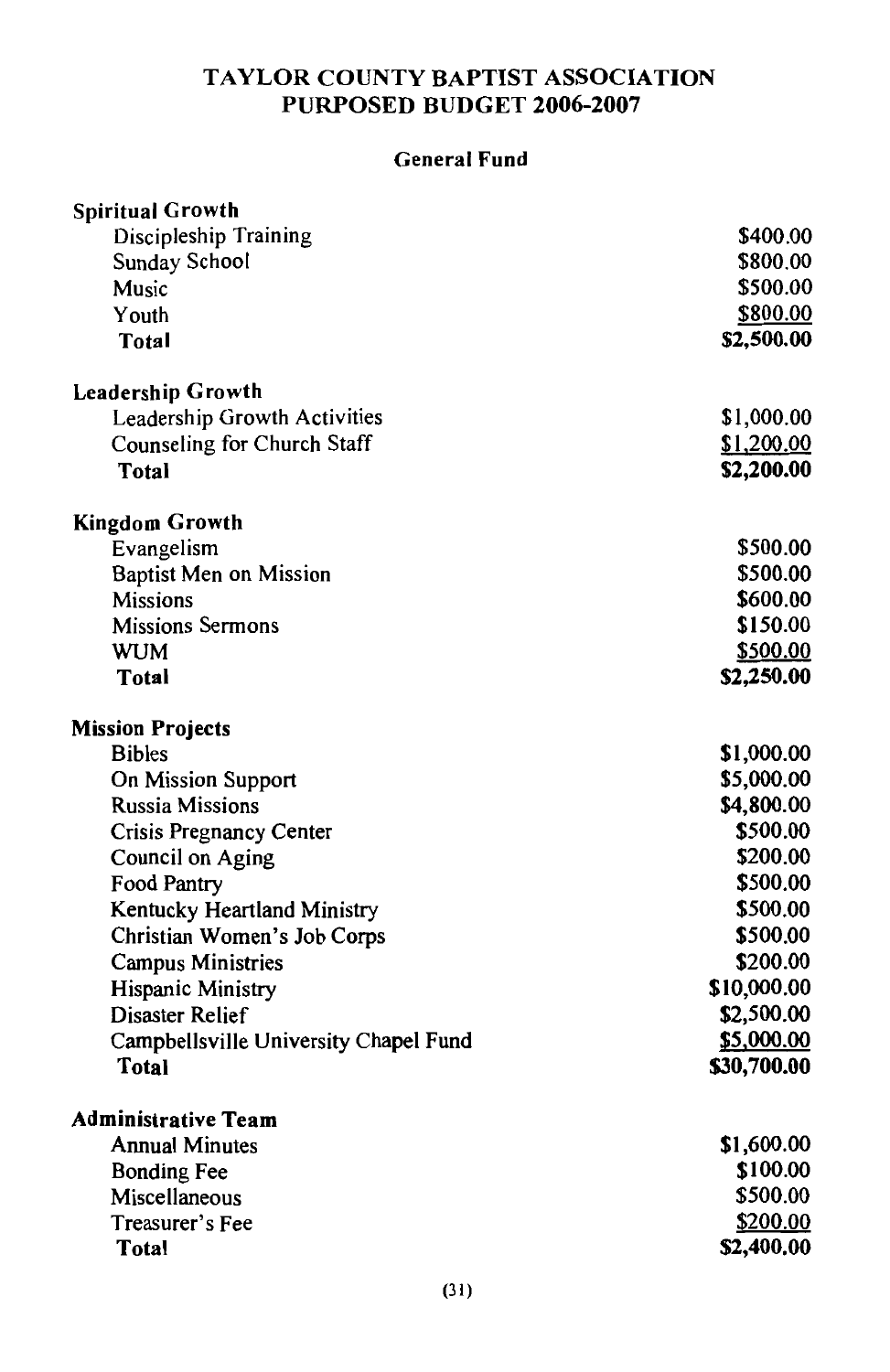| Office                                                                                 |             |
|----------------------------------------------------------------------------------------|-------------|
| Equipment                                                                              | \$200.00    |
| Equipment Repair and Replacement                                                       | \$1,200.00  |
| Office Supplies                                                                        | \$600.00    |
| Postage                                                                                | \$600.00    |
| Telephone                                                                              | \$800.00    |
| Internet                                                                               | \$300.00    |
| <b>Utilities</b>                                                                       | \$600.00    |
| Western Recorder                                                                       | \$450.00    |
| Total                                                                                  | \$4,750.00  |
| <b>Total General Fund</b>                                                              | \$44,800.00 |
|                                                                                        | Personnel   |
| Secretary                                                                              |             |
| Salary                                                                                 | \$4,000.00  |
| <b>FICA</b>                                                                            | \$310.00    |
| Health Insurance Allowance                                                             | \$500.00    |
| <b>Total</b>                                                                           | \$4,810.00  |
| <b>Director of Missions</b>                                                            |             |
| Compensation                                                                           |             |
| Salary                                                                                 | \$10,000.00 |
| Housing Allowance                                                                      | \$2,600.00  |
| <b>Total</b>                                                                           | \$12,600.00 |
| <b>Protection Coverage</b>                                                             |             |
| Annuity                                                                                | \$2,400.00  |
| Health Insurance Allowance                                                             | \$2,400.00  |
| Social Security Equivalent                                                             | \$918.00    |
| <b>Total</b>                                                                           | \$5,718.00  |
| <b>Travel and Ministry Expense</b>                                                     |             |
| Travel/Ministry/Convention                                                             | \$3,000.00  |
| <b>Total</b><br>$\mathfrak{h}_i$ , $\tilde{\mathfrak{g}}_i$ , $\tilde{\mathfrak{g}}_i$ | \$3,000.00  |
| <b>Total DOM</b><br>, ste                                                              | \$21,318.00 |
| बने हिन्द                                                                              |             |
| <b>Total Personnel</b>                                                                 | \$26,128.00 |
| <b>Grand Total</b>                                                                     | \$70,928.00 |
|                                                                                        |             |
|                                                                                        |             |
|                                                                                        |             |
|                                                                                        |             |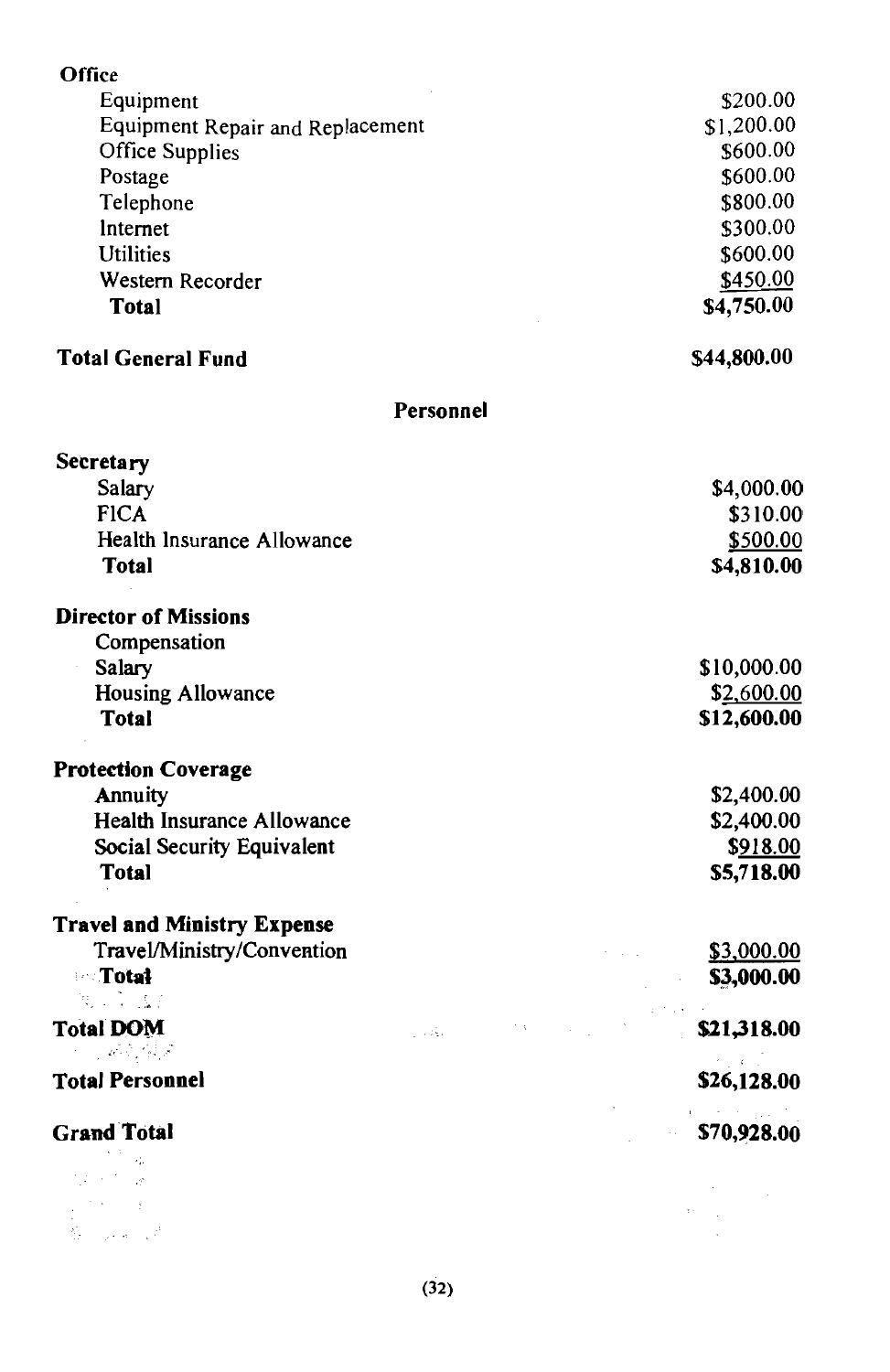# **CHURCH CONTRIBUTION**

 $\ddot{\phantom{a}}$ 

|                                | Total for Year |
|--------------------------------|----------------|
| Acton                          | \$325.90       |
| Campbellsville                 | \$6,000.00     |
| Eastside                       | \$51.50        |
| Elk Horn                       | \$1,200.00     |
| Fairview                       | \$260.12       |
| Friendship                     | \$719.06       |
| Good Hope                      | \$2,709.28     |
| <b>Green River Memorial</b>    | \$3,346.88     |
| Liberty                        | \$1,802.15     |
| Lowell Avenue                  | \$3,891.42     |
| Meadowview                     | \$2,022.28     |
| Mt. Gilboa                     | \$500.00       |
| Mt. Roberts                    | \$909.07       |
| Mt. Washington                 | \$1,400.00     |
| Palestine                      | \$1,350.17     |
| Pitman Valley                  | \$240.00       |
| Pleasant Hill                  | \$4,463.63     |
| Raikes Hill                    | \$200.00       |
| <b>Robinson Creek</b>          | \$2,570.31     |
| Salem                          | \$2,089.66     |
| Saloma                         | \$4,224.38     |
| South Campbellsville           | \$1,577.68     |
| Yuma                           | \$500.00       |
| <b>Total</b>                   | \$42,353.49    |
| <b>Beginning Balance</b>       | \$35,166.80    |
| Receipts                       |                |
| Churches                       | \$42,353.49    |
| Hispanic Ministry              | \$7,100.60     |
| <b>Russia Mission</b>          | \$2,672.00     |
| Evangelism                     | \$1.00         |
| Refund Secretaries' Conference | \$0.00         |
| <b>Minutes</b>                 | \$0.00         |
| Interest on Now Account        | \$607.72       |
| Interest on CD                 | 612.78         |
| <b>Total Receipts</b>          | \$53,347.09    |
| Expenditures                   | (\$64,576.13)  |
| <b>Ending Balance</b>          | \$23,937.76    |
|                                |                |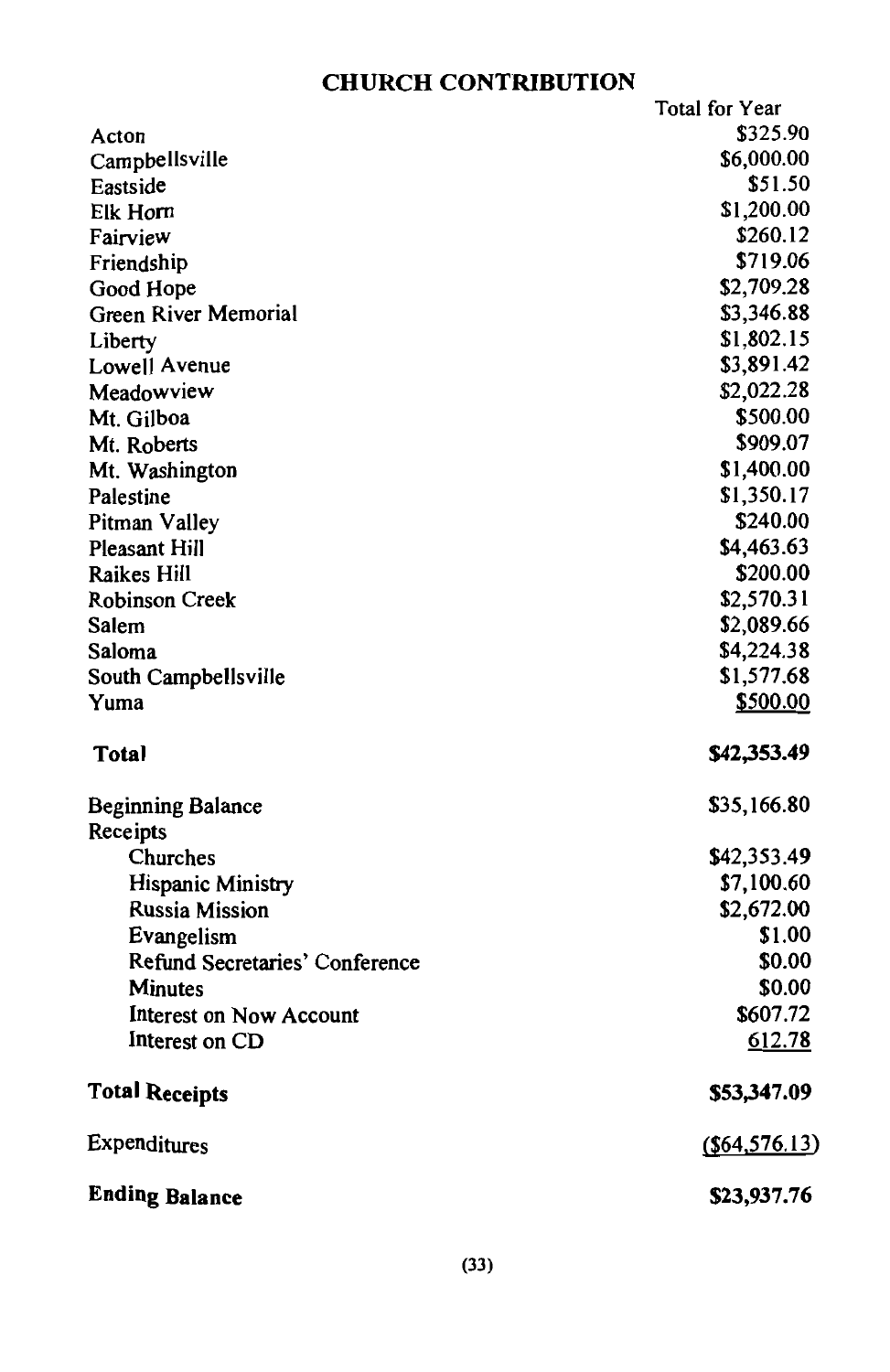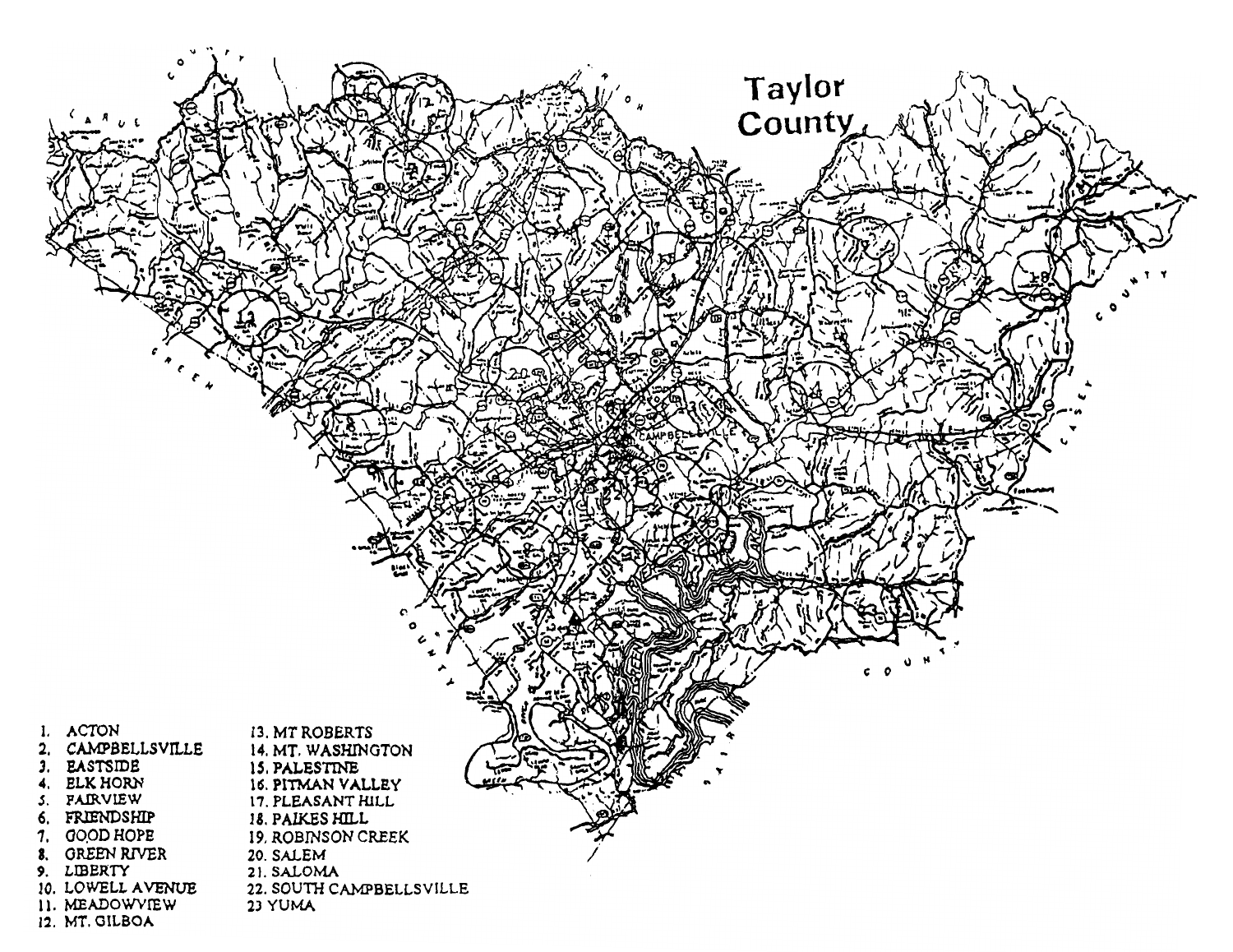| <b>Russian Learning Center</b> |                 |
|--------------------------------|-----------------|
| <b>Beginning Balance</b>       | \$596.81        |
| Receipts                       | \$0.00          |
| Disbursement                   | (\$800.00)      |
| <b>Ending Balance</b>          | (S203.19)       |
| Salary-Nickolai Syrovatka      |                 |
| <b>Beginning Balance</b>       | \$1,131.75      |
| Receipts                       | \$4,271.02      |
| <b>Disbursements</b>           | (3,300.00)      |
| <b>Ending Balance</b>          | \$2,102.77      |
| <b>Russia Building Fund</b>    |                 |
| <b>Beginning Balance</b>       | \$23,105.15     |
| Receipts                       | \$1,100.00      |
| <b>Disbursements</b>           | \$0.00          |
| <b>Ending Balance</b>          | \$24,205.15     |
| <b>Russian Education Fund</b>  |                 |
| <b>Beginning Balance</b>       | \$235.00        |
| Receipts                       | \$800.00        |
| <b>Disbursements</b>           | (\$625.00)      |
| <b>Ending Balance</b>          | <b>\$410.00</b> |
| <b>Other Russia Designated</b> |                 |
| <b>Beginning Balance</b>       | \$0.00          |
| Receipts                       | \$1,055.00      |
| Disbursements                  | (\$1,000.00)    |
| <b>Ending Balance</b>          | \$55.00         |
| <b>Total All Receipts</b>      | \$60,573.11     |
| <b>Total All Payments</b>      | (\$70,301.13)   |
| <b>Balance Checking</b>        | \$30,507.49     |
| <b>Balance CD</b>              | \$20,000.00     |
| <b>Bank Balance</b>            | \$50,507.49     |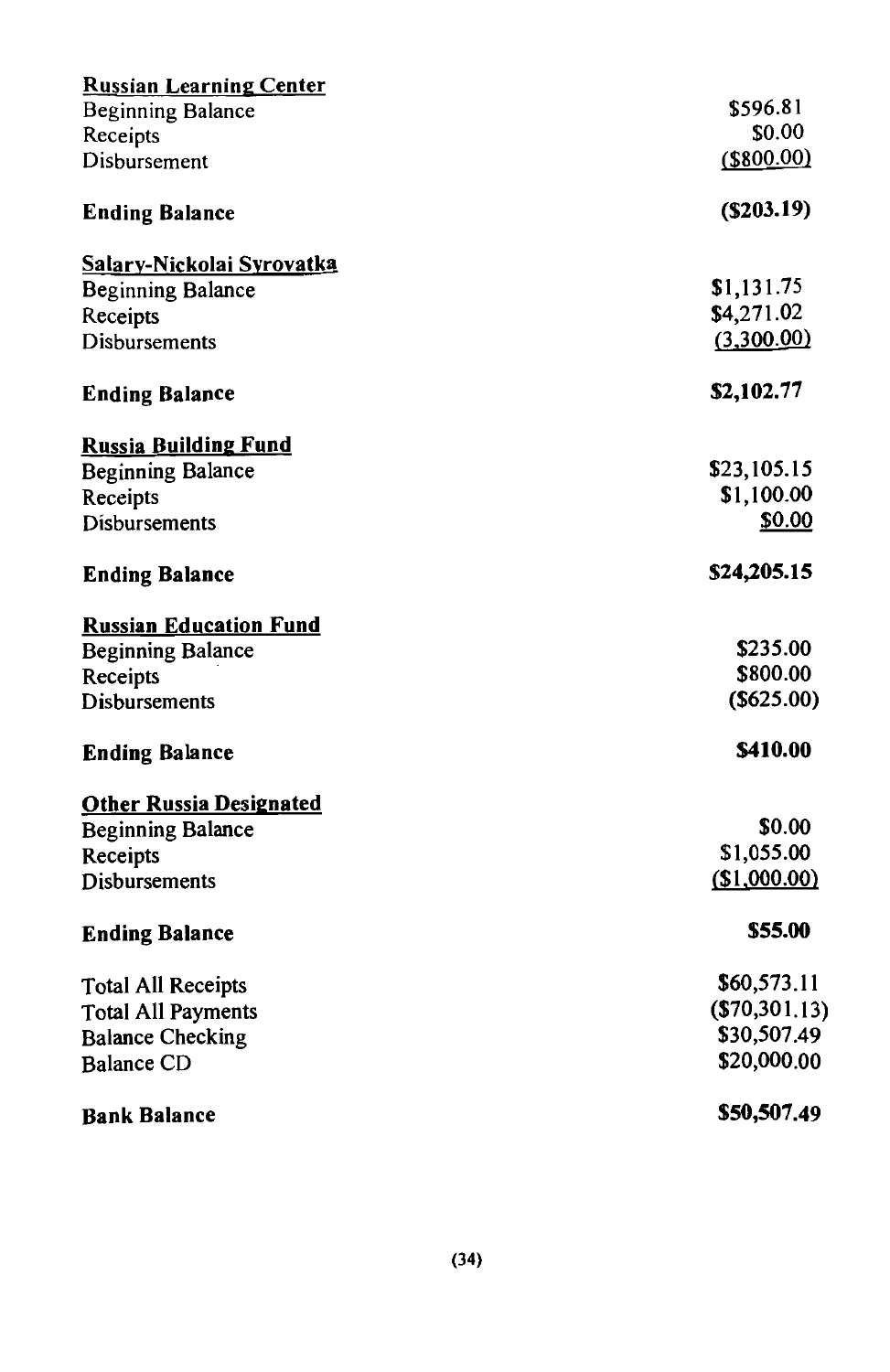#### LETTER FROM NICKOLAI SVROVATKO

I am happy to greet you on the eve of annual meeting of the churches of Taylor County Baptist Association! Today I want only to add my previous last messages by today's greetings from many Russian Baptist Churches and in particular from leaders of church education. We thank your churches for brotherly participation at our joint ministry during last learning year and pray that the Lord continues to lead all kinds of ministries and works of Taylor County Baptist Association and will open new perspective for growing and sharing of ministries. We pray for God's blessings of your families and homes.

Now we have last meetings and discussions before starting of training process at different groups of local churches of our Brotherhood. In particular the day before yesterday we had meeting where senior pastor Victor Sipko, two missionary from America, one evangelist and me discussed a project of teaching of members of local churches by personal evangelism. We pray that this work will be as first step on a way of planting of new churches.

Yesterday, I had a meeting with a director of Sunday school of the church Kolpino. The director is the sister Irina. She begins her ministry as the director of Sunday school for children. I had several meetings with the pastor of this church Vladimir II'in. He asked me and agrees that I help with church during next several vears to organize all process of the ministry of Sunday school for all ages. We ask you to keep up us at your prayers at this work.

Today we had a meeting of leaders of the program of "Bible lessons." Majority part of leaders and members of these groups are from Baptist churches of Saint Petersburg and Leningrad area. A door of this program opens for all people and in particular for unbelievers. This program is a point of common work of Publishing House "Bibles for all." I told you before about my participation at work of these groups. Senior pastor Victor wants to have these lessons as the ministry at Central Baptist church also. But he must tell about possible realization of his desire with a leader of this mission. Here it existents one little problem. He agrees to open church door for this program because Central Baptist church doesn't have groups of Sunday school for adults but he doesn't ready to prepare leaders for Bible groups. It is our need for prayer list.

In fact now I completed to prepare my plan of works for this learning year. It is the same kinds of things and matters. I plan to use majority part of my time and resources for visits to local churches of Leningrad area and also to northwest region of Russia. Central Baptist church lives through a period of decisions of different organizational questions. It is difficult point for Central church and the Association also. Brothers must decide organizational questions and at the same time spiritual questions continue to wait their queue. Central church needs at more numbers of new leaders for all ministries. It is also next need for prayer list.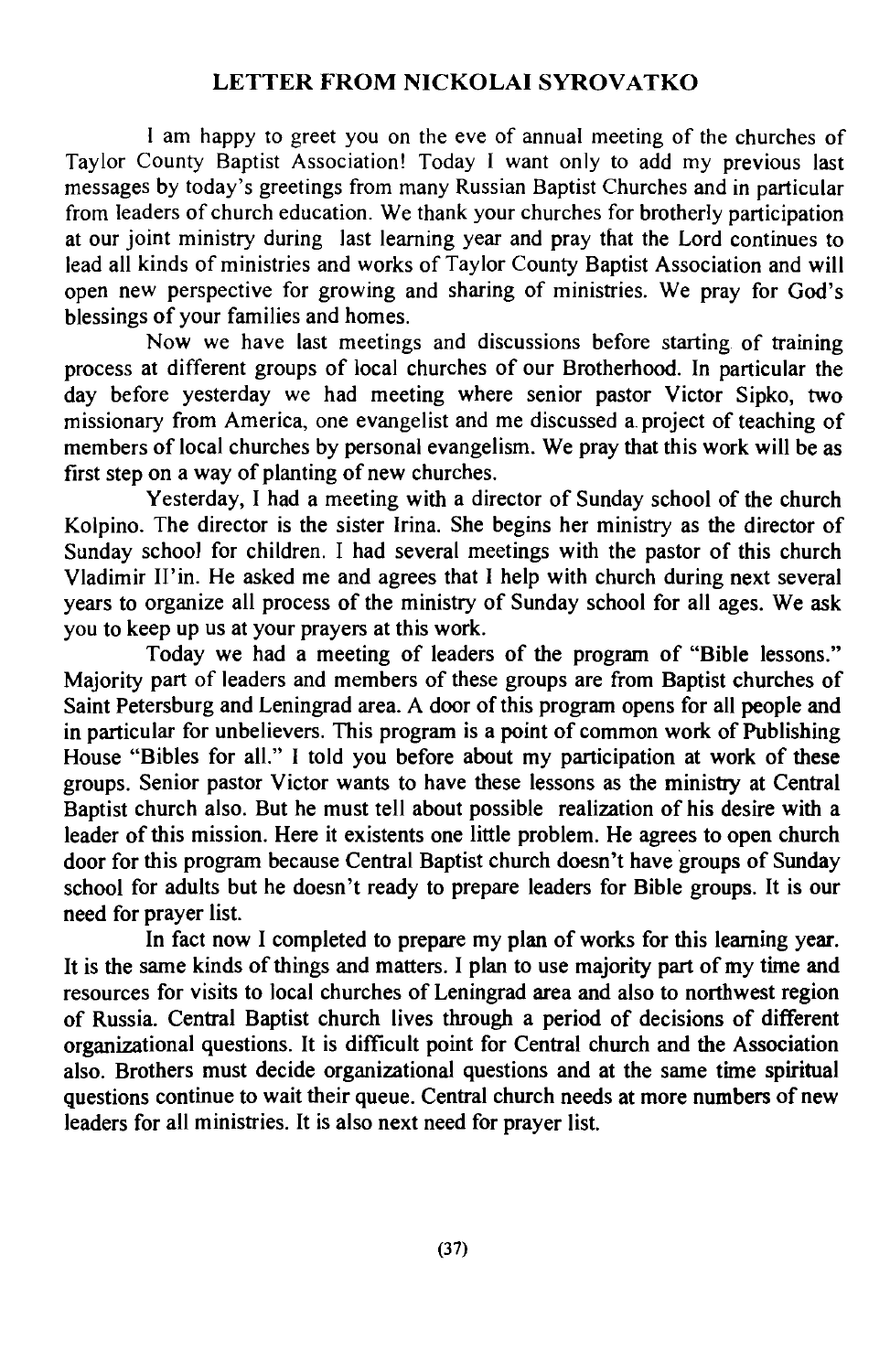I continue to work with pastors who needs at my help and care about Sunday school and groups of Bible study. Visits to local churches will give me a possibility to realize my spiritual potential through church pulpit and work with Sunday school and church leaders.

We thank you for sharing of information about our church life, ministries and successes at summer work, printing of text books and other works during last months. We thank everyone for his prayers, care and support of our ministry at God's vinevards. We pray that God will give us new possibilities in the future for a realization of joint project for His glory.

Today I remember again and again my participation at work of the annual meetings of Taylor County Baptist Association. I thank God that I can use experiences from those meeting (and also other contacts) as lessons for me at today's circumstances of my ministry. A time is going and we can see the same pictures as new views then analyze them and to look answers on current questions. When 1 visited churches of Kentucky and had conversations and other meetings I received very many information and therefore cannot use it at once. It is like reading of Bible texts. Today my thoughts and heart are with brothers from Kentucky. Please, give heartfelt greetings and best wishes for everyone. With Christ's love and God's grace, in Him.

Nickolai Syrovakto,

Christian teacher and the coordinator of church education.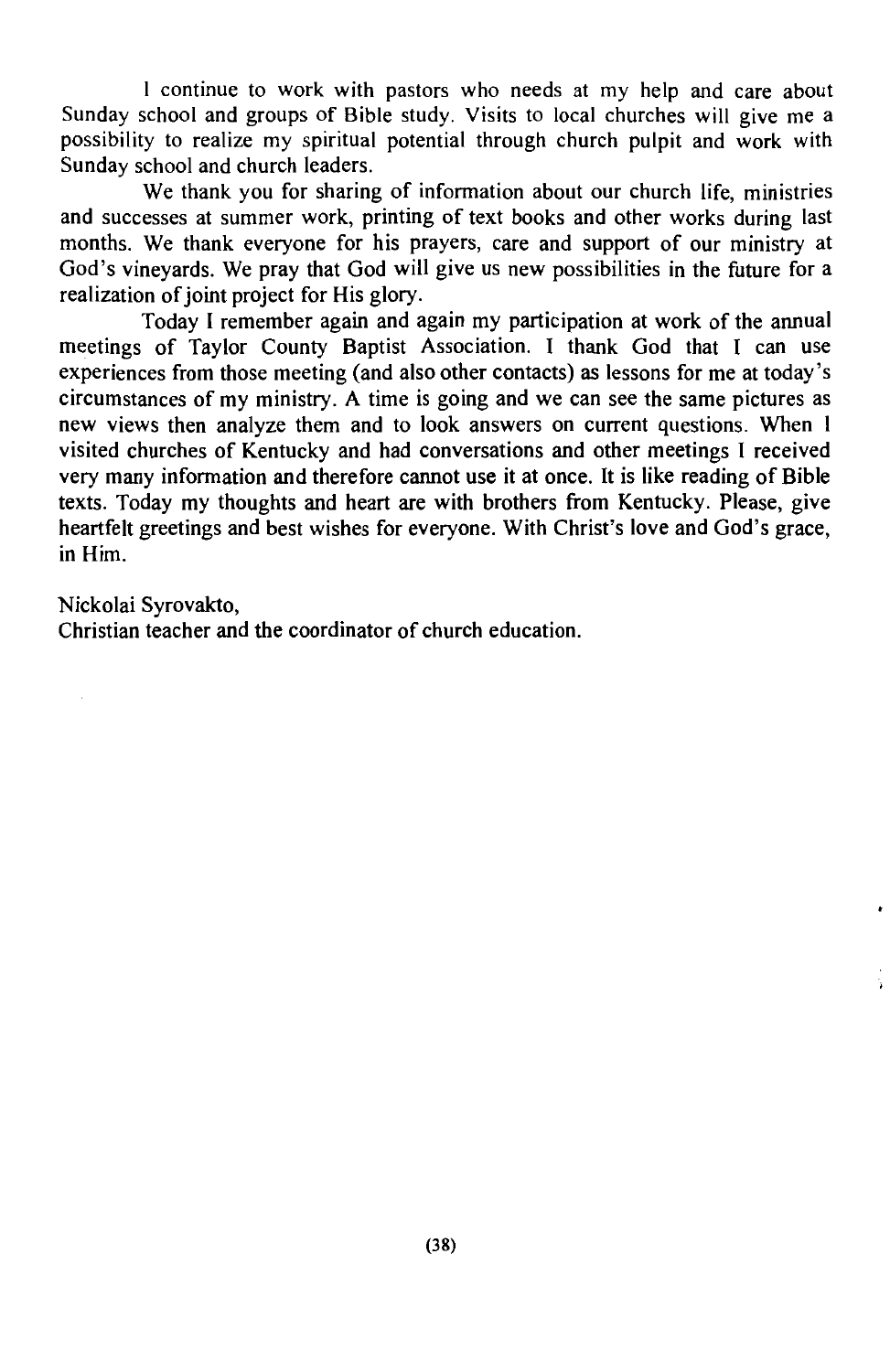# **EXECUTIVE BOARD REPORT 2005-2006**

#### **August, 2005**

Dr. Jerry Kibbons, Dr. Robert Clark, and Rev. Bill Henderson attended the Kentucky Baptist Convention Quarterly Prayer Meeting for Spiritual Awakening in Columbia.

Several Taylor County Association members attended the preview of January Bible Study on James at Campbellsville University.

Dr. Nickolai Syrovatka of St. Petersburg, Russia thanked Taylor County Baptist Association for its support of the ministry of teaching pastors and Sunday school teachers since 1994.

#### September, 2005

The Taylor County Baptist Association met in its annual meeting with Green River Memorial Baptist Church on September 12<sup>th</sup>, and with Fairview Baptist Church on September 13<sup>th</sup>.

Rev. Danny Pace, pastor of Palestine Baptist Church brought the annual sermon from Philippians 1:12 and challenged listeners to extend the Gospel. Encourage other people, and Exalt Jesus.

Rev. Randy Jones, Team Leader, Mission Growth Team and the Kentucky Baptist Convention preached from Joshua 1:6a "Be Strong and of Good Courage."

Rev. Larry Rowell, Campbellsville Baptist Church; Mrs. Marilyn Goodwin, Salem Baptist Church; and George Phillips, Mt. Gilboa Baptist Church; presented accounts of their mission trips.

#### October, 2005

Men on Mission promoted the Punt, Pass and Kick for Royal Ambassadors.

Friendship Baptist Church gave the most in per capita Lottie Moon giving in the Taylor **County Baptist Association** 

#### November, 2005

Rev. Bill Henderson, and Bro. Wendell Bowen of Friendship Baptist Church, delivered two generators and ovens to Mississippi for disaster relief.

Campbellsville Baptist Church hosted a Disaster Relief training for participants.

Fleetwood Travel Trailers of Campbellsville built a 24 foot shower trailer for the Kentucky Baptist Convention for use in disaster relief.

#### December, 2005

The Executive Board approved the emphasis that churches bring candidates for baptism to Green River Lake for a public baptism on August 27, 2006.

Rev. Skip Alexander, Pastor of Campbellsville Baptist Church, presented a report on the potential expanded gambling in Kentucky.

#### January, 2006

Green River Memorial Baptist Church hosted a one day witnessing workshop led by Alan Witham of the Kentucky Baptist Convention.

The Southern Kentucky Hispanic Ministry, Inc. called Rev. Rolando Muniz as the facilitator of Hispanic work in the region that includes four associations: Taylor County, Severns Valley, Lynn, and Liberty

#### February, 2006

The Taylor County Baptist Association held a Valentine Banquet for pastor and wives at Campbellsville University.

Campbellsville Baptist Church hosted a "food pounding" for Bro. Rolando Muniz and his family.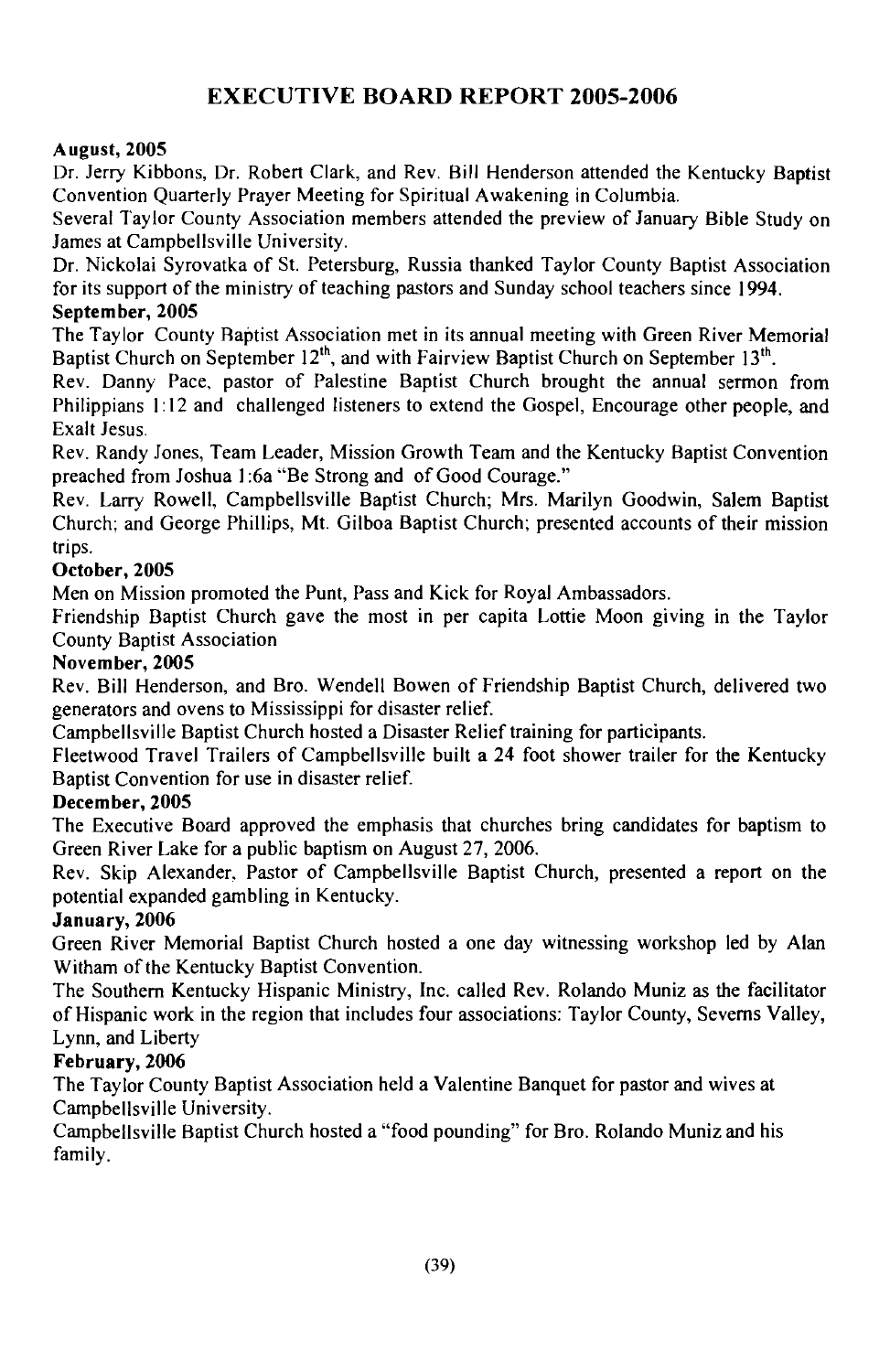#### **March, 2006**

Rev. Rolando Muniz reported to the Executive Committee the extent of his work for the four associations. He expresses appreciation for the assistance of Mrs. Penny Akers a Mission Service Corps Coordinator.

Campbellsville University hosted the Royal Ambassador Congress from Region 7 with its Punt, Pass and Kick program.

#### April. 2006

Dr. Nickolai Syrovatka, of St. Petersburg, Russia, met with Buck Burch, and Client Steward, International Mission Board Missionaries to discuss church planting and training in Northwestern Russian.

#### May, 2006

Robinson Creek Baptist Church called James Collison III, as pastor.

Lowell Avenue Baptist Church hosted the Taylor County Baptist Association Vacation Bible School Clinic.

Salem Baptist church hosted a conference "Leading Children to Christ."

The 21<sup>st</sup>, annual Taylor County Spring meeting was held with the Yuma Baptist Church.

The following officers were elected for service 2006-207

Moderator, Rev. Bill Henderson

Assistant Moderator, Rev. Skip Alexander

Clerk, Mrs. Helen Henderson

Assistant Clerk, Rev. Michael Goodwin

Treasurer, David Gaddie

Assistant Treasurer, Rev. Dave Walters

Auditor, Henry Pippin

Assistant Auditor, Allen Young

Rev. Michael Goodwin, pastor of Salem Baptist Church, brought the sermon "What Does it Take to Bring Someone to Christ?" His text was Mark 2: 1-5. People brought to Jesus by Compassion, Cooperation, Determination, Invention, and Faith.

The messengers approved the transfer of \$1,000,00 to On Mission Support Fund which assists church members going on mission trip.

The association approved the recommendation of emphasizing Discipleship Training in all member churches

#### **June**, 2006

Several churches sent Disaster Relief Teams to Pascagoula, Mississippi to assist in home and church repair..

Good Hope Baptist Church celebrated her 210 Anniversary.

#### **July, 2006**

The Executive Board approved a gift of \$1,200.00 to assist Campbellsville Baptist Church begin a Christian Counseling Center. Taylor County Baptist Association pastors and their families may avail themselves of this counseling servcie.

The Executive Board approved a grant of \$1,000.00 for two laptop computers to assist in upgrading the command trailer used in Disaster Relief efforts

David Gaddie, Treausrer, noted that Taylor County Baptist Association churches contributed over \$9,000.00 in support of the Hispanic Ministry.

Several churches participated in the laymen led "Rally for Christ" held at Campbellsville High School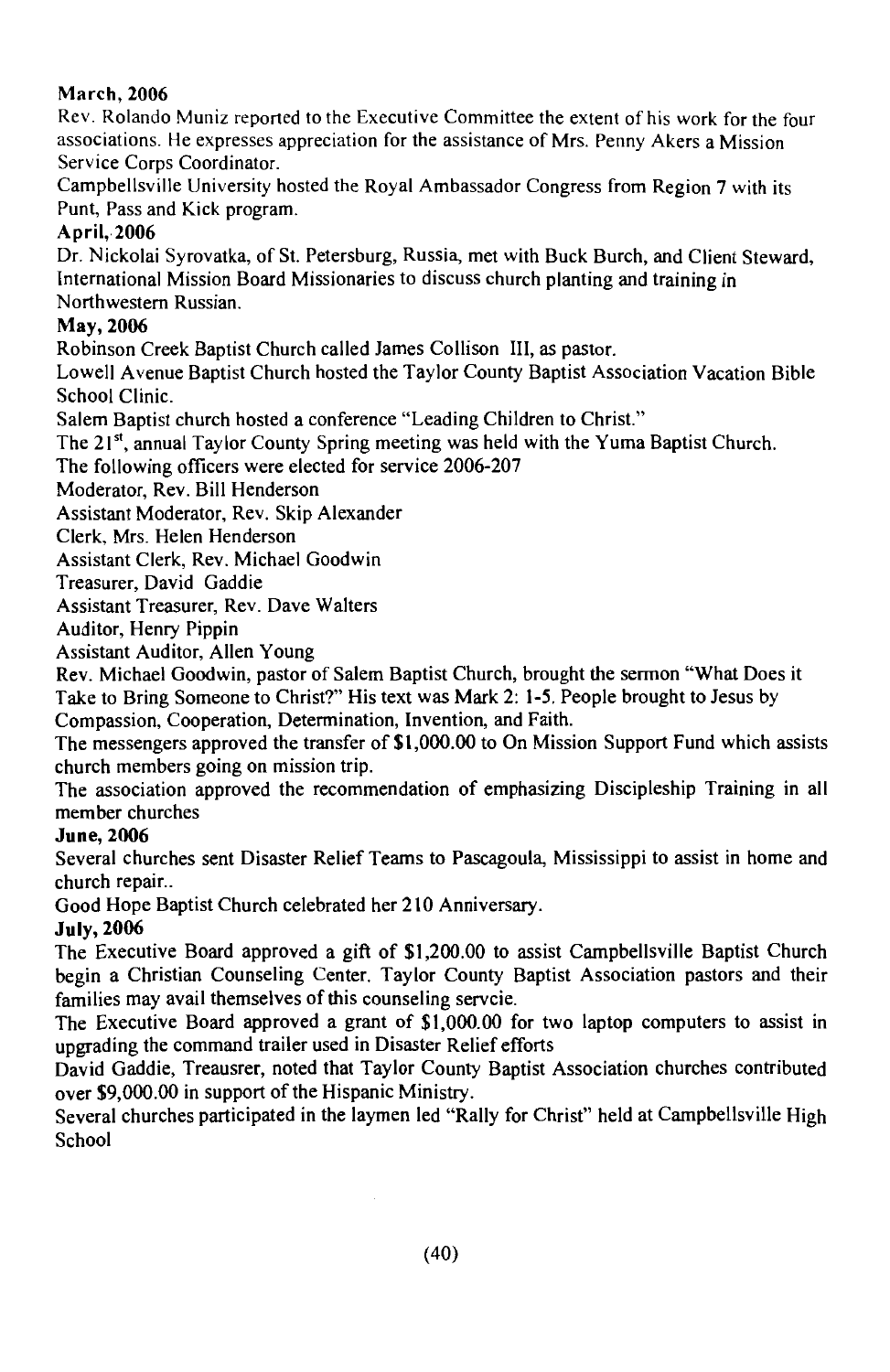#### **AUDITOR REPORT**

This is certify that I have made a careful examination of the records of David Gaddie, the treasurer of Taylor County Baptist Association, covering the fiscal year of August 1, 2005 through July 31, 2006 including bank deposit slips, statements, reconciliation sheets. checking account and ledger records of both receipts and disbursements, and that after such examination, found all records to be in good order.

The treasurer's records show that as of July 31, 2006, there was on deposit in the checking account #600-584-5, Taylor County Bank, the sum of thirty thousand five hundred seven dollars and fourty nine cents (\$30,507.49) and in certificate's deposit #136508 and #13663. Taylor County Bank, twenty thousand dollars (\$20,000.00) The total amount on deposit was fifty thousand five hundred seven dollars and fourty nine cents (\$50.507.49)

Dated this 24<sup>th</sup> day of August. 2006

Respectfully submitted, Henry Pippin

#### **WMU REPORT**

Our theme this year was Christ Followers. Taylor County WMU has provided learning opportunities and resources as we worked to be better Christ Followers.

We have provided funds for the Russian partnership and the associational fund supporting people going on mission trips as part of our program. We also helped support and promote Operation Christmas Child again this year.

The new year provides us with continued opportunities to be Christ Followers through these same projects. We also look forward to new ways to serve and train by following our theme: Live the Call.

Respectfully submitted, Sharon Wayne

#### **CHAPEL REPORT**

Dr. James Jones gave the Chapel report and challenged the Taylor County Baptist Association to give \$100,000 between now and the next fall meeting for the Ransdell Chapel Fund.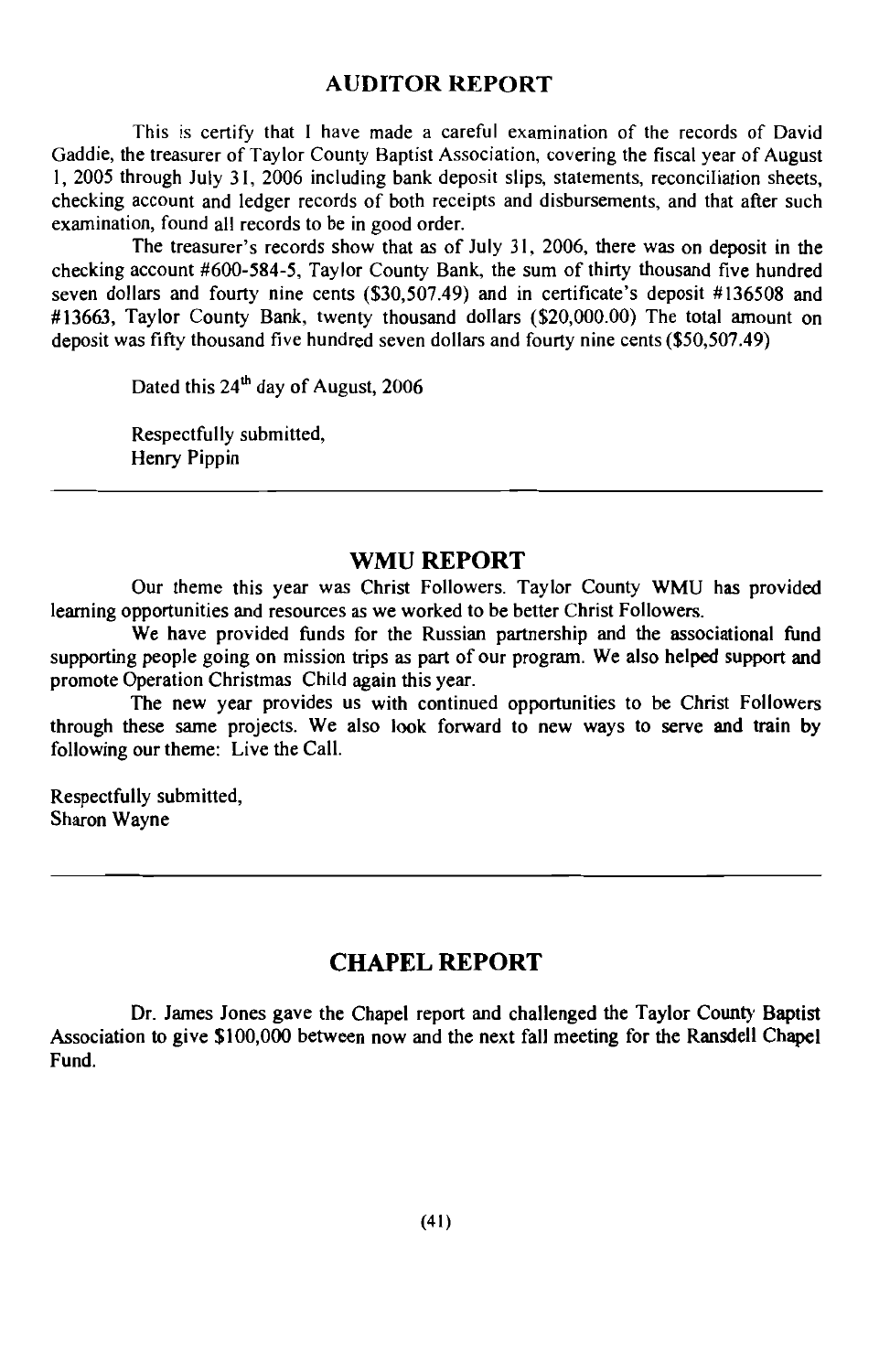#### 2005-2006 REPORT FOR CHRISTIAN WOMEN'S JOB CORPS

Christian Women's Job corps is in its fifth year of operation under the umbrella of Campbellsville University. Site registration was renewed for 2006.

Total operating expenses for the 2005 year was \$479.90.

Total money donated was \$812.00.

Some of the highlights of the past year include:

- 4 trained mentors currently working with participants
- 4 continuing participants and 1 new inquiry  $\bullet$
- CWJC was able to pay for professional mental health counseling for one of the  $\bullet$ participants suffering from some physical conditions that led to depression—this participants has recently been able to acquire part time employment and is being taught to quilt by her mentor.
- Community Based Services in Taylor County donated 7 computers that were distributed to all of the women on CWJC and some other non-traditional students at Campbellsville University who did not have a personal computer
- A women's group from an area church donated 12 copies of a Bible study workbook "Search For Significance"
- A participant who continues to battle some addiction problems and had dropped out of the program renewed her contract with her mentor
- Speaking engagements about CWJC at an area church and the Church Relations Council annual meeting.
- The dedication ceremony for the Green River Ministries emergency shelter in May-CWJC is pleased to be partnering with Green River Ministries and anticipates the opening of the emergency shelter the beginning of September where there will be ongoing information and resources for the participants as well as group life skill classes and Bible study opportunities.

The Campbellsville University Christian Women's Job Corps is very appreciative of the support of the Taylor County Baptist Association. Thank you for helping to make a difference in the lives of the women we serve.

Debbie Carter, Site-Coordinator

# KENTUCKY LEAGUE ON ALCOHOL AND GAMBLING, INC.

Dr. Howard Beauman reported that they want to allow alcohol sales at state parks and historic sites.

Huber's winery sued the state of Kentucky to allow Internet sales and won.

There has been a 58% drop in giving by Kentucky Baptist to the Temperance League.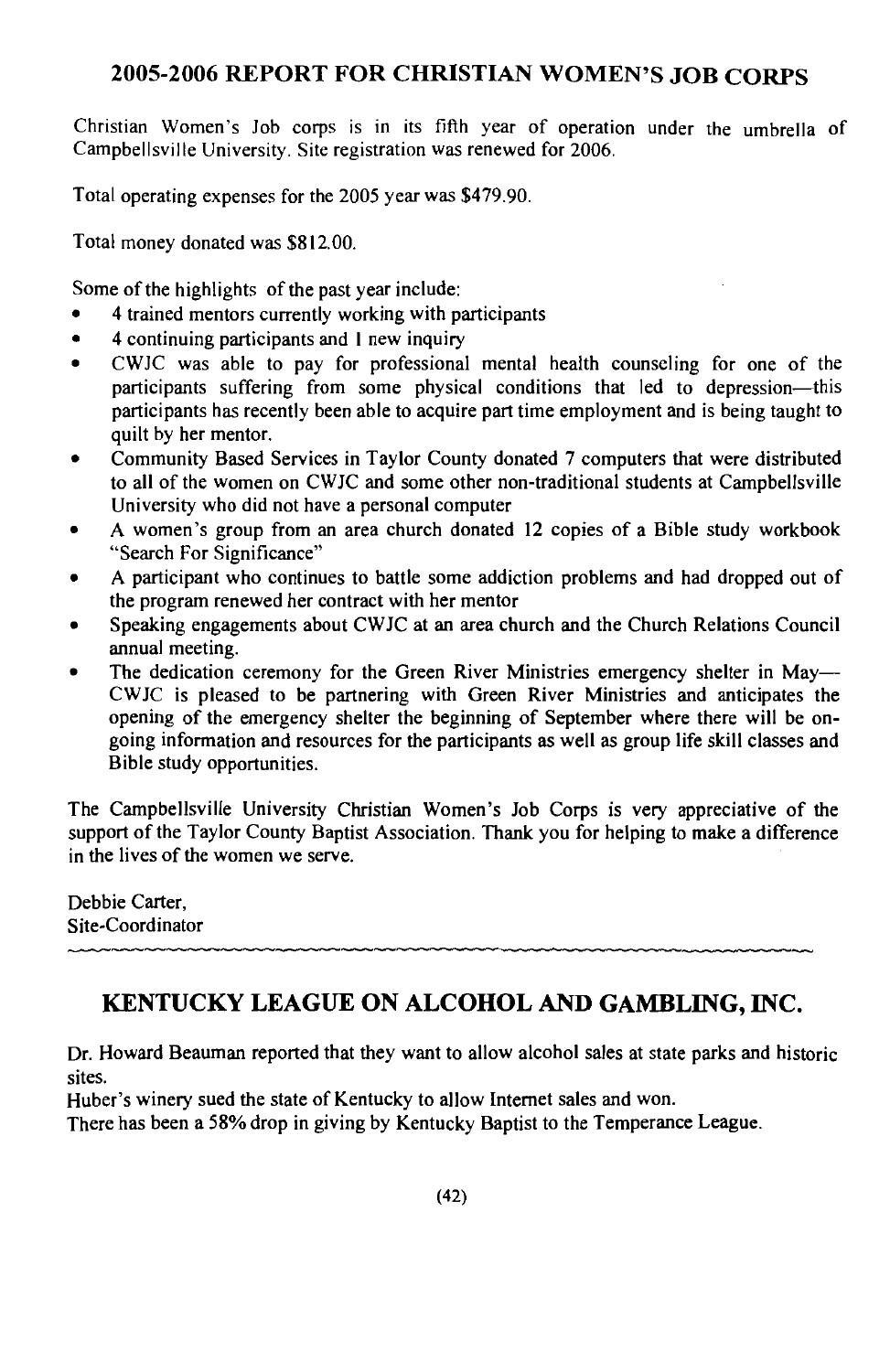#### **BAPTIST CAMPUS MINISTRIES REPORT 2005-2006**

Baptist Campus Ministry continues to provide opportunities for worship, fellowship, ministry, evangelism, discipleship, and missions. Through student initiative and leadership Baptist Campus Ministry saw God working on our campus in these ways:

- Average attendance in weekly worship, "Oasis", for fall 2005 was 149. For the spring semester attendance averaged 110.
- Recorded five student professions of faith through BCM ministries.
- "Connected" with Kentucky Baptist churches by sending 34 weekend students  $\bullet$ involved in ministry through Creative Ministry, Revival teams, and Discinle-Now teams.
- Weekend ministry teams and mission trip teams recorded 33 professions of faith during the past year.
- Finals Week Care Packages were distributed to more than 250 students in the fall semester and over 210 in the spring semester.
- Nearly 200 students were involved in small group discipleship.
- Utilized 1 John in the spring semester to coordinate small group studies and worship themes.
- **Fall Break Missions**

<sup>^</sup>Three feams, a total of 41 students, faculty, and staff were involved in relief ministry following Hurricane Katrina.

Teams went to Pascagoula and Gulfport, Mississippi, as well as Folsom, Louisiana

**Christmas Break Missions** 

 $\wedge$  One student went to Sri Lanka to work in the continuing relief effort in the wake of the tsunami.

^ Eight students went to Australia to work in a beach ministry like Beach Reach

 $\land$  Thirteen students went to Arlington. Texas to be a part of "Mission" Arlington" and their Christmas ministry.

- **Spring Break Missions** 
	- $^{\wedge}$  Eight students were doing inner-city ministry in San Francisco
	- ^ Four students worked with NAMB missionaries in Hawaii
	- ^ Four students worked on a Navajo reservation in New Mexico
	- <sup> $\land$ </sup> Twelve students returned to the gulf region to do hurricane relief
	- ^ Eight students participated in Beach Reach in Panama City Beach, Florida
	- $\sim$  Eight students did ministry in a children's home in Belize
	- ^ Six students worked on a Guaymi reservation in Costa Rica. This team worked with Campbellsville University alumni Bill and Linda Egbert.
	- ^ Three students worked in southwest Poland with Campbellsville University alumni Andrew and Corrie Dyer.
	- $\wedge$  Four students spent a week in Bulgaria filming for the IMB.
- May missions

 $\wedge$  A team of twelve spent two weeks in Ukraine working with a church plant and teaching English as a Second Language.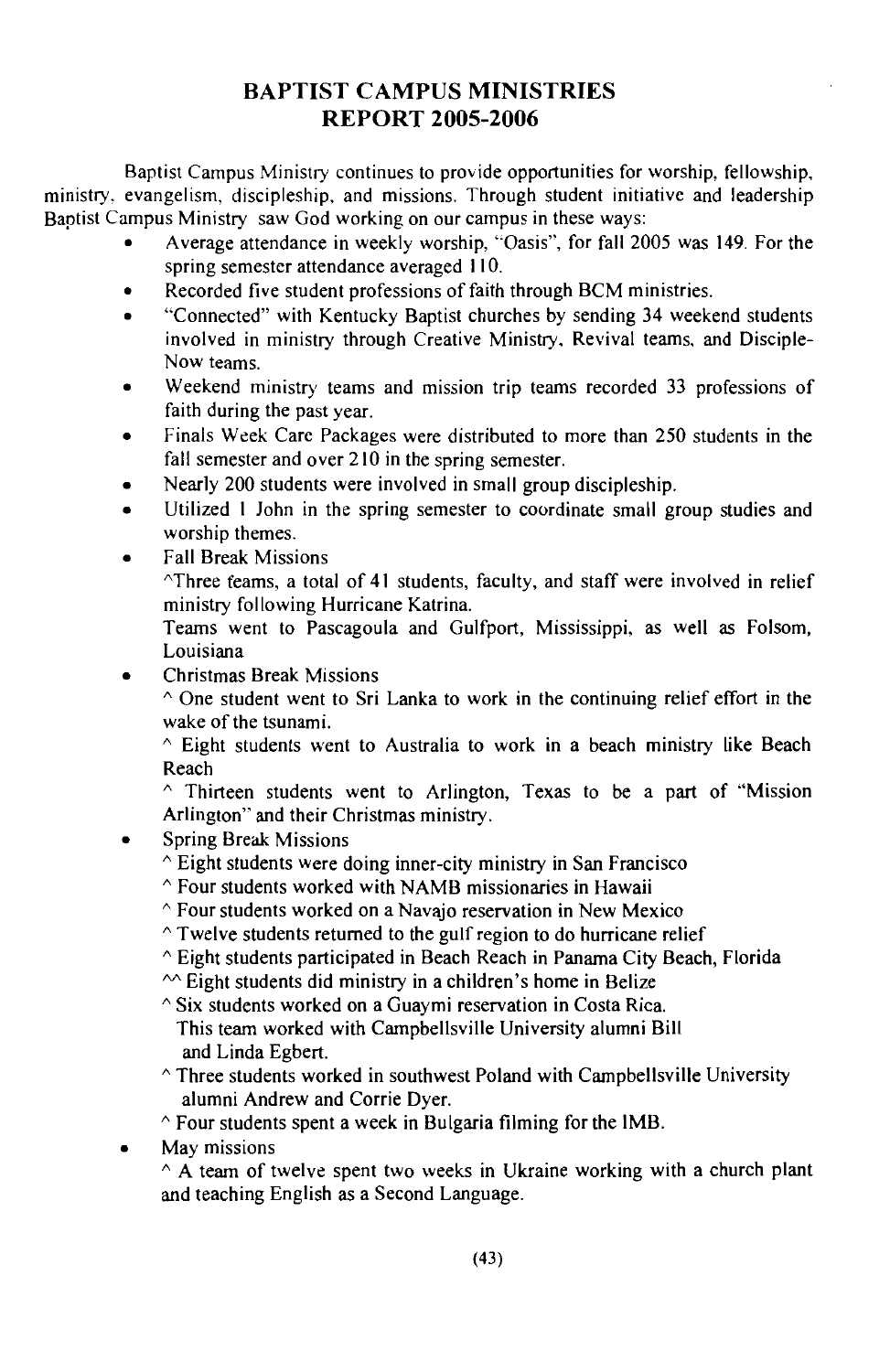- **Summer Missions** 
	- ^ There were sixty-six summer missionaries
- We sent \$8000 to the Kentucky Baptist Convention Collegiate Ministries Department to support KBC summer missions.
- Sent \$500 to the Kentucky Baptist convention to support the MANNA project.

Thank you for your continuing support of students ministry on the Campbellsville University campus.

# **KENTUCKY HEARTLAND OUTREACH**

The last year has truly been an amazing year for Kentucky Heartland Outreach. God has truly blessed our work. Through our many programs we have been able to help dozens of families. It is our goal to meet people's physical needs in order to have an opportunity to meet their spiritual needs. With the use of a Grant from the Kentucky Housing Corporation we were able to work on  $40+/-$ homes in the Taylor County/Campbellsville region. These projects include new roofs, wheel chair ramps, vinyl siding, renovation due to fire, and several other projects. This work was completed using Campbellsville University work-study students and sub-contractors in the area

Our camp season in the summer of 2006 was a huge success. We had youth groups from Pennsylvania, Tennessee, Texas, Washington D. C., North Carolina, Ohio, and Kentucky attend. We hired 13 interns from all over the country as well. Our interns helped us run our camps. They were an amazing groups of young adults. This summer we helped over 35 families in five counties. This summer we saw numerous youth and homeowners come to know our Lord and Savior. We also had a young man accept the call to ministry. God changed many lives, in many different ways. We expect this following year to be even busier than last. We currently have four homes under construction (we completed six homes last year.) We already have youth groups registered for next summer as well. Our staff will be traveling to conferences and convention to recruit youth groups for our camps so that we can help as many families in Central Kentucky as possible. We are also currently helping with the construction of the Food Pantry, and the planning for the Green River Ministries Office Complex.

Without support from the Associations like your, our work would truly be limited. We thank you for your prayers and financial support and pray that God will bless you and all of the great ministries represented by your association.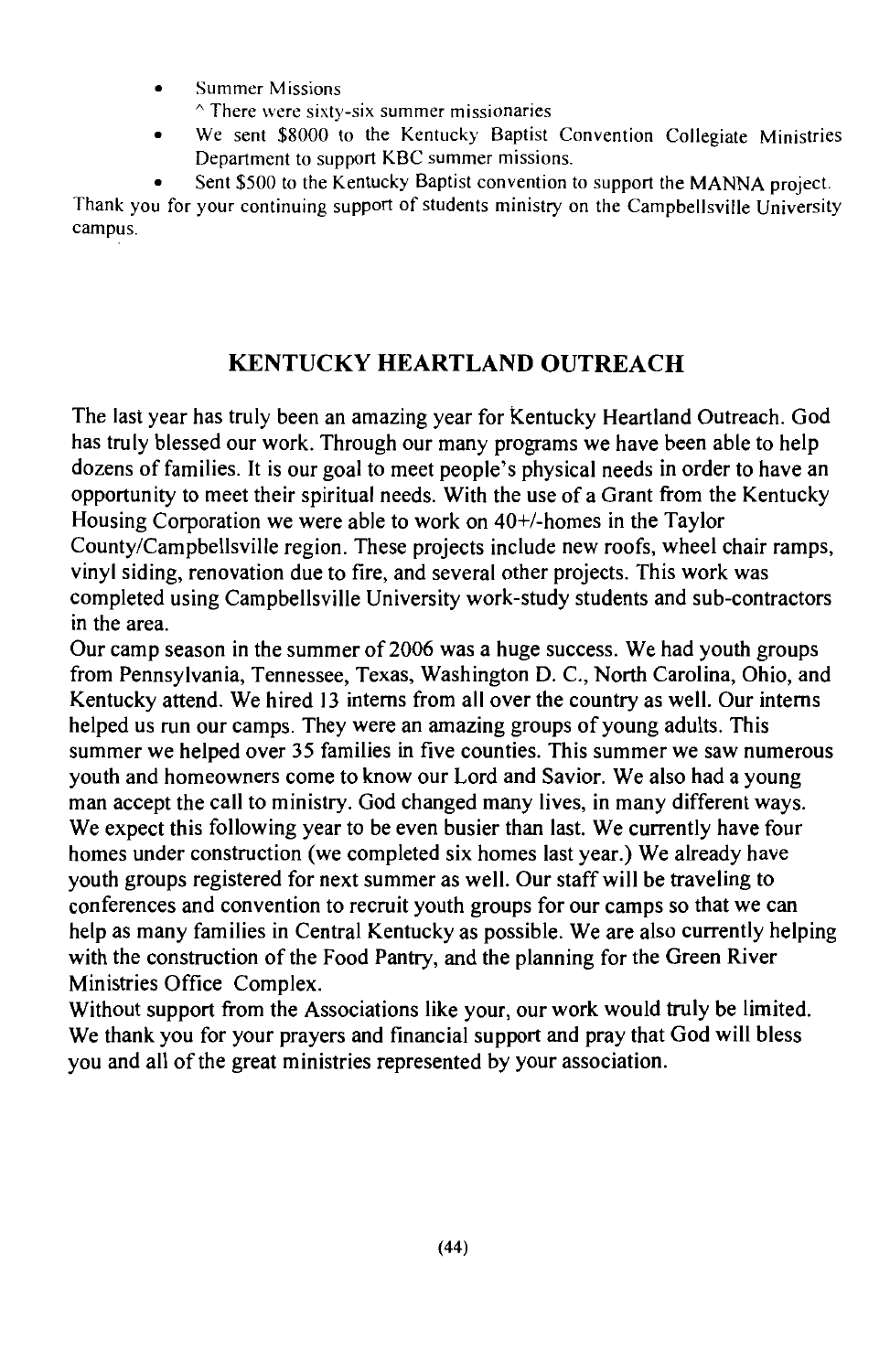# KINGDOM GROWTH TEAM REPORT

Luke chapter ten provides a description of when Jesus sent out His followers, two by two, to every town and place where He was about to go (NIV). Taylor County Baptist Association has 23 churches being sent out to prepare the way of Jesus in the lives of people to whom He will go. When we cooperate and serve together, we can prepare the way for the Kingdom of God to expand, that is, to grow.

I would like to thank Don Green, Wendell Bowen, and Sharon Wayne for their efforts this past year as Kingdom Growth Team Leaders. I would also like to thank the individual churches and pastors for their every effort to expand the Kingdom of God. In the past year, the Kingdom Growth Team directly helped out with a small Katrina/Disaster Relief donation, a witness training event held at Green River Memorial, and water/tract distribution at the 4<sup>th</sup> of July parade in Campbellsville. We have emphasized prayer and prayer events because prayer prepares the way of Jesus into the lives of people. There are two prayer events coming up this month: Pray the Interior with Dr. Mackey, which will be held at Campbellsville Baptist on September 20<sup>th</sup> at 10:30 on September 21<sup>st</sup>, at 7:00 p.m. Likely your church helped out in many other ways also. Several churches took mission teams to the Gulf Coast or other Disaster Relief activities. Praise the Lord for the number of you who prayed, gave, and vent on mission trips!

I know together we can do more. I further realize that I have not been as proactive as I could be, or even as much of a leader in this area as I should be. Yet as a team, we can accomplish more together than individually, since two are better than one and a cord of three stands is not quickly broken. Perhaps this is why Jesus sent the 72 out two by two and not one at a time.

I pray for a year of greater effectiveness for us all, for the Kingdom's sake! To reach this, we need an awareness of what the Kingdom is. It is bigger than our individual churches; it is the cause of Christ worldwide. Our participation is not just what it takes to fill our Sunday school class, our pew, or our small group. It is His Kingdom reign increasing in the world.

Let me offer a comparison. I have a vegetable garden in my side vard. It is nothing large or fancy, but it provides food for my wife, Kris, and me. It will likely give us enough to eat this winter and maybe a few snacks for others, but that is as far as it goes. By comparison, a commercial farm with hundreds of acres of corn, soybean, wheat, and other grains, livestock, etc. feeds whole communities! All the farms together feed the world. The comparison is this: a local church is like a garden, an association is like the farm, and the convention is like all farmers. We work together, we help out the neighbor in need, we share information, equipment, and labor. We toil in the fields, we sow and we water, and thru God=s power He brings the growth.

Come labor together in the Kingdom fields, they are ripe for harvest. It is my prayer for churches of the Association to work together to bigger things than what even the largest churches can do individually for the Kingdom. Together we can do it. After this the Lord appointed seventy-two others and sent them two by two ahead of Him to every town and place where He was about to go. He told them, "The harvest is plentiful, but the workers are few. Ask the Lord of the harvest, therefore, to send out workers into His harvest field." Luke 10: 1-2- NIV

**Bill Henderson**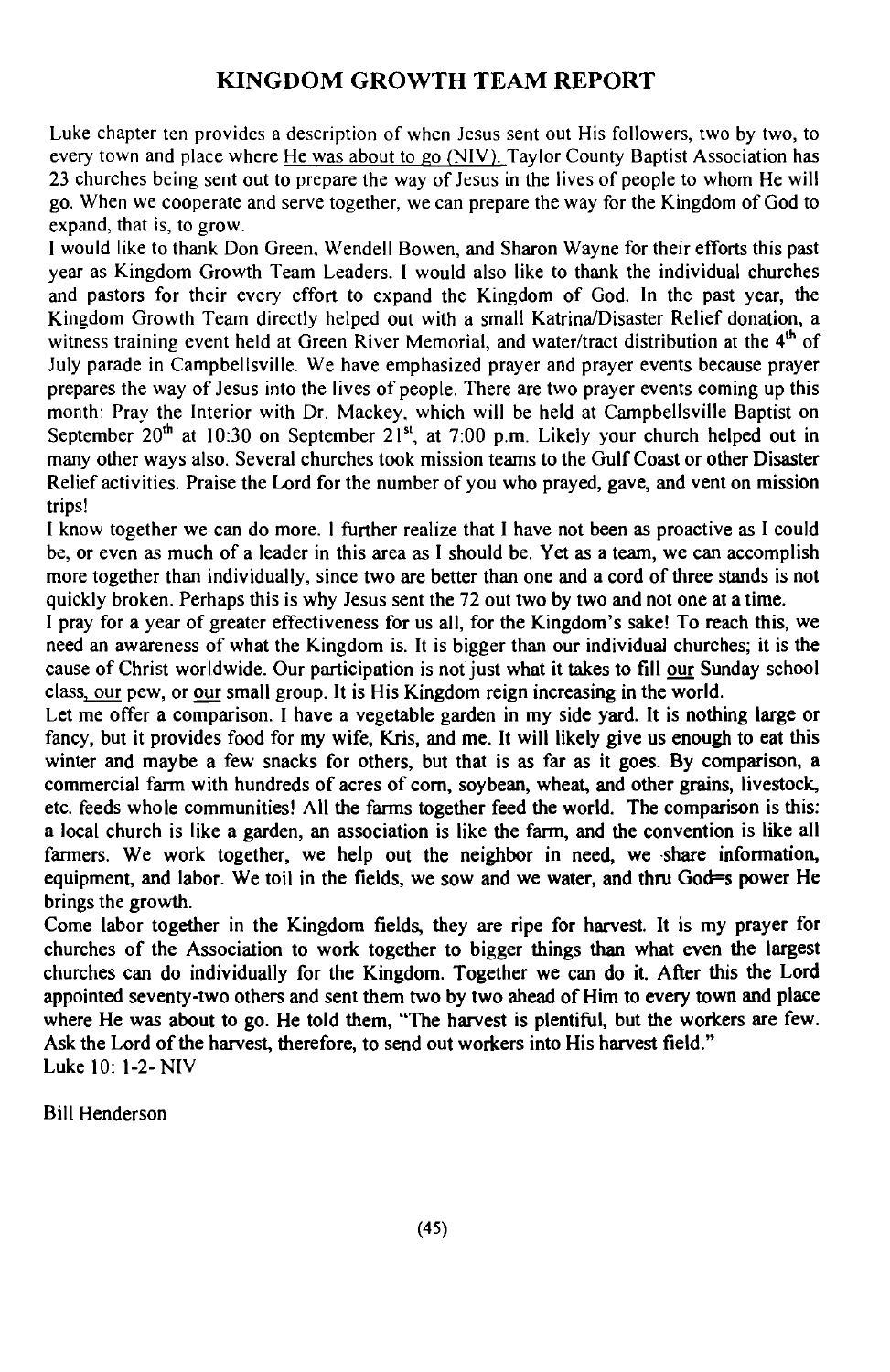## TIME, PLACE, PREACHER REPORT **SEPTEMBER 11, 2006**

The Time, Place, Preacher committee recommends the following locations, preachers and time for the 2007 Associational meetings:

| Spring:           | Monday, May 14, 2007 at 7:00 p.m.<br>South Campbellsville Baptist Church<br>John Batcher (Acton)-preacher<br>Carlos Compton (Liberty)- alternate                  |
|-------------------|-------------------------------------------------------------------------------------------------------------------------------------------------------------------|
| Fall              | Monday, September 10, 2007 at 7:00 p.m.<br>Liberty Baptist Church<br>Shawn Caudill (South Campbellsville)-- preacher<br>James Collison (Robinson Creek)-alternate |
| (Evening Session) | Tuesday, September 11, 2007 at 4:00 p.m. (afternoon session), 7:00 p.m.<br>Campbellsville Baptist Church                                                          |
|                   | Missionary speaker to be announced at a later time.                                                                                                               |

Respectfully submitted

Skip Alexander, George Phillips and John Chowning

# **TAYLOR COUNTY BAPTIST ASSOCIATION RESOLITIONS COMMITTEE REPORT 2006**

- $\mathbf{1}$ Be it resolved that we express our gratitude to Dr. Robert Clark, Rev. Gary Durham, Helen Henderson, and Bro. David Gaddie for their sacrificial work for the Kingdom of God through Taylor County Baptist Association.
- Thanks to Friendship Baptist and Pleasant Hill Baptist for hosting the Association  $2.$ meetings and Rev. Danny Nelson, Dr. Ross Baursher and Bro. Alan Funk for the inspiriting messages.
- $3<sub>1</sub>$ Be it resolved that we support the Kentucky Ethics League.
- $4.$ Be it resolved that we encourage the Taylor County Baptist to raise their level of giving to \$100,000 for the Randall Chapel at Campbellsville University.

Submitted by Bro. Bob Milby Rev. Robert Langlois **Rev Bill Henderson**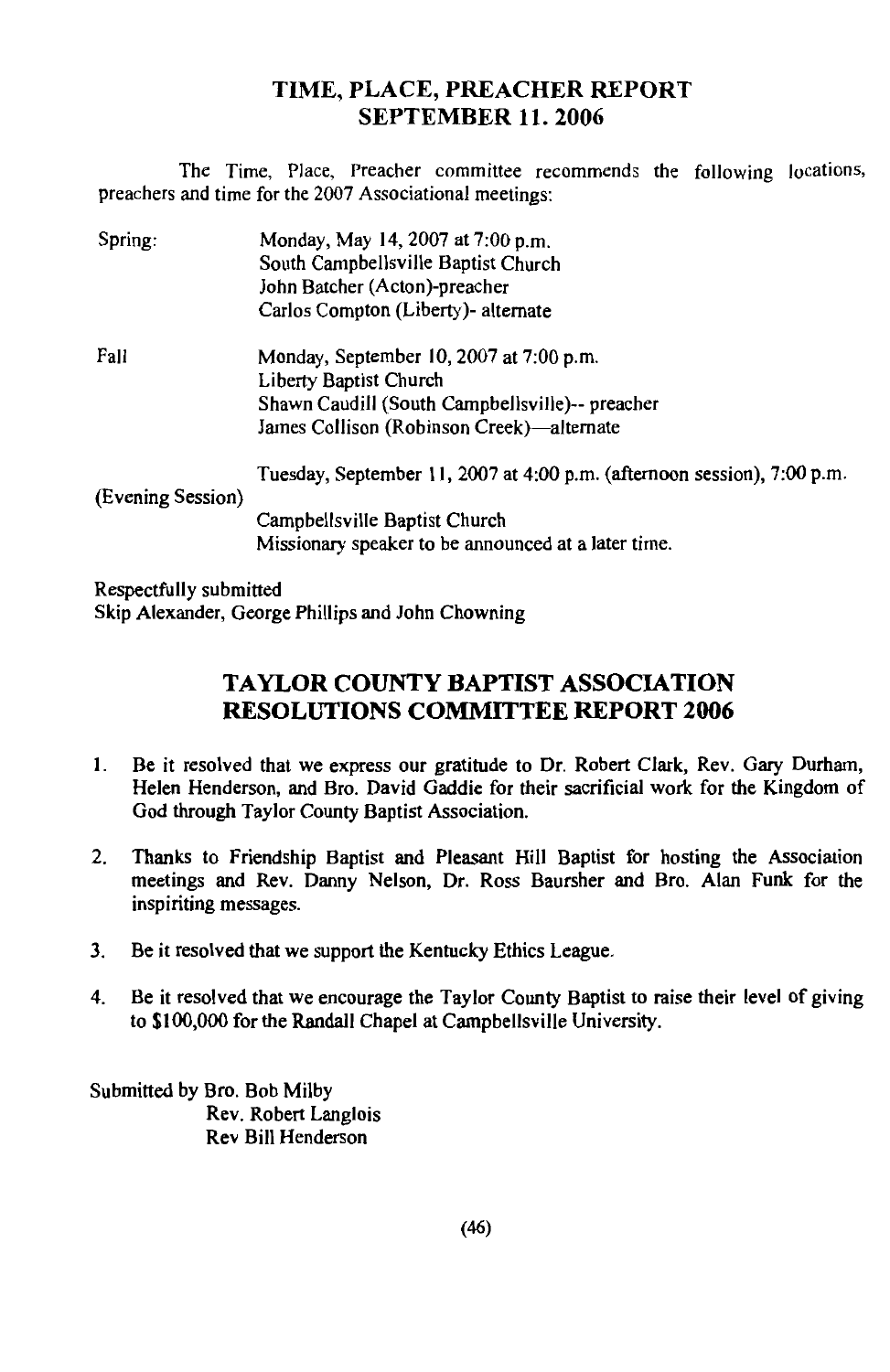# **DIRECTOR OF MISSIONS REPORT FOR AUGUST 2006**

| Miles traveled  | 154 |
|-----------------|-----|
| Letters         | 127 |
| Telephone calls | 46  |
| Conference      | 10  |

Participant, in Church Relations Council and January Bible study with Dr. Paul Chitwood

Attended Baptist Men Prayer Breakfast

Prepared copy for Western Recorder (2 issues)

Attended budget meeting for Taylor County Baptist Association

Preached Popular Grove Baptist Church, Casey County

Participant, Campbellsville University Centennial Steering Committee meeting

Participant, Taylor County Baptist Association Executive Board meeting

**Visited Funeral Homes** 

Attended Chamber of Commerce meeting

Visited churches

Participant, Campbellsville University Athletic event

Visited Hospital

Preached Pleasant Hill Baptist Church

Attended Green River Lake Baptismal service

Prepared program for Taylor County Baptist Association Annual meeting

Respectfully submitted Robert S. Clark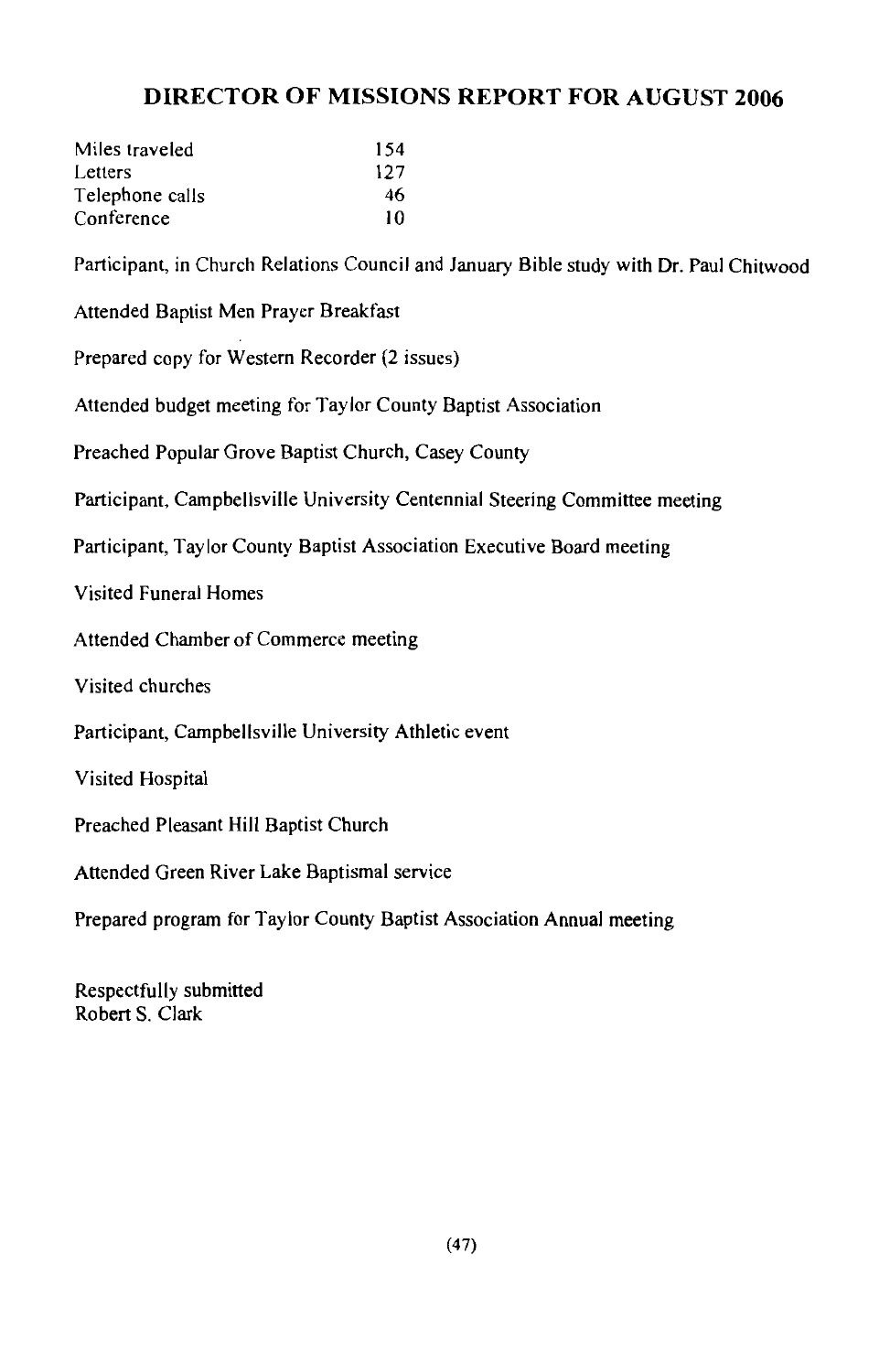# **HISPANIC REPORT**

Greetings from Hodgenville,

Hispanic Ministry is thriving in Taylor County!

- At the beginning of the year, 20 contacts made to begin Hispanic church core group  $\bullet$
- Initial contacts made with the church and Campbellsville University
- Preached at several churches to ignite enthusiasm for Hispanic Ministry
- Attended Executive meetings for the Taylor Association to engage leadership  $\bullet$
- Developed contacts with key Associational leadership to bring about resources  $\bullet$
- Trained leadership for new churches (Walter Diaz and Nelson Hernandez)
- Campbellsville Baptist Church has provided the possibility for a property for Hispanic Ministry
- Friendship and Saloma have sponsored services with Hispanics
- Planning Soccer tournament to draw Hispanic community
- Praying to bring Heibberto Torres as church planter/pastor for Taylor County
- Hispanic Bible Institute started June 1<sup>st</sup>, in Bowling Green  $\bullet$
- Meeting at Warren Baptist Association  $\bullet$
- 11 students enrolled
- Associational WMU providing lunch for students
- --I am starting work at Campbellsville University on my Masters of Theology

Rolano Muniz Hispanic Regional Strategist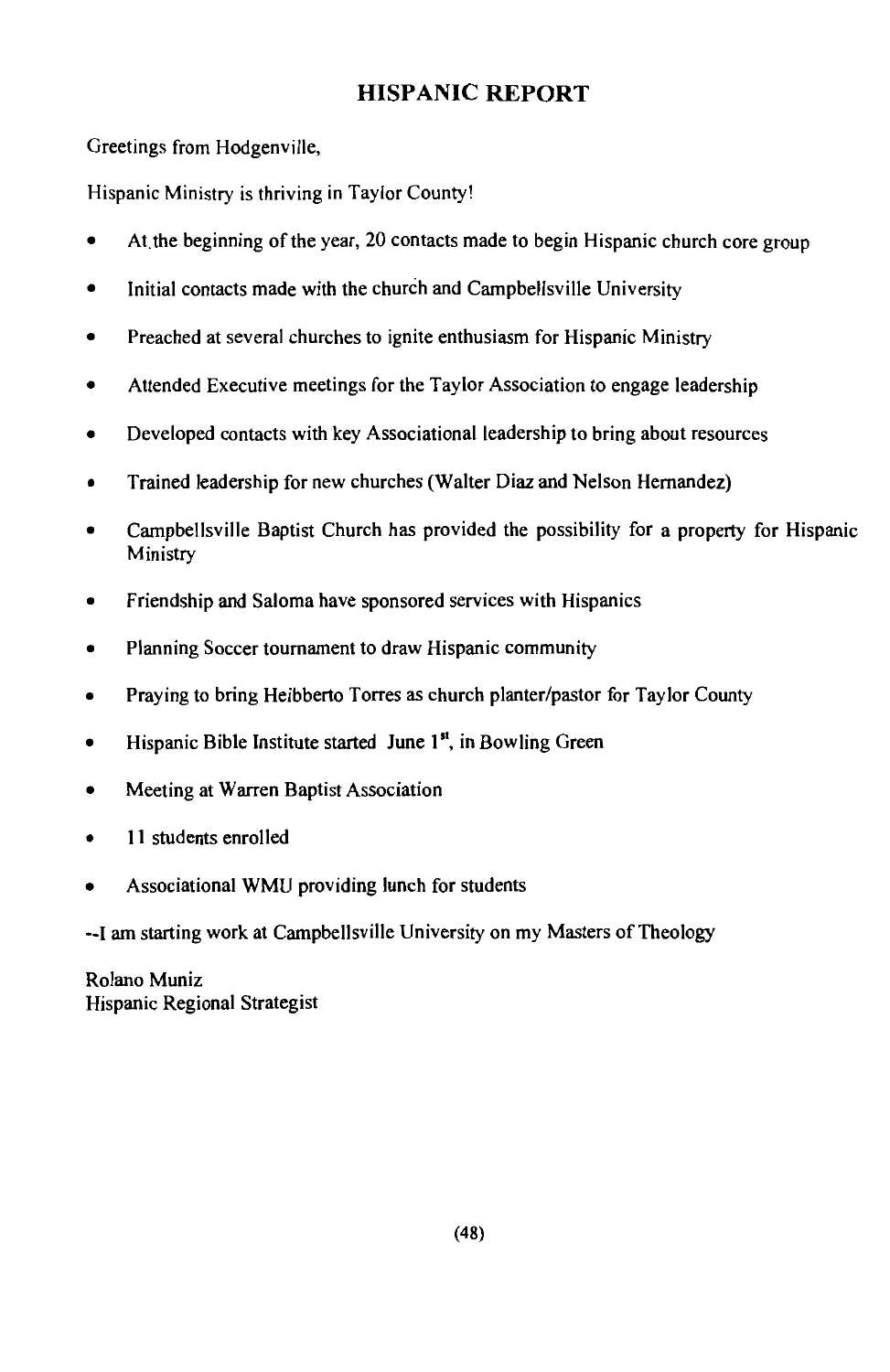#### **LIGHTHOUSE COUNSELING CENTER** Of Campbellsville Baptist Church

Campbellsville Baptist Church, in partnership with other churches in the Campbellsville and Central Kentucky area, has recently begun a new counseling ministry. Beginning the end of July, Dr. Scott Wigginton assumed the position of Minister of Counseling and Director of the newly formed Lighthouse Counseling Center. He will provide up to eight hours per week of counseling to individuals, couples, and families.

Counseling services are open to all persons in the community regardless of church affiliation. Referrals can be made by calling Dr. Wigginton at (270) 465-8115 (Ext. 216.) Fees are \$75.00, with a discount for person referred by churches who participate as partners in a scholarship fund. The "Lighthouse Fund" is a way for area churches, as well as other organizations and interested individuals, to tangibly care for persons in our community who need counseling but who could not otherwise afford it. Seeing this as part of their local missions strategy, participating partners at the \$500 level and above per year will routinely be listed in our brochures and publications.

Dr. Wigginton serves in a full time capacity as Associate Professor of Pastoral Ministries and Counseling at Campbellsville University. A licensed marriage and family therapist, he served from 1993 through 2004 as Executive Director of LifeCare Counseling Center and Counseling Minister at Walnut Street Baptist Church in Louisville, Kentucky. Dr. Wigginton has been married to Elizabeth for over 20 years and they are the proud parents of Auburn, Hope, and Caleb. In addition to his B.A. from Western Kentucky University, he has earned M.Div., Th.M.; and Ph.D degrees from the Southern Baptist Theological Seminary and is a clinical member and Approved Supervisor of the American Association for Marriage and Family Therapy, a clinical member of the American Group Psychotherapy Association, and a Fellow with the American Association of Pastoral Counselors. Besides counseling and teaching, Dr. Wigginton has written a family column for the Western Recorder, the weekly newspaper for the Kentucky Baptist Convention, since 2001. Before coming to Campbellsville University, he taught adjunctively at The Southern Baptist Theological Seminary for almost 10 years and served full-time as Associate Professor and Chair of the Counseling Area at Boyce College for two years.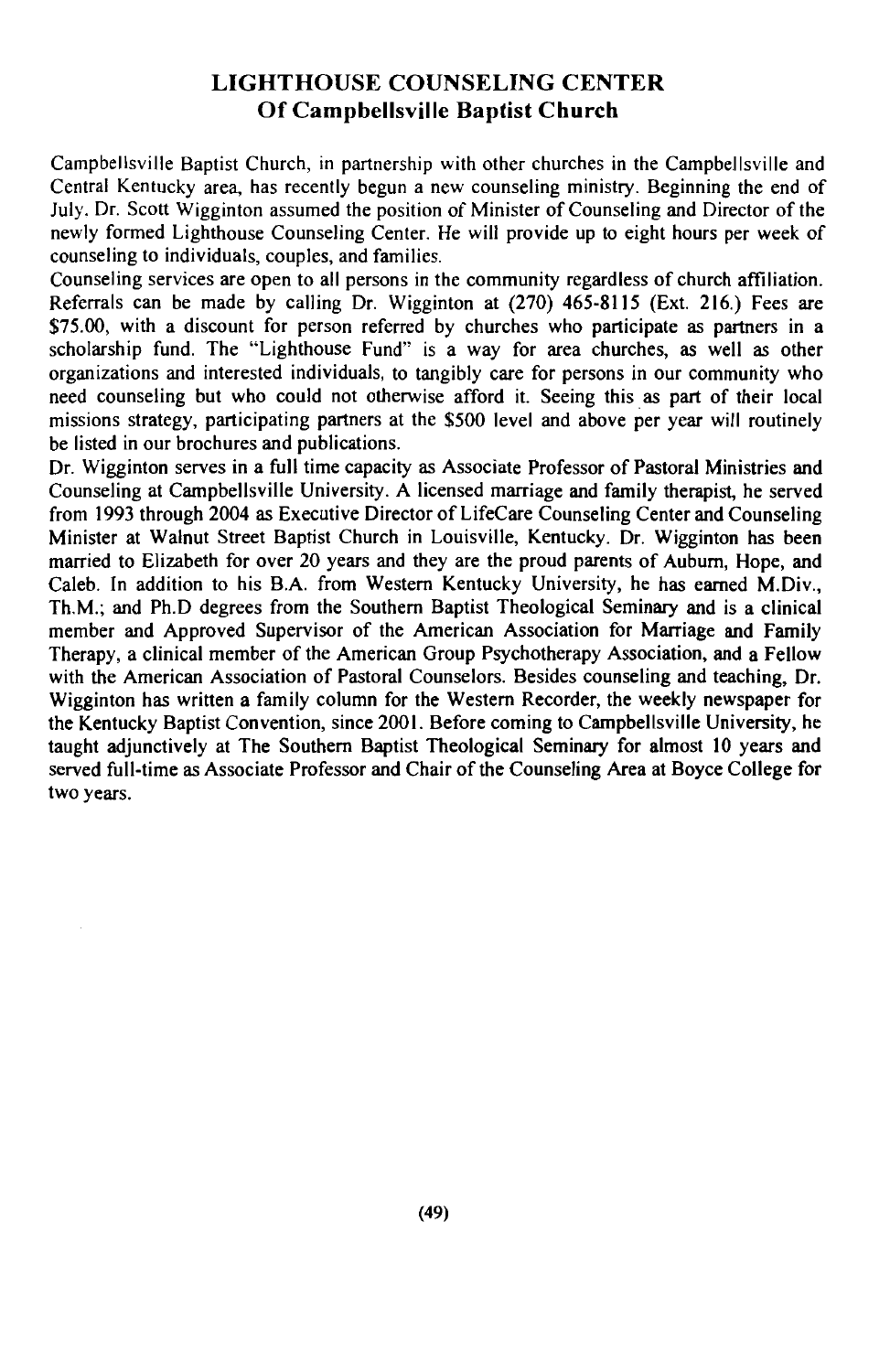# WOMEN MISSIONARY UNION

| <b>WMU Director of Association</b>                         |              |
|------------------------------------------------------------|--------------|
| Sharon Wayne, 146 Wayne Road                               | 270-789-1088 |
| Acton                                                      |              |
| Darlene Batcher, 4936 Hodgenville Road                     | 270-465-3462 |
| Campbellsville                                             |              |
| Amy Anderson, 773 Soule Chapel Road                        | 270-465-4415 |
| Eastside                                                   |              |
| <b>ElkHorn</b>                                             |              |
| Fairview                                                   |              |
| Friendship                                                 |              |
| Geraldine Jones, 5025 Bengal Road                          | 270-465-5155 |
| <b>Good Hope</b>                                           |              |
| Peggy Hardy, 608 N. Central Avenue                         | 270-465-3268 |
| <b>Green River Memorial</b>                                |              |
| Marilyn Shreve, 142 Soule Chapel Road                      | 270-465-8309 |
| Liberty                                                    |              |
| Marie Compton, 405 Dowell Street                           | 270-849-2131 |
| <b>Lowell Avenue</b>                                       |              |
| Joyce Graham, 2106 Pearl Circle                            | 270-789-1750 |
| Meadowview                                                 |              |
| Mt. Gilboa                                                 |              |
| LaQuita Hunt, 2305 White Rose Road                         | 270-465-7671 |
| <b>Mt. Roberts</b>                                         |              |
| Debbie Mardis, 789 Mac Pittman Road                        | 270-465-3291 |
| Mt. Washington                                             |              |
| Brenda York, 311 Sharon Drive                              | 270-465-7186 |
| Palestine                                                  |              |
| Barbara Bault, 828 W. Main Street                          | 270-465-7746 |
| <b>Pitman Valley</b>                                       |              |
| Pleasant Hill                                              |              |
| Regina Graham, 800 White Rose Road<br><b>Raikes Hill</b>   | 270-465-4009 |
| <b>Robinson Creek</b>                                      |              |
|                                                            | 270-465-3310 |
| Kathy Newton, 6010 Old Lebanon Road<br><b>Salem</b>        |              |
| Sharon Wayne, 146 Wayne Road                               | 270-789-1088 |
| Saloma                                                     |              |
|                                                            | 270-465-0920 |
| Mildred Gibson, 519 Lebanon Avenue<br>South Campbellsville |              |
| Yuma                                                       |              |
|                                                            | 270-465-6284 |
| Karen Wright, 25 Linda Lane                                |              |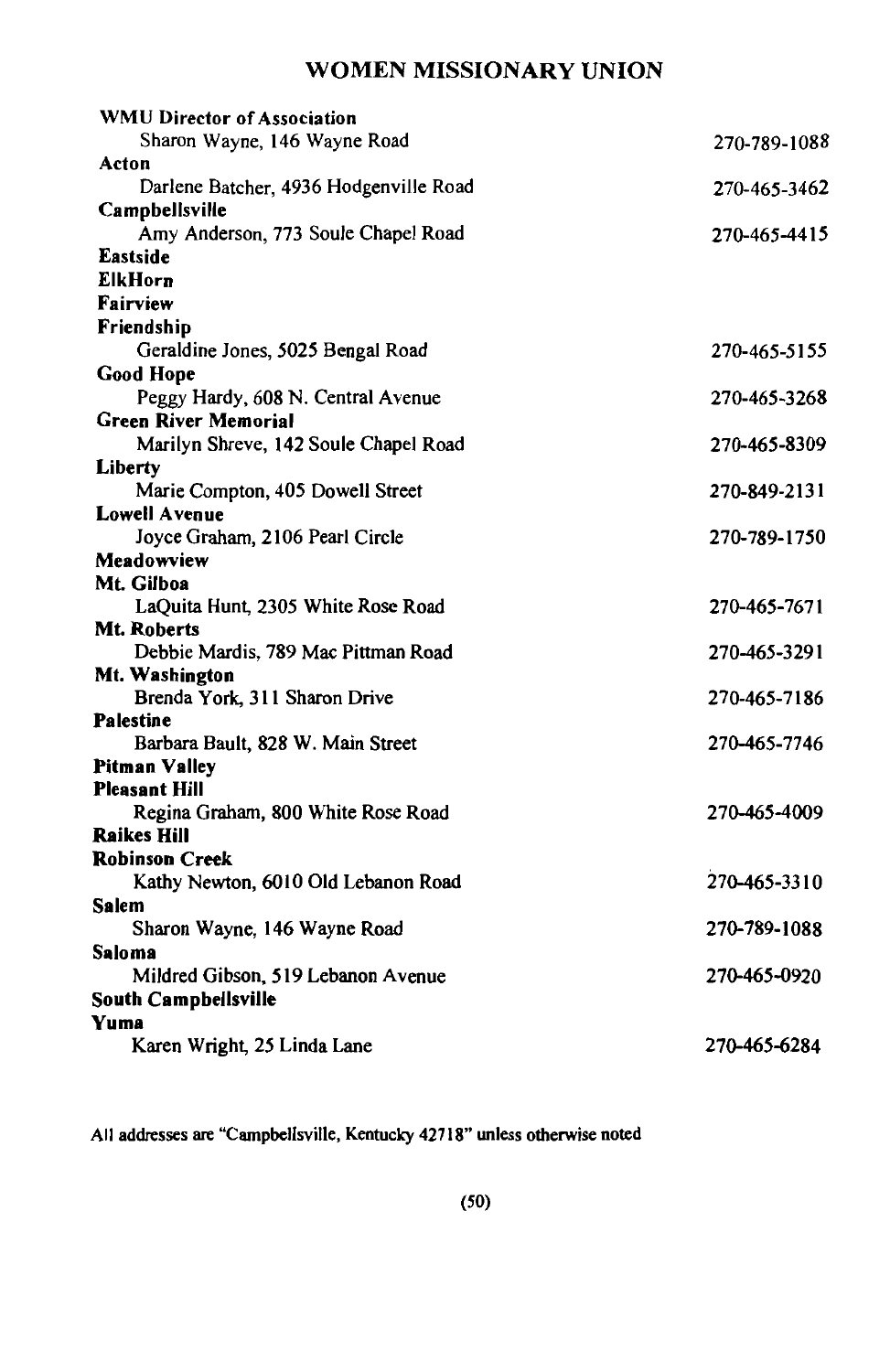# **BROTHERHOOD DIRECTOR**

| <b>Director of Association</b>                    |              |
|---------------------------------------------------|--------------|
| Wendell Bowen, 714 Lebanon Road                   | 270-465-8011 |
| Acton                                             |              |
| Campbellsville                                    |              |
| Mark McKinley, 500 Forest Hill Drive              | 270-465-8105 |
| Eastside                                          |              |
| <b>ElkHorn</b>                                    |              |
| Fairview                                          |              |
| Friendship                                        |              |
| Wendell Bowen, 714 Lebanon Road                   | 270-469-8011 |
| <b>Good Hope</b>                                  |              |
| Donald Green, 312 Crawford Street                 | 270-789-0532 |
| <b>Green River</b>                                |              |
| Liberty                                           |              |
| Paul Lacy, 1808 Barney School Road                | 270-465-2647 |
| <b>Lowell Avenue</b>                              |              |
| Forster Hedgespeth, 505 Pitman Avenue             | 270-465-7000 |
| Meadowview                                        |              |
| Mt. Gilboa                                        |              |
| Mt. Roberts                                       |              |
| Mt. Washington                                    |              |
| Palestine                                         |              |
| Kelly Beard, 40 Scenic View Circle                | 270-465-3162 |
| Pitman Valley                                     |              |
| <b>Pleasant Hill</b>                              |              |
| <b>Robinson Creek</b>                             |              |
| David Young, 2987 Saloma Road                     | 270-465-7834 |
| Salem                                             |              |
| Saloma                                            |              |
| Mike Forbis, 15 Peachtree Circle                  | 270-465-6245 |
| South Campbellsville                              |              |
| Yuma                                              |              |
| Larry Bell, PO Box 95, Mannsville, Kentucky 42758 | 270-789-9611 |
|                                                   |              |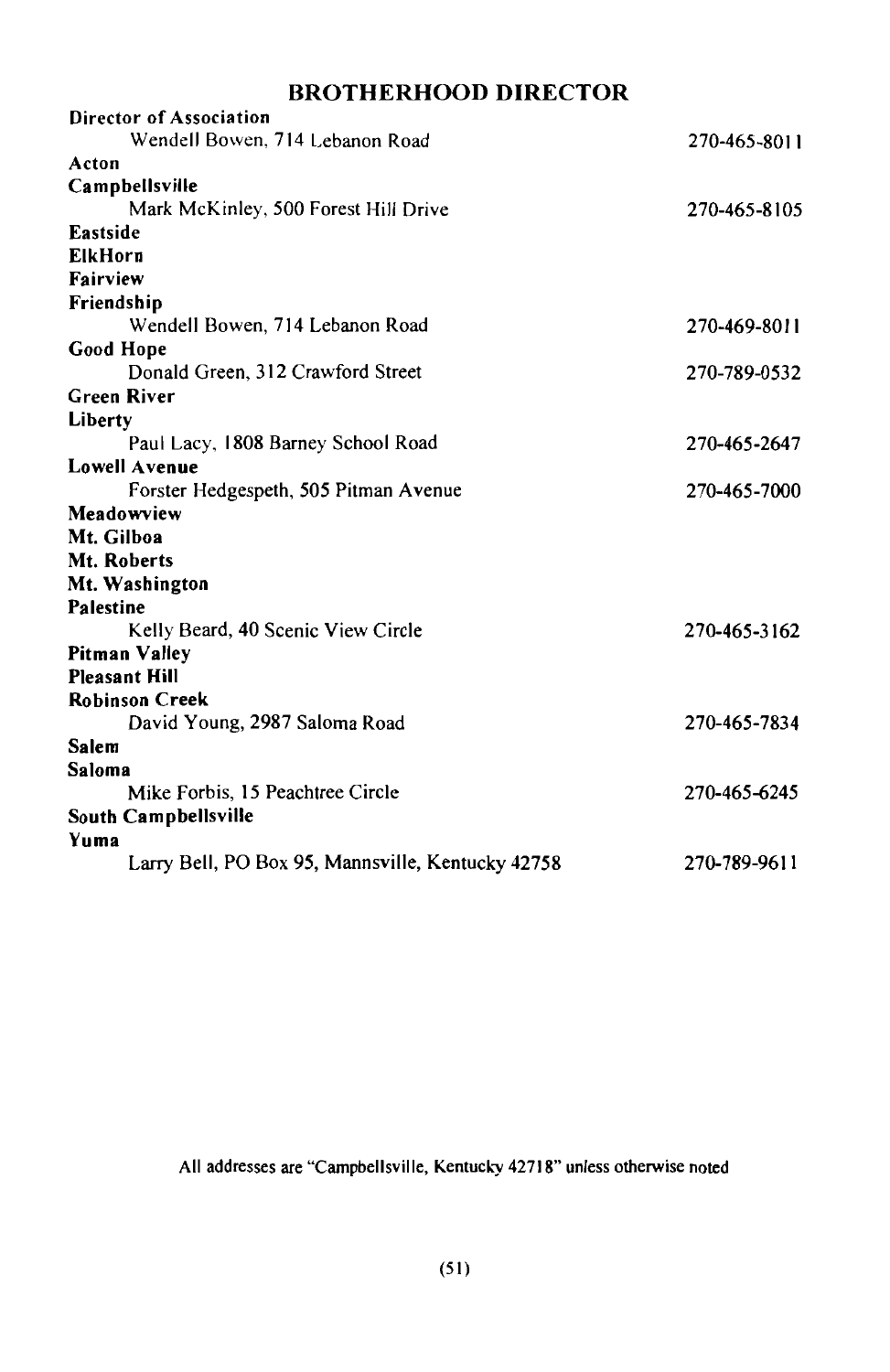# **SUNDAY SCHOOL DIRECTORS**

| <b>Associational Sunday School Director</b>             |              |
|---------------------------------------------------------|--------------|
| Don Gowin, 500 E. Meadow Creek Road                     | 270-465-0122 |
| Acton                                                   |              |
| Dale Price, 1145 Pitman Valley Road                     | 270-465-8890 |
| Campbellsville                                          |              |
| Larry Noe, 260 Cambridge Way                            | 270-465-7989 |
| Eastside                                                |              |
| <b>ElkHorn</b>                                          |              |
| Fariview                                                |              |
| Larry Willis, 207 Jan Street                            | 270-789-2457 |
| Friendship                                              |              |
| Wendell Bowen, 714 Lebanon Avenue                       | 270-465-8011 |
| <b>Good Hope</b>                                        |              |
| Lynwood Newton, 417 Lowell Avenue                       | 270-465-7652 |
| <b>Green River Memorial</b>                             |              |
| Danny Thompson, 2888 Bengal Road                        | 270-789-2423 |
| Liberty                                                 |              |
| John Smith, 5075 Spurlington Road                       | 270-789-2865 |
| <b>Lowell Avenue</b>                                    |              |
| Kevin Farmer, 611 Osage Avenue                          | 270-789-2456 |
| Meadowview                                              |              |
| Delbert Dix, 822 W. Main Street                         | 270-465-4777 |
| Mt. Gilboa                                              |              |
| George Phillips, PO Box 303                             | 270-465-2078 |
| Mt. Roberts                                             |              |
| Terry Mardis, 789 Mac Pittman Road                      | 270-465-3291 |
| Mt. Washington                                          |              |
| Jason Miller, 6325 Scott Ridge Road, Raywick, KY. 40060 | 606-465-0310 |
| Palestine                                               |              |
| Kim Bailey, 335 Palestine Road                          | 270-789-1107 |
| <b>Pitman Valley</b>                                    |              |
| Timmy Mardis, 2035 Newton Lane                          | 270-789-4233 |
| <b>Pleasant Hill</b>                                    |              |
| Eddie O'Banion, 121 Pleasant Hill Church Road           | 270-465-2788 |
| <b>Raikes Hill</b>                                      |              |
| <b>Robinson Creek</b>                                   |              |
| Mike Sprowles, 210 Pickett Road                         | 270-789-1148 |
| Salem                                                   |              |
| Doug Underwood, 1883 Old Mac Road                       | 270-789-1580 |
| Saloma                                                  |              |
| Richard Durham, 218 Jayne Avenue                        | 270-789-2917 |
| <b>South Campbellsville</b>                             |              |
| Jerry Inman, 601 South Central Avenue                   | 270-465-4529 |
| Yuma                                                    |              |
| Gary Bault, 199 Greer Road, Columbia, KY. 42728         | 270-465-3927 |
|                                                         |              |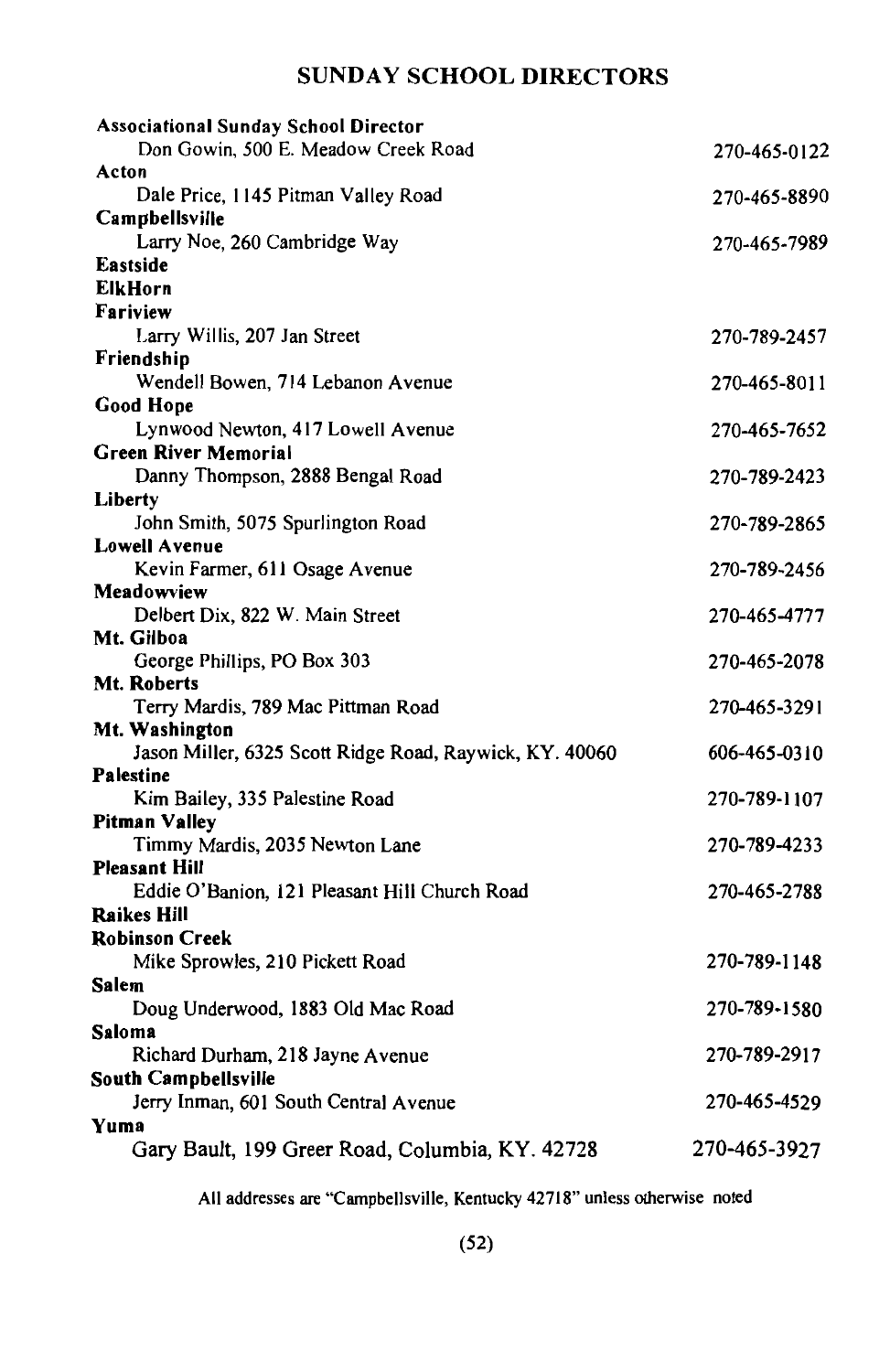# **CHAIRMAN OF DEACONS**

| <b>Moderator of Association</b>                       |                       |
|-------------------------------------------------------|-----------------------|
| Bill Henderson, 31 Friendship Road                    | 270-469-9809          |
| Acton                                                 |                       |
| David Arnold, 2384 Wise Road                          | 270-465-6976          |
| Campbellsville                                        |                       |
| Gary Osborne, 1152 Roberts Road                       | 270-465-7465          |
| Eastside                                              |                       |
| <b>Elk Horn</b>                                       |                       |
| Chris Williams, 209 Taylor Avenue                     | 270-465-9190          |
| Fairview                                              |                       |
| Friendship                                            |                       |
| Milton Jones, 5025 Bengal Road                        | 270-465-5156          |
| <b>Good Hope</b>                                      |                       |
| E. Poe Young, 320 Robinson Avenue                     | 270-46 <b>5-444</b> 3 |
| <b>Green River Memorial</b>                           |                       |
| Tony Clark, 616 Hatcher Road                          | 270-465-8732          |
| Liberty                                               |                       |
| Brian Wise, 160 Calvary Road                          | 270-789-2656          |
| <b>Lowell Avenue</b>                                  |                       |
| Troy Young, 20 Bridlewood Park                        | 270-789-3048          |
| Meadowview                                            |                       |
| David Cable, 29 Debra Kay Avenue                      | 270-465-2250          |
| Mt. Gilboa                                            |                       |
| George Phillips, PO Box 303                           | 270-465-2078          |
| Mt. Roberts                                           |                       |
| Bob Milby, 135 John Deere Lane                        | 270-789-2786          |
| Mt. Washington                                        | 270-465-5207          |
| Ronnie Sullivan, 7660 Saloma Road<br><b>Palestine</b> |                       |
| Curtis Judd, 460 Bear Track Road                      | 270-465-9019          |
| <b>Pitman Valley</b>                                  |                       |
| Orville Newton, 172 Newton Lane                       | 270-465-3844          |
| <b>Pleasant Hill</b>                                  |                       |
| Sam Crawley, 6413 Old Lebanon Road                    | 270-465-7176          |
| <b>Raikes Hill</b>                                    |                       |
| <b>Robinson Creek</b>                                 |                       |
| Mike Sprowles, 210 Pickett Road                       | 270-789-1148          |
| Salem                                                 |                       |
| Jacky Arvin, 601 Hunters Run                          | 270-465-7139          |
| Saloma                                                |                       |
| Larry Marcum, 1019 Chaney Pike                        | 270-465-3946          |
| South Campbellsville                                  |                       |
| Steve McAllister, 601 South Central Avenue            | 270-789-1537          |
| Yuma                                                  |                       |
| Garry Bault, 199 Gibb Greer Road                      | 270-465-3927          |
|                                                       |                       |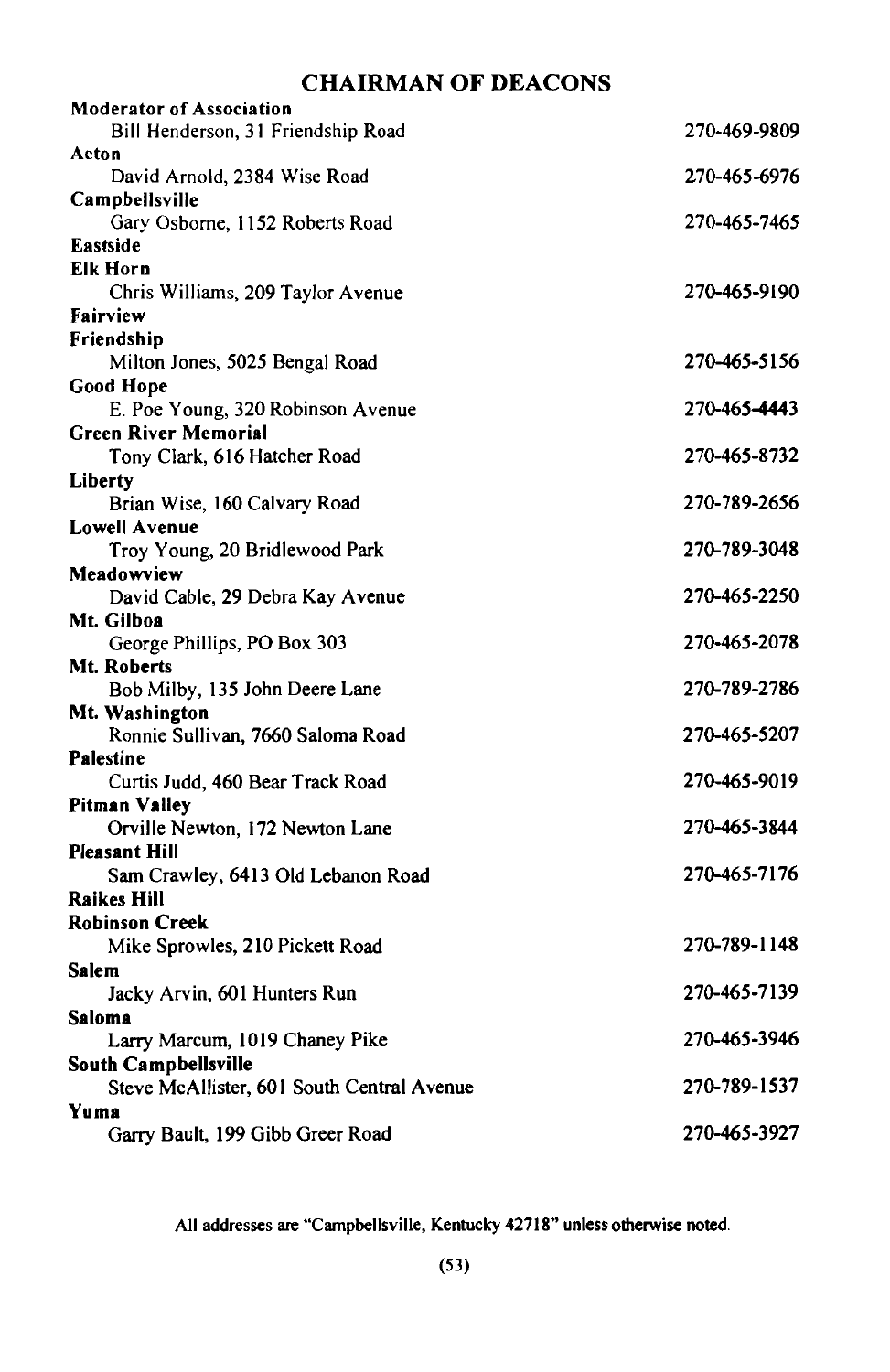# **MUSIC DIRECTORS**

| <b>Associational Directors of Music</b>          |              |
|--------------------------------------------------|--------------|
| Tim Hooper, 308 Underwood Road                   | 270-465-5938 |
| Tim Shockley, 274 Snow Lane                      | 270-465-5571 |
| Acton                                            |              |
| James Beck, 1715 Kindness Road                   | 270-465-7856 |
| Campbellsville                                   |              |
| David Johnson, PO Box 530                        | 270-465-8115 |
| Eastside                                         |              |
| Keisha Robertson, 75 High Point Crossing         | 270-789-9872 |
| ElkHorn                                          |              |
| Greg Ford, 3145 Elk Horn Road<br><b>Fairview</b> | 270-789-2567 |
| Friendship                                       |              |
| Good Hope                                        |              |
| Mary Hedgespeth, 8320 Saloma Road                | 270-465-8905 |
| Green River                                      |              |
| Denilson Franca, 306 Underwood Street            | 270-789-6767 |
| Liberty                                          |              |
| Brian Wise, 160 Calvary Road                     | 270-789-2656 |
| <b>Lowell Avenue</b>                             |              |
| Lisa Gupton, 112 Autumn Drive                    | 270-789-1712 |
| Meadowview                                       |              |
| Ernie Houk, 395 Spring Hill Drive                | 270-465-5415 |
| Mt. Gilboa                                       |              |
| Nancy Hunt, 902 Gardenia Drive                   | 270-465-4808 |
| Mt. Roberts                                      |              |
| Cheryl Mings, 24 Harris Drive<br>Mt. Washington  | 270-465-3999 |
| Jeff Wright, 10520 Saloma Road                   | 270-789-2585 |
| <b>Palestine</b>                                 |              |
| Interim, Steven Mann, 80 Church Lane             | 270-789-0765 |
| <b>Pitman Valley</b>                             |              |
| Tammy Sluder, 192 Clark Road                     |              |
| <b>Pleasant Hill</b>                             |              |
| Denis Santos, 100 Todd Street, Apt. 8            | 270-465-0336 |
| <b>Raikes Hill</b>                               |              |
| <b>Robinson Creek</b>                            |              |
| Dan Blakeman, 300 Shreveport Drive               | 270-789-3908 |
| Salem                                            |              |
| Connie Arnold, 1499 Fairview Road                | 270-789-3351 |
| Saloma                                           |              |
| Timothy Shockley, 274 Snow Lane                  | 270-465-5571 |
| South Campbellsville                             |              |
| Joshua Hensley, 601 South Central Avenue         | 270-465-4261 |
| Yuma                                             |              |
| Connie Newton, 190 Cindy Ann Avenue              | 270-789-0016 |
|                                                  |              |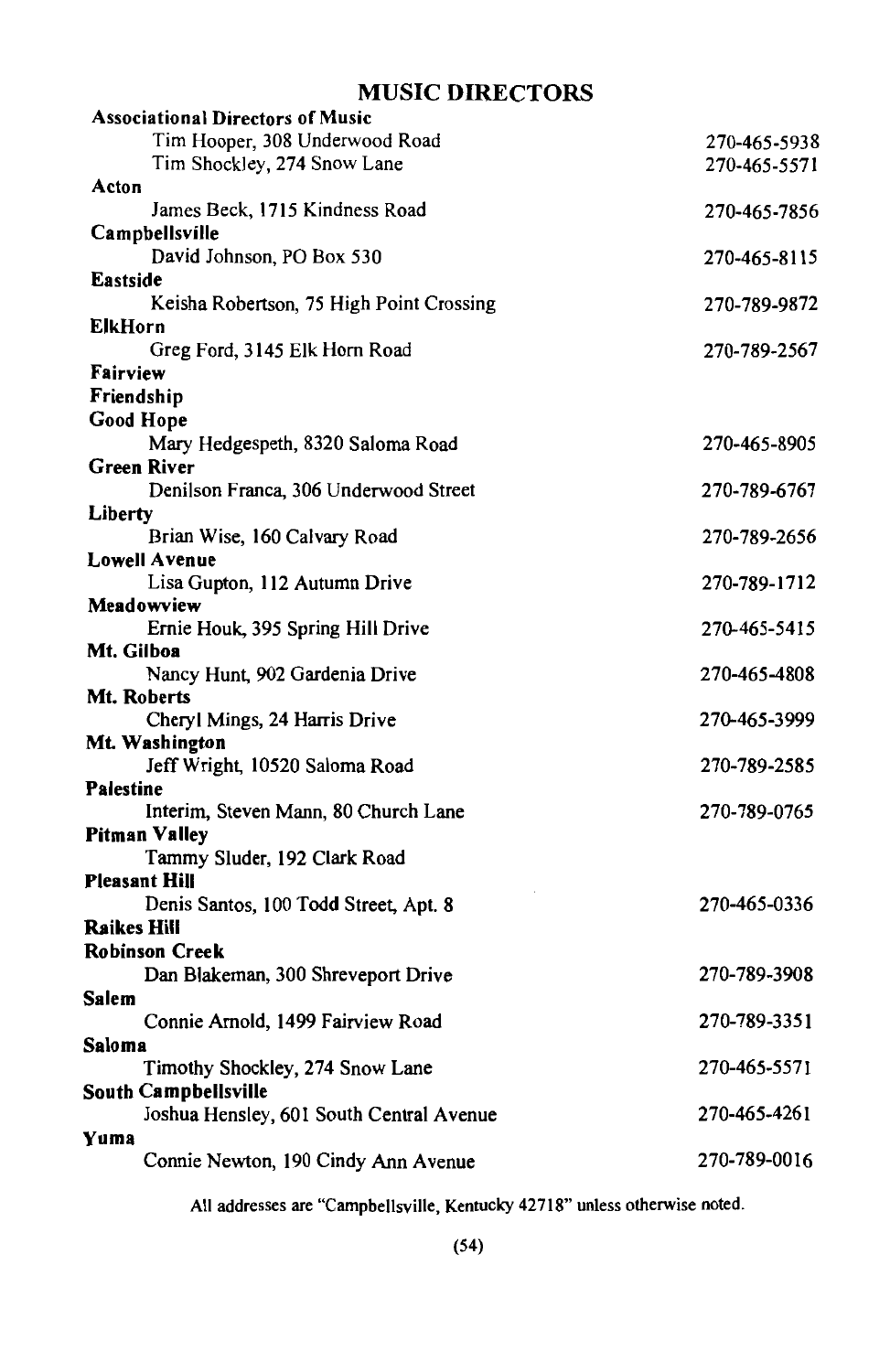#### **TREASURERS**

| Treasurer of Association                    |              |
|---------------------------------------------|--------------|
| David Gaddie, 305 Summit Drive              | 270-789-2913 |
| Acton                                       |              |
| Rosaline Breck, 1715 Kindness Road          | 270-465-7856 |
| Campbellsville                              |              |
| Henry Lee, PO Box 530                       | 270-789-1095 |
| Eastside                                    |              |
| James Rice, 922 Salem Church Road           | 270-465-3208 |
| <b>Elk Horn</b>                             |              |
| Ruth Ann Hayes, 1320 Old Hodgenville Road   | 270-789-1136 |
| Fairview                                    |              |
| Harold Young, PO Box 237                    | 270-789-1297 |
| Friendship                                  |              |
| Clyde Stephens, 5410 Bengal Road            | 270-789-0437 |
| <b>Good Hope</b>                            |              |
| Terry Dabney, PO Box 426                    | 270-465-2933 |
| Green River<br>Faye Clark, 616 Hatcher Road | 270-465-8732 |
| Liberty                                     |              |
| Edward McGuire, PO Box 657                  | 270-465-6064 |
| <b>Lowell Avenue</b>                        |              |
| Henry Pippin, 420 Lowell Avenue             | 270-789-4245 |
| Meadowview                                  |              |
| Suzanne Houk, 395 Spring Hill Drive         | 270-465-5414 |
| Mt. Gilboa                                  |              |
| Phyllis Phillips, PO Box 303                | 270-465-2078 |
| Mt. Roberts                                 |              |
| Karen Bruce, 360 N. Colsby Road             | 270-465-7613 |
| Mt. Washington                              |              |
| Shelia Price, 303 Jayne Avenue              | 270-465-6547 |
| Palestine                                   |              |
| Paige Gibson, 109 Hillcrest Dr.             | 270-789-4513 |
| <b>Pitman Valley</b>                        |              |
| Sheila Hardesty, 296 Pitman Valley Road     | 270-789-6606 |
| <b>Pleasant Hill</b>                        |              |
| Larry England, 105 Ridgecrest Drive         | 270-789-1009 |
| <b>Raikes Hill</b>                          |              |
| <b>Robinson Creek</b>                       |              |
| Donna Kerr, 2218 Tebbs Bend Road            | 270-789-3025 |
| Salem                                       |              |
| David Gaddie, 305 Summit Drive              | 270-789-2913 |
| Saloma                                      |              |
| Karen Reynolds, 4742 Hodgenville Road       | 270-789-2164 |
| South Campbellsville,                       |              |
| Linda Edrington, 89 Old Pitman Road         | 270-465-3760 |
| Yuma                                        | 270-465-7547 |
| Edith Humphress, 209 Happy Hills Drive      |              |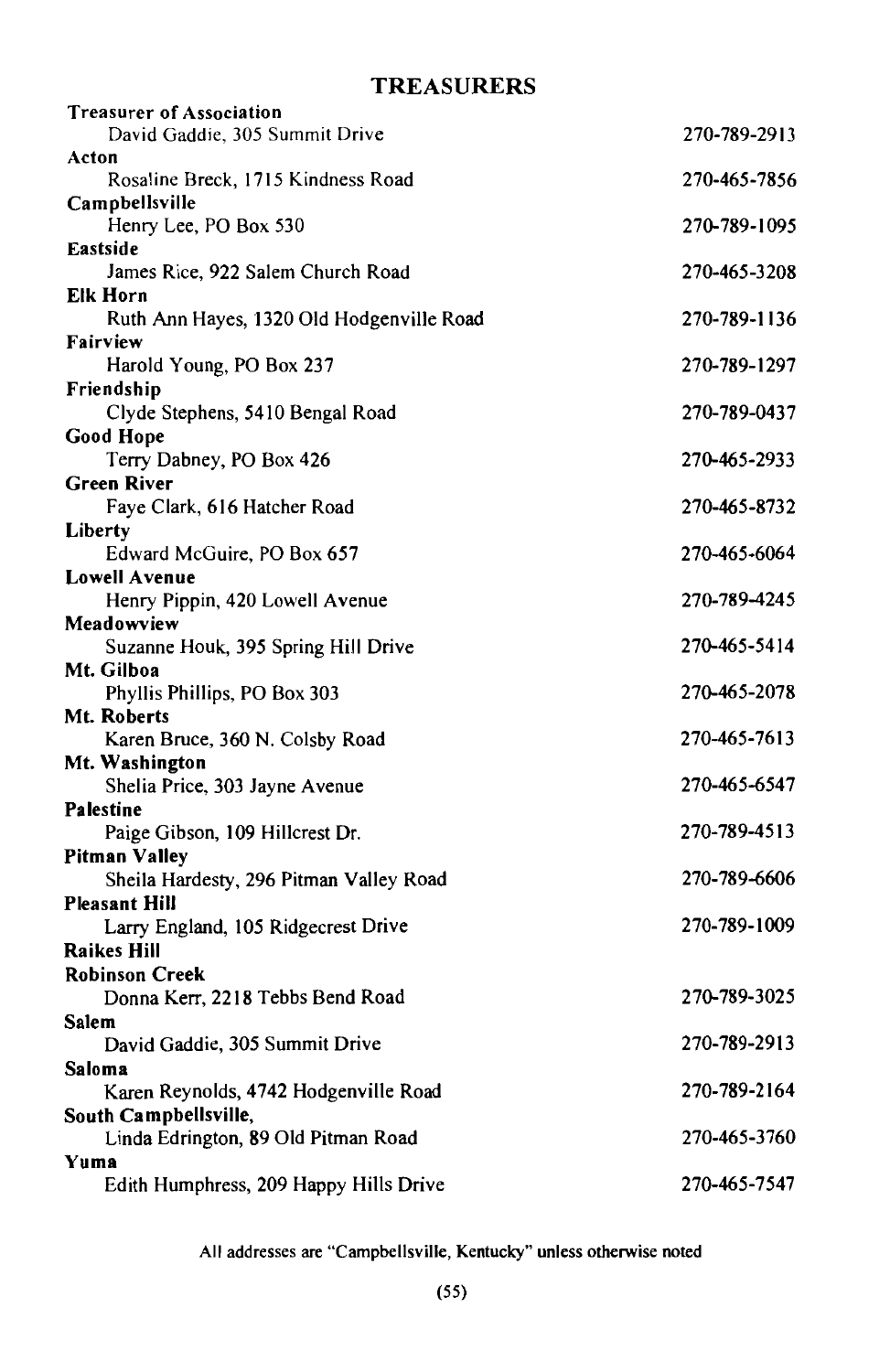# **CLERKS**

| <b>Clerk of Association</b>                      |              |
|--------------------------------------------------|--------------|
| Helen Henderson, 279 Shiloh Road                 | 270-465-8998 |
| Acton                                            |              |
| Nora Minor, 3515 ElkHorn Road                    | 270-465-3420 |
| Campbellsville                                   |              |
| Jim Campbell, 711 North Columbia Avenue          | 270-465-8820 |
| Eastside                                         |              |
| Dora Wagoner, 555 Reids Chapel Road<br>Elk Horn  | 270-465-2813 |
| Ruth Ann Hayes, 3145 Elk Horn Road               | 270-789-1136 |
| <b>Fairview</b>                                  |              |
| Diane Colvin, 807 North Central Avenue           | 270-465-5388 |
| Friendship                                       |              |
| Patty McDowell, 71 Dowell Street                 | 270-789-4795 |
| <b>Good Hope</b>                                 |              |
| Janet Rafferty, 802 West Main Street             | 270-465-6251 |
| <b>Green River Memorial</b>                      |              |
| Cheryl Shive, 40 Busy Baker Road                 | 270-932-6312 |
| Liberty                                          |              |
| Brian Wise, 160 North Calvary Road               | 270-789-2656 |
| <b>Lowell Avenue</b>                             | 270-465-8505 |
| Marietta Moyers, 401 Ingram Avenue<br>Meadowview |              |
| Paul Smith, 650 smith Ridge Road                 | 270-465-7259 |
| Mt. Gilboa                                       |              |
| JoAnne Hunt, 1615 White Rose Road                | 270-789-2932 |
| Mt. Roberts                                      |              |
| Mindy Auberry, 2280 Moss Road                    | 270-789-3758 |
| Mt. Washington                                   |              |
| Garry Miller, 7891 Saloma Road                   | 270-465-3794 |
| Palestine                                        | 270-465-7510 |
| Lena Harmon, 706 Melrose Drive<br>Pitman Valley  |              |
| Sharon Clark, 192 Clark Road                     | 270-465-2990 |
| Pleasant Hill                                    |              |
| Anita Berry, 901 Gardenia Drive                  | 270-465-2511 |
| Raikes Hill                                      |              |
| <b>Robinson Creek</b>                            |              |
| Patricia Sprowles, 551 Martin Road               | 270-789-1143 |
| Salem                                            |              |
| Brenda Patton, 940 Spears Road                   | 270-465-7835 |
| <b>Saloma</b>                                    |              |
| Helen Henderson, 279 Shiloh Road                 | 270-465-8998 |
| <b>South Campbellsville</b>                      | 270-465-8271 |
| Amy Harrison, PO Box 26, ElkHorn, 42733<br>Yuma  |              |
| Larry Bell, PO Box 95, Mannsville 42758          | 606-787-9611 |
|                                                  |              |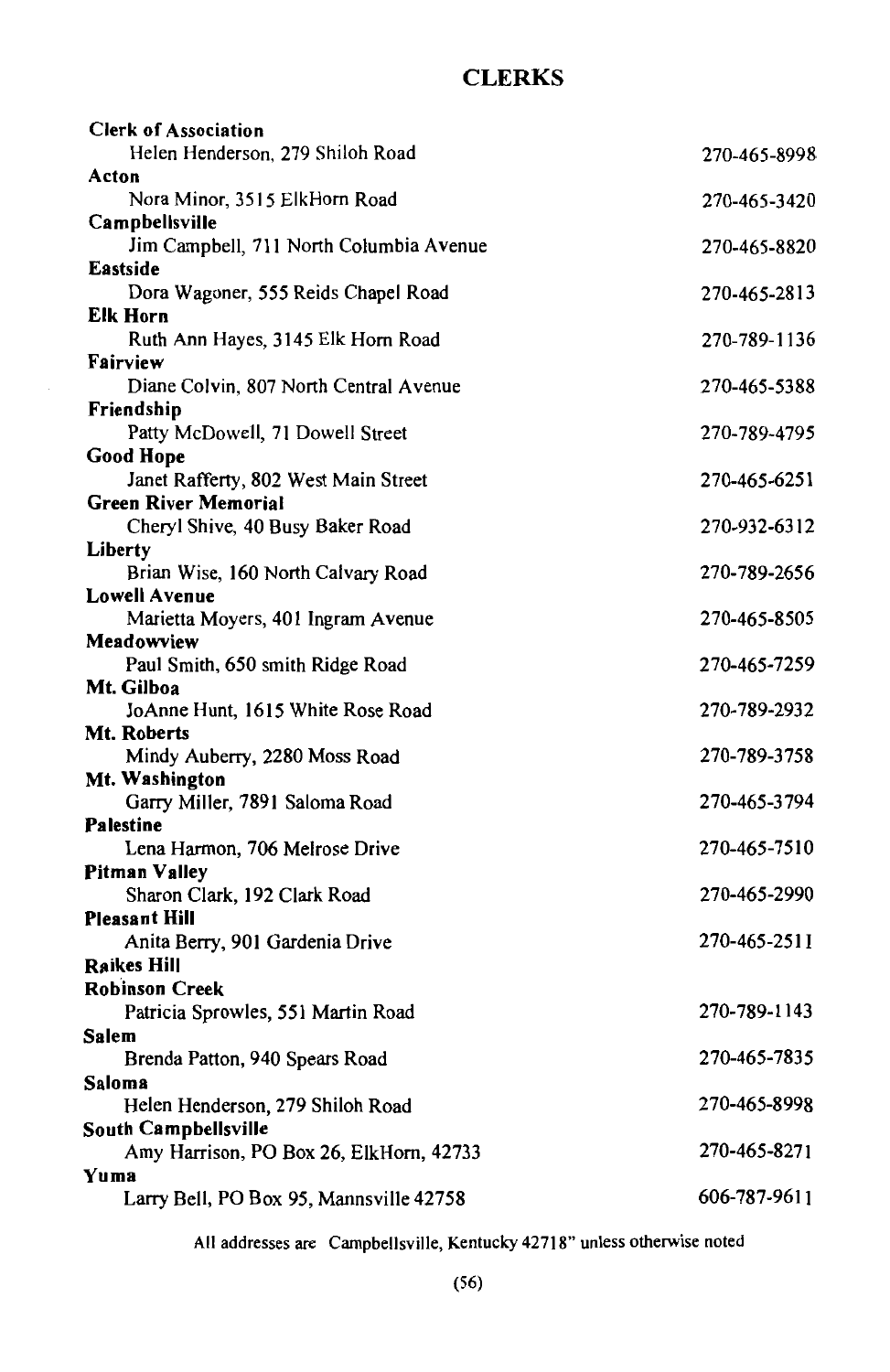# DISCIPLESHIP TRAINING DIRECTORS

| <b>Associational Discipleship Training</b>                |              |
|-----------------------------------------------------------|--------------|
| Jeff Newton, 407 Haskings Way                             | 270-789-1139 |
| Acton                                                     |              |
| Paul Pike, 210 Jayne Avenue                               | 270-465-2948 |
| Campbellsville                                            |              |
| Susie Crowder, 200 Mile Lane                              | 270-469-4019 |
| Eastside                                                  |              |
| <b>ElkHorn</b>                                            |              |
| Donna Wilson, 531 N. Poplar Street                        | 270-789-3478 |
| Fariview                                                  |              |
| Friendship                                                |              |
| Bill Henderson, 31 Friendship Road                        | 270-469-9809 |
| Good Hope                                                 |              |
| <b>Green River Memorial</b>                               |              |
| Liberty                                                   |              |
| <b>Lowell Avenue</b>                                      |              |
| Pam Rogers, 111 Floyd Street                              | 270-789-2519 |
| Meadowview                                                |              |
| Mt. Gilboa                                                |              |
| Mt. Roberts                                               |              |
| Mt. Washington                                            |              |
| Palestine                                                 |              |
| Pitman Valley                                             |              |
| <b>Pleasant Hill</b>                                      |              |
| <b>Raikes Hill</b>                                        |              |
| <b>Robinson Creek</b>                                     |              |
| Salem                                                     |              |
| Ronnie Patton, 940 Spears Road                            | 270-465-7835 |
| Saloma                                                    |              |
| Cathy Chowning, 512 Fern Drive                            | 270-789-2707 |
| South Campbellsville                                      |              |
| Yuma                                                      |              |
| Shirley Hughes, 3496 Speck Ridge Road, ElkHorn, KY. 42733 | 270-789-9765 |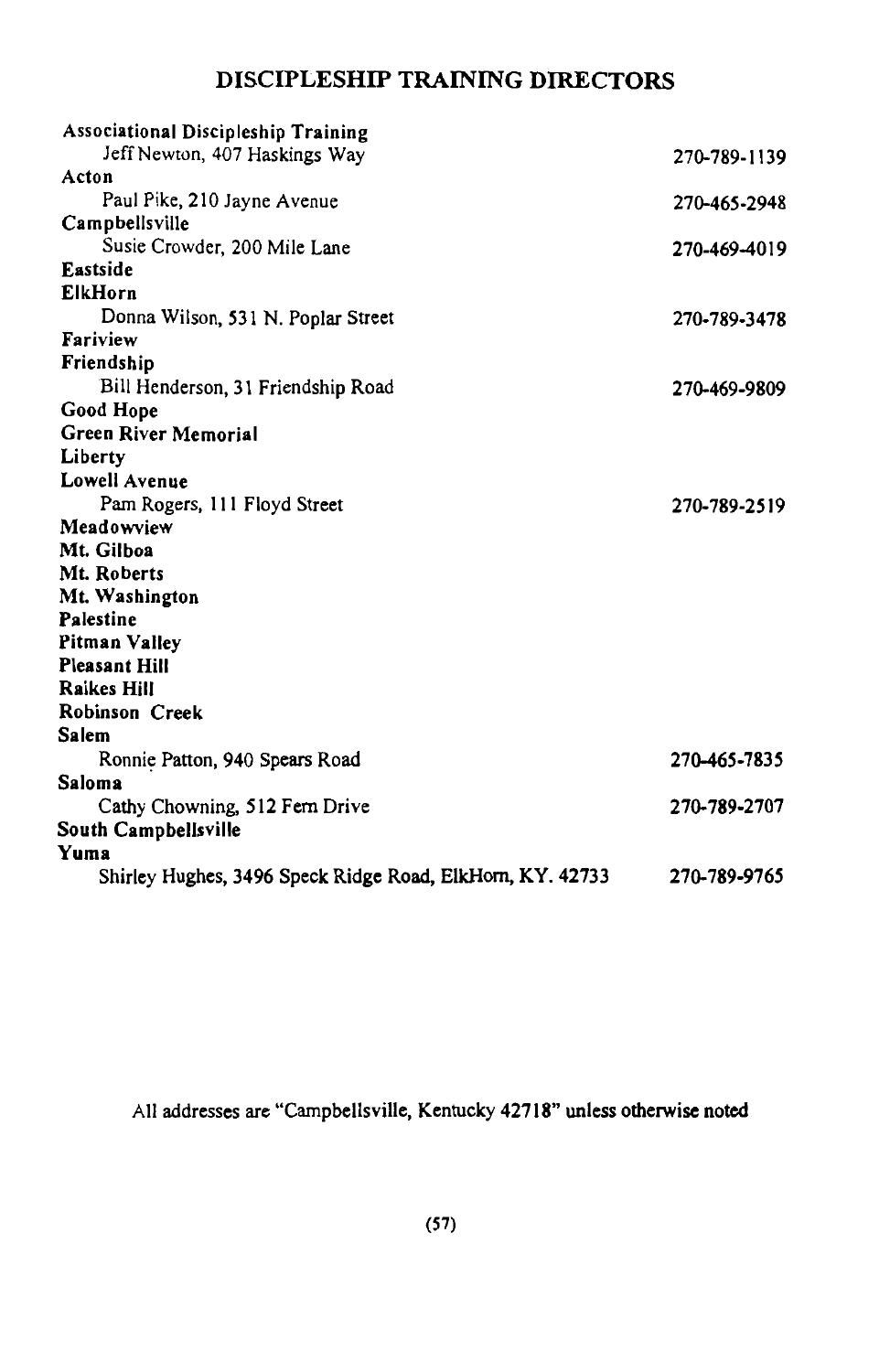# **BAPTISM INFORMATION TAYLOR COUNTY**

| <b>Items Reported</b><br>3-Total Baptisms<br>3A-Baptisms 5 & Under |    |    | 3B-Baptisms 6-8<br>3C-Baptisms 9-11 |    | 3D-Baptisms 12-17<br>3E-Baptisms 18-29 |    | 3F-Baptisms 30-59<br>3G-Baptisms 60 and Up |    |    |
|--------------------------------------------------------------------|----|----|-------------------------------------|----|----------------------------------------|----|--------------------------------------------|----|----|
| <b>CONGREGATION</b>                                                | CM |    | 3A                                  | 3B | $\overline{3C}$                        | 3D | 3E                                         | 3F | 3G |
| <b>ACTON</b>                                                       |    |    |                                     |    |                                        |    |                                            |    |    |
| <b>CAMPBELLSVILLE</b>                                              |    | 24 |                                     |    |                                        |    |                                            |    |    |
| <b>EASTSIDE</b>                                                    |    |    |                                     |    |                                        |    |                                            |    |    |
| <b>ELKHORN</b>                                                     |    |    |                                     |    |                                        |    |                                            |    |    |
| <b>FAIRVIEW</b>                                                    |    |    |                                     |    |                                        |    |                                            |    |    |
| <b>FRIENDSHIP</b>                                                  |    |    |                                     |    |                                        |    |                                            |    |    |
| <b>GOOD HOPE</b>                                                   |    |    |                                     |    |                                        |    |                                            |    |    |
| <b>GREEN RIVER</b>                                                 |    |    |                                     |    |                                        |    |                                            |    |    |
| <b>LIBERTY</b>                                                     |    |    |                                     |    |                                        |    |                                            |    |    |
| <b>LOWELL AVENUE</b>                                               |    |    |                                     |    |                                        |    |                                            |    |    |
| <b>MEADOWVIEW</b>                                                  |    |    |                                     |    |                                        |    |                                            |    |    |
| MT. GILBOA                                                         |    |    |                                     |    |                                        |    |                                            |    |    |
| <b>MT. ROBERTS</b>                                                 |    |    |                                     |    |                                        |    |                                            |    |    |
| MT. WASHINGTON                                                     |    |    |                                     |    |                                        |    |                                            |    |    |
| <b>PALESTINE</b>                                                   |    |    |                                     |    |                                        |    |                                            |    |    |
| PITMAN VALLEY                                                      |    |    |                                     |    |                                        |    |                                            |    |    |
| PLEASANT HILL                                                      |    |    |                                     |    |                                        |    |                                            |    |    |
| RAIKES HILL (no data)                                              |    |    |                                     |    |                                        |    |                                            |    |    |
| <b>ROBINSON CREEK</b>                                              |    |    |                                     |    |                                        |    |                                            |    |    |
| <b>SALEM</b>                                                       |    |    |                                     |    |                                        |    |                                            |    |    |
| <b>SALOMA</b>                                                      |    |    |                                     |    |                                        |    |                                            |    |    |
| SOUTH CAMPBELLSVILLE                                               |    |    |                                     |    |                                        |    |                                            |    |    |
| <b>YUMA</b>                                                        |    |    |                                     |    |                                        |    |                                            |    |    |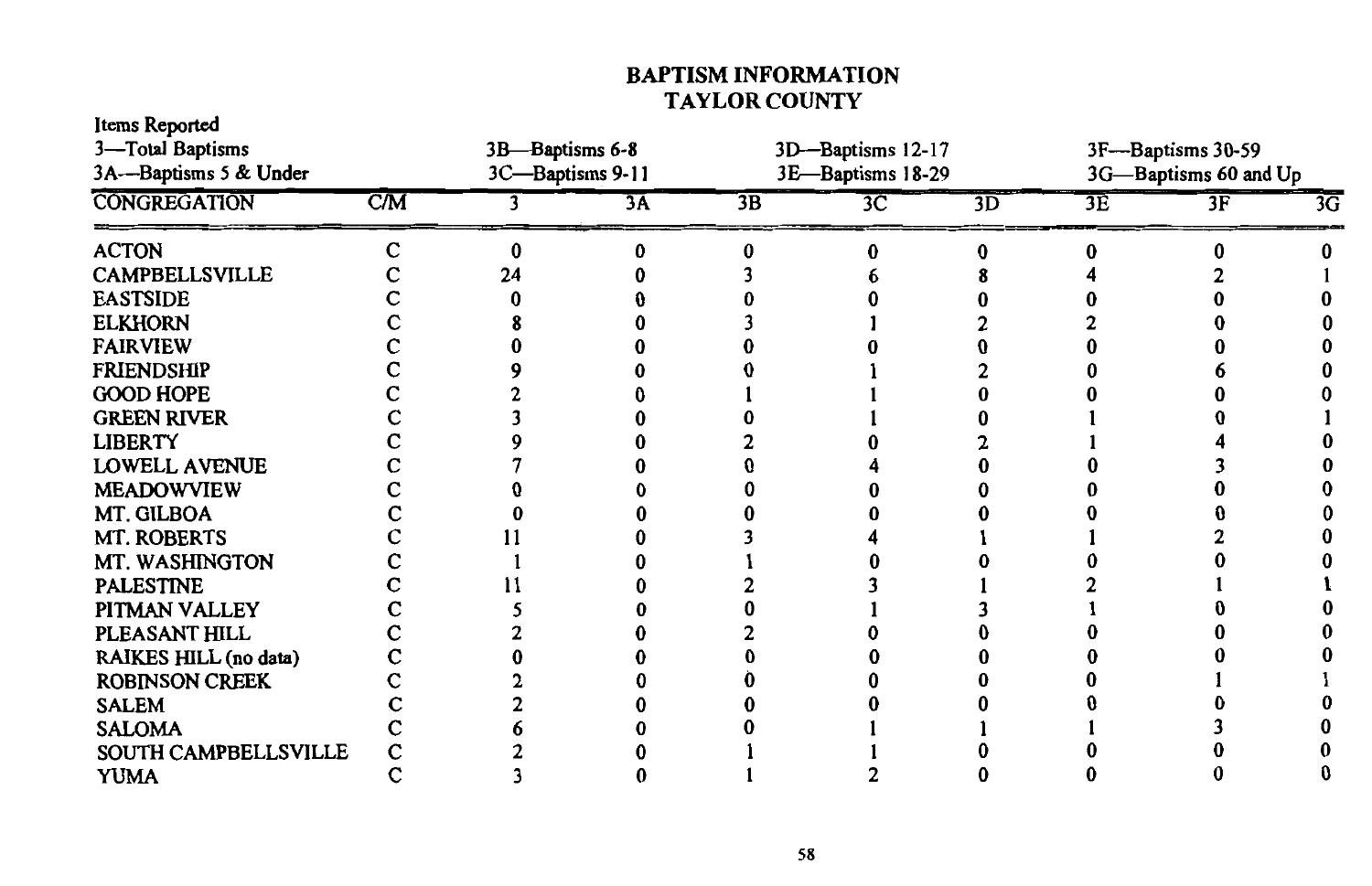# MEMBER AND CONGREGATION INFORMATION **TAYLOR COUNTY**

Items Reported

| 1-- Total Members       |                       | 2-- Resident Members | 4-- Other Additions |                 | 7-- Primary Worship Attendance |     |
|-------------------------|-----------------------|----------------------|---------------------|-----------------|--------------------------------|-----|
| Congregation            | C/M                   | Taylor               |                     | 2.              | 4.                             | 7.  |
| <b>ACTON</b>            | $\overline{\text{c}}$ | Taylor               | 61                  | $\overline{38}$ | 2                              | 6   |
| CAMPBELLSVILLE          | с                     | Taylor               | 1884                | 1204            | 41                             | 720 |
| <b>EASTSIDE</b>         | C                     | Taylor               | 99                  |                 |                                | 20  |
| <b>ELKHORN</b>          | C                     | Taylor               | 300                 | 175             | 14                             | 201 |
| <b>FAIRVIEW</b>         | C                     | Taylor               | 150                 | 93              |                                | 51  |
| <b>FRIENDSHIP</b>       | C                     | Taylor               | 172                 | 163             |                                | 60  |
| <b>GOOD HOPE</b>        | C                     | Taylor               | 222                 | 168             |                                | 90  |
| <b>GREEN RIVER</b>      | C                     | Taylor               | 422                 | 342             |                                | 115 |
| <b>LIBERTY</b>          |                       | Taylor               | 221                 | 158             |                                | 64  |
| <b>LOWELL AVENUE</b>    | С                     | Taylor               | 584                 | 517             |                                | 245 |
| <b>MEADOWVIEW</b>       |                       | Taylor               | 190                 | 183             |                                | 84  |
| MT. GILBOA              |                       | Taylor               | 159                 | 121             |                                | 30  |
| MT. ROBERTS             | C                     | Taylor               | 180                 | 18              |                                | 80  |
| MT. WASHINGTON          | C                     | Taylor               | 280                 | 165             |                                | 90  |
| PALESTINE               | C                     | Taylor               | 344                 | 252             |                                | 117 |
| PITMAN VALLEY           | C                     | Taylor               | 157                 | 157             |                                | 120 |
| PLEASANT HILL           | c                     | Taylor               | 570                 | 480             | 14                             | 180 |
| RAIKES HILL (no data)   | $\mathbf C$           | Taylor               | 0                   | 0               |                                | 0   |
| <b>ROBINSON CREEK</b>   | c                     | Taylor               | 366                 | 311             |                                | 120 |
| <b>SALEM</b>            | с                     | Taylor               | 101                 | 101             |                                | 77  |
| <b>SALOMA</b>           | с                     | Taylor               | 212                 | 160             |                                | 85  |
| <b>S-CAMPBELLSVILLE</b> | C                     | Taylor               | 816                 | 761             | 11                             | 165 |
| <b>YUMA</b>             | C                     | Taylor               | 153                 | 118             | 0                              | 40  |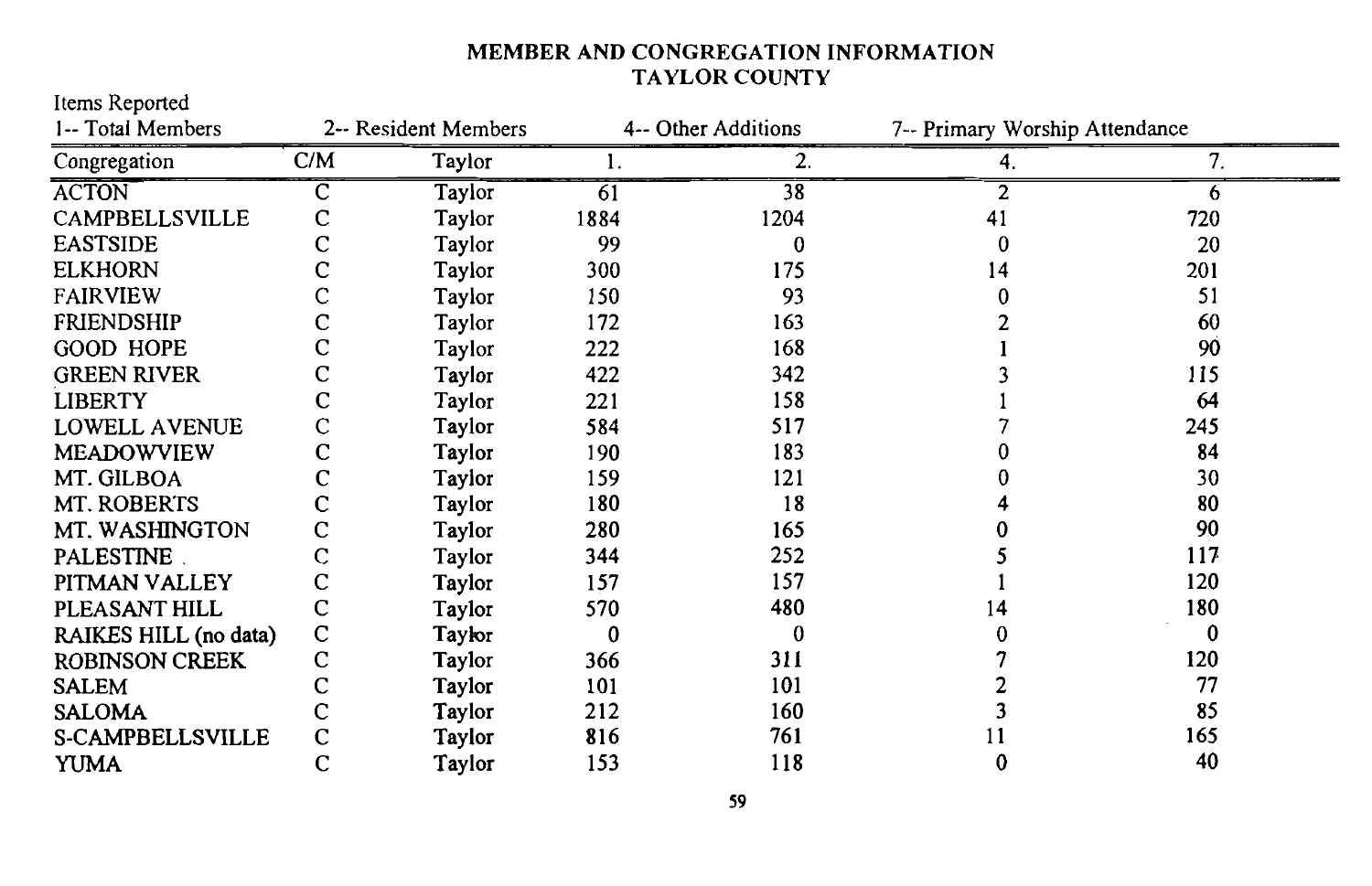# OTHER PROGRAM INFORMATION **TAYLOR COUNTY**

| Items Reported<br>9-VBS Enrollment |     | 10-Discipleship Training |             | 11-Music Ministry | 12-Mission Project | $13 - WMU$      |                 | 14—Men & Boys Missions |
|------------------------------------|-----|--------------------------|-------------|-------------------|--------------------|-----------------|-----------------|------------------------|
| <b>CONGREGATION</b>                | C/M | <b>Taylor</b>            | 9           | 10                |                    | $\overline{12}$ | $\overline{13}$ | 14                     |
| <b>ACTON</b>                       | С   | Taylor                   | 21          | 9                 |                    | 0               | 8               | 0                      |
| CAMPBELLSVILLE                     |     | Taylor                   | 260         | 130               | 230                | 300             | 90              | 45                     |
| <b>EASTSIDE</b>                    |     | Taylor                   | 0           | Ω                 |                    | 0               |                 |                        |
| <b>ELKHORN</b>                     |     | Taylor                   | $\bf{0}$    | 160               | 15                 | 627             |                 |                        |
| <b>FAIRVIEW</b>                    | с   | Taylor                   | 55          |                   |                    |                 |                 |                        |
| <b>FRIENDSHIP</b>                  | C   | Taylor                   | 57          | 15                |                    | 14              | 15              | 10                     |
| <b>GOOD HOPE</b>                   | с   | <b>Taylor</b>            | 132         | 0                 | 40                 | 75              | 25              | 18                     |
| <b>GREEN RIVER</b>                 |     | Taylor                   | 110         | 15                | 18                 | 26              | 48              |                        |
| <b>LIBERTY</b>                     |     | Taylor                   | 58          |                   | 14                 | 0               | 29              | 12                     |
| <b>LOWELL AVE.</b>                 | С   | <b>Taylor</b>            | 127         | 10                | 62                 | 925             | 75              | 55                     |
| <b>MEADOWVIEW</b>                  | c   | Taylor                   |             |                   | 18                 |                 |                 |                        |
| MT. GILBOA                         |     | Taylor                   |             |                   |                    |                 | 15              |                        |
| <b>MT. ROBERTS</b>                 |     | Taylor                   | 114         |                   | 13                 |                 | 41              | 25                     |
| MT. WASHINGTON                     | c   | Taylor                   | 42          |                   | 20                 |                 | 10              |                        |
| <b>PALESTINE</b>                   | c   | Taylor                   | 135         | 55                | 18                 | 20              | 26              | 30                     |
| PITMAN VALLEY                      | c   | Taylor                   | 55          |                   |                    |                 | 0               |                        |
| PLEASANT HILL                      | c   | Taylor                   | 115         |                   | 15                 |                 | 30              | 10                     |
| RAIKES HILL (no data)              | c   | Taylor                   | 0           |                   |                    |                 | 0               |                        |
| <b>ROBINSON CREEK</b>              | C   | Taylor                   | 160         |                   | 30                 | 17              | 10              | 10                     |
| <b>SALEM</b>                       |     | Taylor                   | 68          | 18                | 10                 |                 | 32              | 14                     |
| <b>SALOMA</b>                      |     | Taylor                   | 81          | 30                | 20                 | 30              | 21              | 15                     |
| SOUTH CAMPBELLSVILLE               |     | Taylor                   | 146         |                   | 15                 |                 |                 |                        |
| <b>YUMA</b>                        |     | Taylor                   | $\sqrt{59}$ | 45                |                    |                 | 30              | 21                     |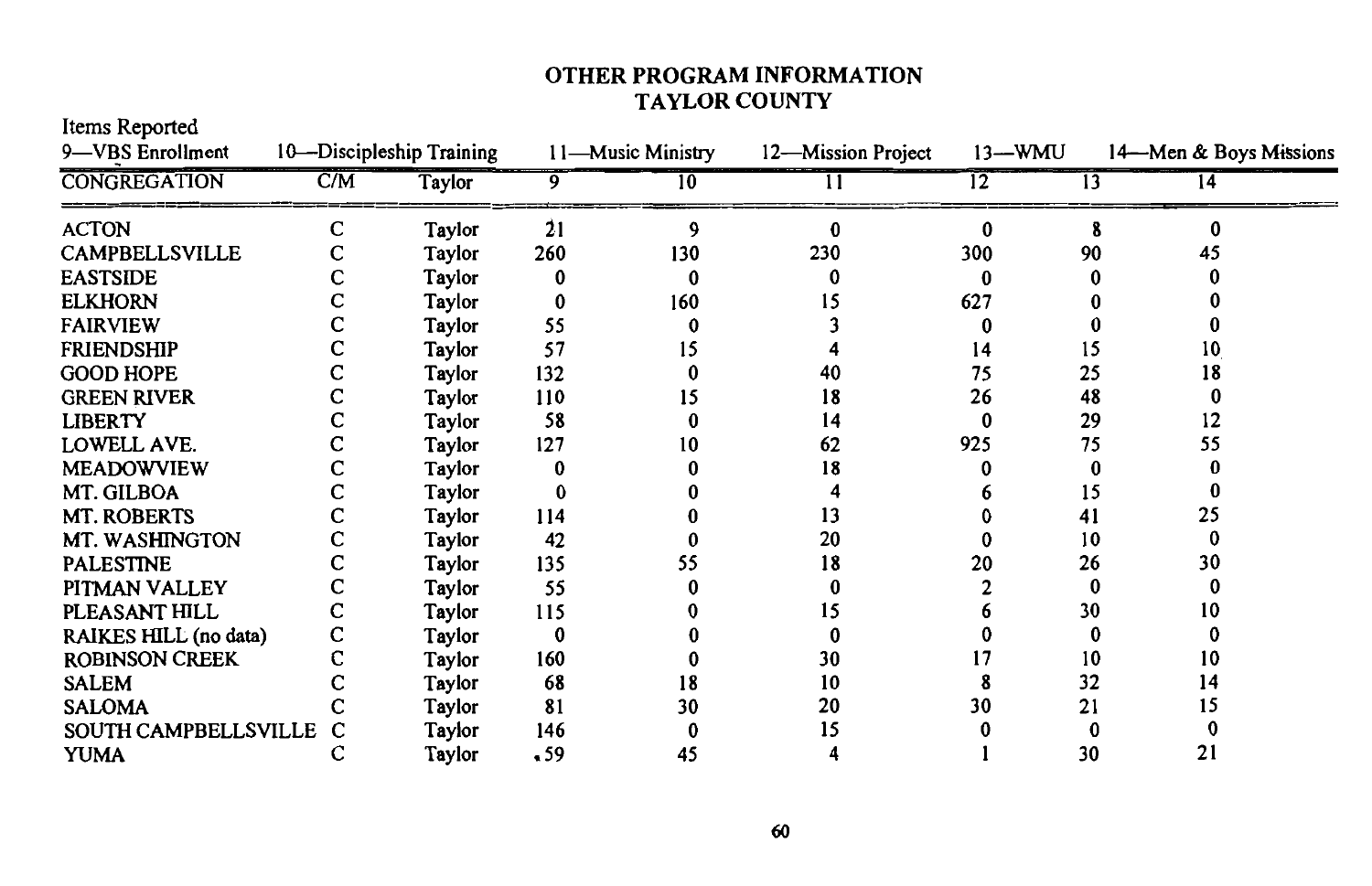#### **BIBLE STUDY INFORMATION TAYLOR COUNTY**

 $\bullet$ .

| Items Reported                   |              |               |                 |               |                   |                   |    |               |                 |                     |              |          |    |                      |                     |  |  |
|----------------------------------|--------------|---------------|-----------------|---------------|-------------------|-------------------|----|---------------|-----------------|---------------------|--------------|----------|----|----------------------|---------------------|--|--|
| 5-Total SS Enrollment            | 5B-Ages 6-11 |               |                 | 5D-Ages 18-24 |                   |                   |    | 5F-Ages 35-54 |                 |                     | 5H-65 and Up |          |    | 5J-Other-Bible Study |                     |  |  |
| 5A-Ages 5 and Under              |              | 5C-Ages 12-17 |                 |               | 5E-Ages 25-34     |                   |    | 5G-Ages 55-64 |                 | 5I General Officers |              |          |    |                      | 6-SS Weekly Average |  |  |
| 8-New Ongoing Bible Study Groups |              |               |                 |               |                   |                   |    |               |                 |                     |              |          |    |                      |                     |  |  |
| Congregation                     | CM           | Taylor        | 5               | 5Å            | 5B                | 5C                | 5D | 5E            | 5F              | 5G                  | 5H           | 51       | 5J | 6                    | 8.                  |  |  |
| <b>ACTON</b>                     | C            | Taylor        | $\overline{29}$ | 2             | 3                 | 2                 | 3  | 2             |                 | 9                   |              | $\bf{0}$ | 0  | 13                   |                     |  |  |
| CAMPBELLSVILLE                   |              | Taylor        | 1127            | 73            | 132               | 131               | 78 | 150           | 268             | 73                  | 180          | 10       | 32 | 588                  |                     |  |  |
| <b>EASTSIDE</b>                  |              | Taylor        | 0               | 0             | $\bf{0}$          | 0                 |    | 0             |                 |                     |              |          |    | $\bf{0}$             |                     |  |  |
| <b>ELKHORN</b>                   |              | Taylor        | 165             | 16            | 40                | 26                |    | 21            | 21              | 13                  | 14           |          |    | 101                  |                     |  |  |
| <b>FAIRVIEW</b>                  |              | Taylor        | 52              | 10            |                   |                   |    |               | 16              |                     |              |          |    | 32                   |                     |  |  |
| <b>FRIENDSHIP</b>                |              | Taylor        | 102             |               | 13                |                   | 10 |               | 18              | 14                  | 20           |          |    | 48                   |                     |  |  |
| <b>GOOD HOPE</b>                 |              | Taylor        | 114             | 40            | 10                | 22                |    | 10            | 9               | 14                  | 22           |          |    | 70                   |                     |  |  |
| <b>GREEN RIVER</b>               |              | Taylor        | 96              |               |                   | 10                |    |               | 18              | 20                  | 27           |          |    | 80                   |                     |  |  |
| <b>LIBERTY</b>                   |              | Taylor        | 70              |               | 6                 | 11                |    |               | 18              |                     | 13           |          |    | 48                   |                     |  |  |
| LOWELL AVE.                      |              | Taylor        | 321             | 32            | 47                | 25                | 14 | 36            | 102             | 14                  | 47           |          |    | 164                  |                     |  |  |
| <b>MEADOWVIEW</b>                |              | Taylor        | 121             |               | 15                | 12                | 10 | 23            | 13              | 20                  | 22           |          |    | 49                   |                     |  |  |
| Mt. GILBOA                       |              | Taylor        | 46              |               |                   | $12 \overline{ }$ |    | 0             | 15              |                     |              |          |    | 25                   |                     |  |  |
| MT. ROBERTS                      |              | Taylor        | 137             | 10            | 44                | 16                | 10 | 15            | 17              |                     | 9            |          |    | 59                   |                     |  |  |
| <b>MT WASHINGTON</b>             |              | Taylor        | 65              |               |                   |                   |    | 10            | 12              | 14                  | 10           |          |    | 48                   |                     |  |  |
| <b>PALESTINE</b>                 |              | Taylor        | 132             |               | 15                | 10                |    | 25            | 16              |                     | 48           |          |    | 81                   |                     |  |  |
| PITMAN VALLEY                    |              | Taylor        | 84              |               | 10                | 14                | 10 | 10            | 20              | 10                  | 14           |          |    | 70                   |                     |  |  |
| PLEASANT HILL                    |              | Taylor        | 201             |               | 16                | 19                | 10 | 10            | 48 <sup>°</sup> | 32                  | 57           |          |    | 150                  |                     |  |  |
| RAIKES HILL (No data)            |              | Taylor        | 0               |               | 0                 |                   |    | 0             | 0               |                     |              |          |    | 0                    |                     |  |  |
| <b>ROBINSON CREEK</b>            |              | Taylor        | 138             |               | 14                | 20                | 10 | 10            | 25              | 20                  | 25           |          |    | 81                   |                     |  |  |
| <b>SALEM</b>                     |              | Taylor        | 88              |               | 9                 | 10                |    | $\bf{0}$      | 30              | 12                  | 18           |          |    | 72                   |                     |  |  |
| <b>SALOMA</b>                    |              | Taylor        | 89              |               | 14                |                   |    | 16            | 20              |                     | 10           |          |    | 60                   | 35                  |  |  |
| S CAMPBELLSVILLE                 |              | Taylor        | 165             | 40            | 12                | 20                |    |               | 10              | 37                  | 62           |          |    | 90                   |                     |  |  |
| <b>YIIMA</b>                     |              | Tavlor        | 62              |               | $12 \overline{ }$ |                   |    |               | 16              |                     | 10           |          |    | 35                   |                     |  |  |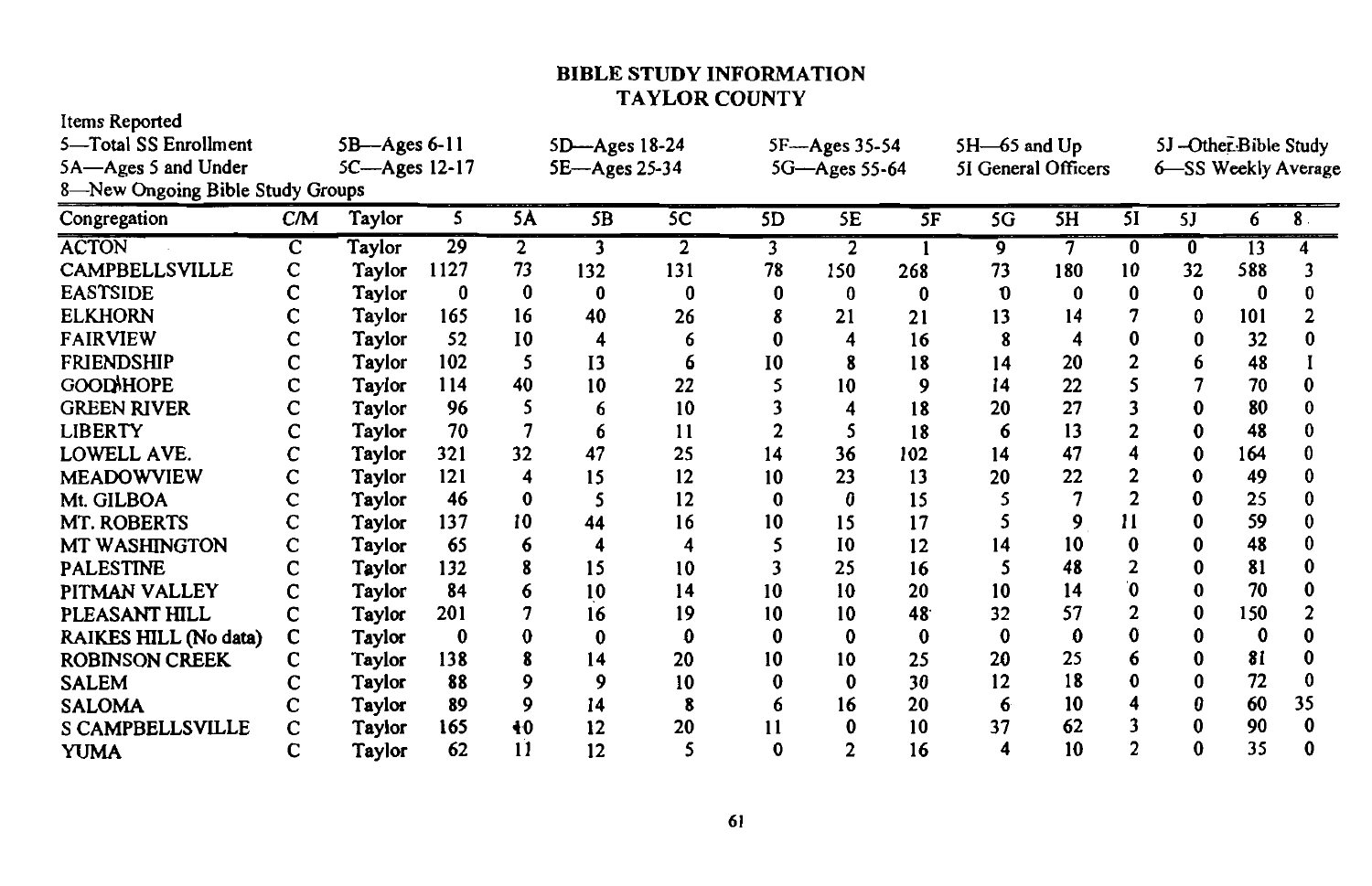#### **FINANCIL IFORMATION TAYLOR COUNTY**

| <b>Items Reported</b>    |   |                       |            |                 |                         |          |                    |           |                   |            |
|--------------------------|---|-----------------------|------------|-----------------|-------------------------|----------|--------------------|-----------|-------------------|------------|
| 15—Undesignated Receipts |   | 17-Other Receipts     |            |                 | 19-Associational Giving |          | 21-Annie Armstrong |           |                   |            |
| 16-Designated Receipts   |   | 18-Cooperative Giving |            | 20—State Giving |                         |          | 22-Lottie Moon     |           | 23-Other Missions |            |
| <b>CONGREGATION</b>      | c | 15                    | 16         | 17              | 18                      | 19       | 20                 | 21        | 22                | 23         |
| <b>ACTON</b>             | Č | 16,355.00             | 17,835.00  | 0.00            | 1,953.00                | 327.00   | 212.00             | 25.00     | 50.00             | 0.00       |
| <b>CAMPBELLSVILLE</b>    | с | 1,172,144.00          | 362,932.00 | 85,844.00       | 152,279.00              | 8,000.00 | 6,622.00           | 14,407.00 | 39,738.00         | 144,800.00 |
| <b>EASTSIDE</b>          | с | 7,902.00              | 4,345.00   | 1,123.00        | 0.00                    | 0.00     | 0.00               | 0.00      | 0.00              | 0.00       |
| <b>ELKHORN</b>           | с | 128,815.00            | 20,442.00  | 0.00            | 1,500.00                | 1,200.00 | 0.00               | 0.00      | 0.00              | 24,060.00  |
| <b>FAIRVIEW</b>          | С | 24,680.00             | 10.654.00  | 0.00            | 1,977.00                | 492.00   | 24.00              | 140.00    | 160.00            | 356.00     |
| <b>FRIENDSHIP</b>        | с | 70,058.00             | 15,843.00  | 0.00            | 12,610.00               | 701.00   | 740.00             | 770.00    | 6,800.00          | 13,420.00  |
| <b>GOOD HOPE</b>         | c | 89,636.00             | 63,603.00  | 0.00            | 28,176.00               | 2,709.00 | 1,585.00           | 2,634.00  | 4,100.00          | 15,425.00  |
| <b>GREEN RIVER</b>       | С | 108,963.00            | 45,710.00  | 526.00          | 16,255.00               | 3,251.00 | 1,500.00           | 2,184.00  | 3,549.00          | 4,178.00   |
| <b>LIBERTY</b>           | c | 71,884.00             | 5,772.00   | 3,009.00        | 7,799.00                | 2,292.00 | 0.00               | 469.00    | 749.00            | 11,655.00  |
| LOWELL AVENUE            | c | 256,945.00            | 17,586.00  | 4,600.00        | 44,930.00               | 3,621.00 | 2,831.00           | 4,161.00  | 6,751.00          | 19,026.00  |
| <b>MEADOWVIEW</b>        | с | 80,927.00             | 5,520.00   | 0.00            | 8,090.00                | 2,025.00 | 973.00             | 0.00      | 0.00              | 3,287.00   |
| <b>MT. GILBOA</b>        | C | 39,331.00             | 9,251.00   | 0.00            | 7,473.00                | 800.00   | 450.00             | 910.00    | 3,317.00          | 3,774.00   |
| <b>MT. ROBERTS</b>       | C | 62,365.00             | 12,413.00  | 0.00            | 9,596.00                | 909.00   | 664.00             | 1,614.00  | 946.00            | 1,800.00   |
| <b>MT. WASHINGTON</b>    | С | 75,356.00             | 3,706.00   | 2,445.00        | 1,000.00                | 1,200.00 | 1,200.00           | 1,002.00  | 627.00            | 2,207.00   |
| <b>PALESTINE</b>         | C | 140,160.00            | 16,477.00  | 0.00            | 16.195.00               | 1,349.00 | 804.00             | 946.00    | 1,545.00          | 1,564.00   |
| PITMAN VALLEY            | с | 49,603.00             | 1,023.00   | 0.00            | 0.00                    | 240.00   | 100.00             | 0.00      | 165.00            | 0.00       |
| PLEASANT HILL            | с | 225,987.00            | 154,748.00 | 0.00            | 60,896.00               | 4,511.00 | 1,260.00           | 1,881.00  | 4,475.00          | 5,681.00   |
| RAIKES HILL (no data)    | С | 0.00                  | 0.00       | 0.00            | 0.00                    | 0.00     | 0.00               | 0.00      | 0.00              | 0.00       |
| <b>ROBINSON CREEK</b>    | с | 116.250.00            | 43,100.00  | 1,350.00        | 9,300.00                | 2,325.00 | 0.00               | 800.00    | 1,435.00          | 1,160.00   |
| <b>SALEM</b>             | c | 95,112.00             | 10,348.00  | 1,056.00        | 17,191.00               | 1,940.00 | 1,146.00           | 1,732.00  | 2,755.00          | 1,588.00   |
| <b>SALOMA</b>            | c | 79,338.00             | 18,701.00  | 308.00          | 11,896.00               | 3,965.00 | 801.00             | 831.00    | 1,520.00          | 19,776.00  |
| S-CAMPBELLSVILLE         | c | 161,150.00            | 6,357.00   | 3,425.00        | 17,507.00               | 1,577.00 | 20.00              | 110.00    | 600.00            | 6,063.00   |
| YUMA                     | С | 34 002 00             | 8.626.00   | 0.00            | 3.408.00                | 680.00   | 938.00             | 565.00    | 522.00            | 654.00     |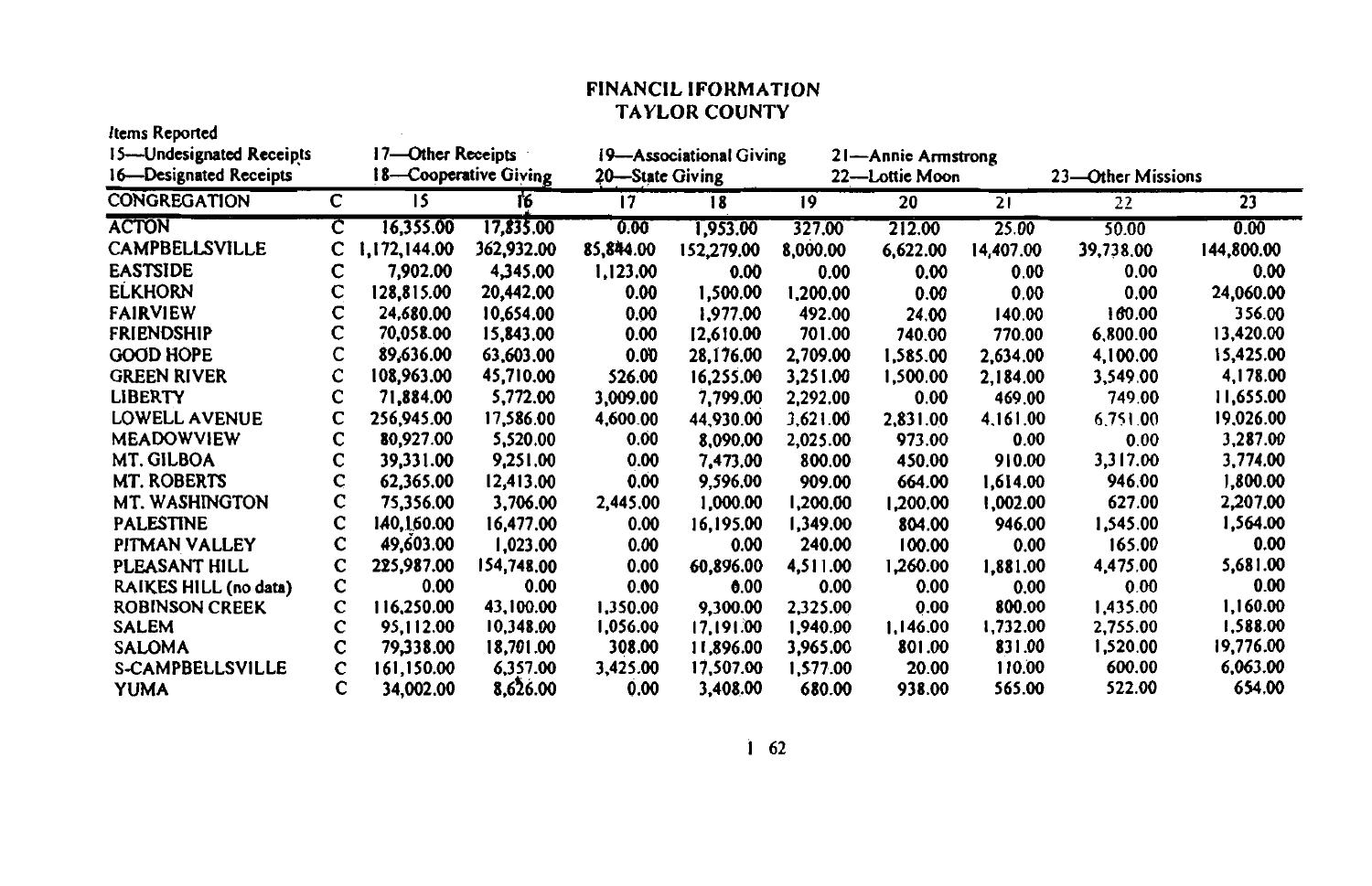# HISTORICAL TABLES (1958-1969)

| Church                                          | Moderator          | Clerk                | Preacher                                 |
|-------------------------------------------------|--------------------|----------------------|------------------------------------------|
| 1958<br>Campbellsville                          | J. Chester Badgett | Woodruff T. Chandler | D.L. Druin<br>J. Chester Badgett         |
| 1959<br>ElkHorn                                 | J. Chester Badgett | Woodruff T. Chandler | J.A. Parker<br>L.A. Fishburn             |
| 1960<br>Good Hope<br>Liberty                    | D. L. Druien       | Woodruff T. Chandler | W. E. Miller<br>T.H. Harding             |
| 1961<br>Lone Valley                             | D. L. Druien       | Woodruff T. Chandler | Giblert Sapp<br>H.T. Parrott             |
| 1962<br>Mt. Gilboa<br>South Campbellsville      | T.H. Harding       | Woodruff T. Chandler | Harvey Morrison<br><b>Marshall Black</b> |
| 1963<br>Palestine<br>Lowell Avenue              | Gilbert Sapp       | Woodruff T. Chandler | Ralph Boots<br>L.M. Hamilton             |
| 1964<br>Pleasant Hill<br>Campbellsville         | Homer Kirtley      | Woodruff T. Chandler | J. Chester Badgett<br>D.L.Druien         |
| 1965<br><b>Robinson Creek</b><br>Campbellsville | Homer Kirtley      | Woodruff T. Chandler | Harvey Morrison<br>William R. Beard      |
| 1966<br>Salem<br>Campbellsville                 | William R. Beard   | Woodruff T. Chandler | L.M. Hamilton<br>Landon Handley          |
| 1967<br>Saloma<br>Lowell Avenue                 | William R. Beard   | Woodruff T. Chandler | Joe Hampton<br>Arnold Moon               |
| 1968<br>South Campbellsville<br>Green River     | Joe R. Hampton     | J.L. McNeal          | Arnold Moon<br>Raiph Boots               |
| 1969<br>Campbellsville<br>Meadowview            | J. B. Crawley      | Lonnie Turner<br>(M) | Landon Handley<br>Roy Fowler             |

(M) Missionary Message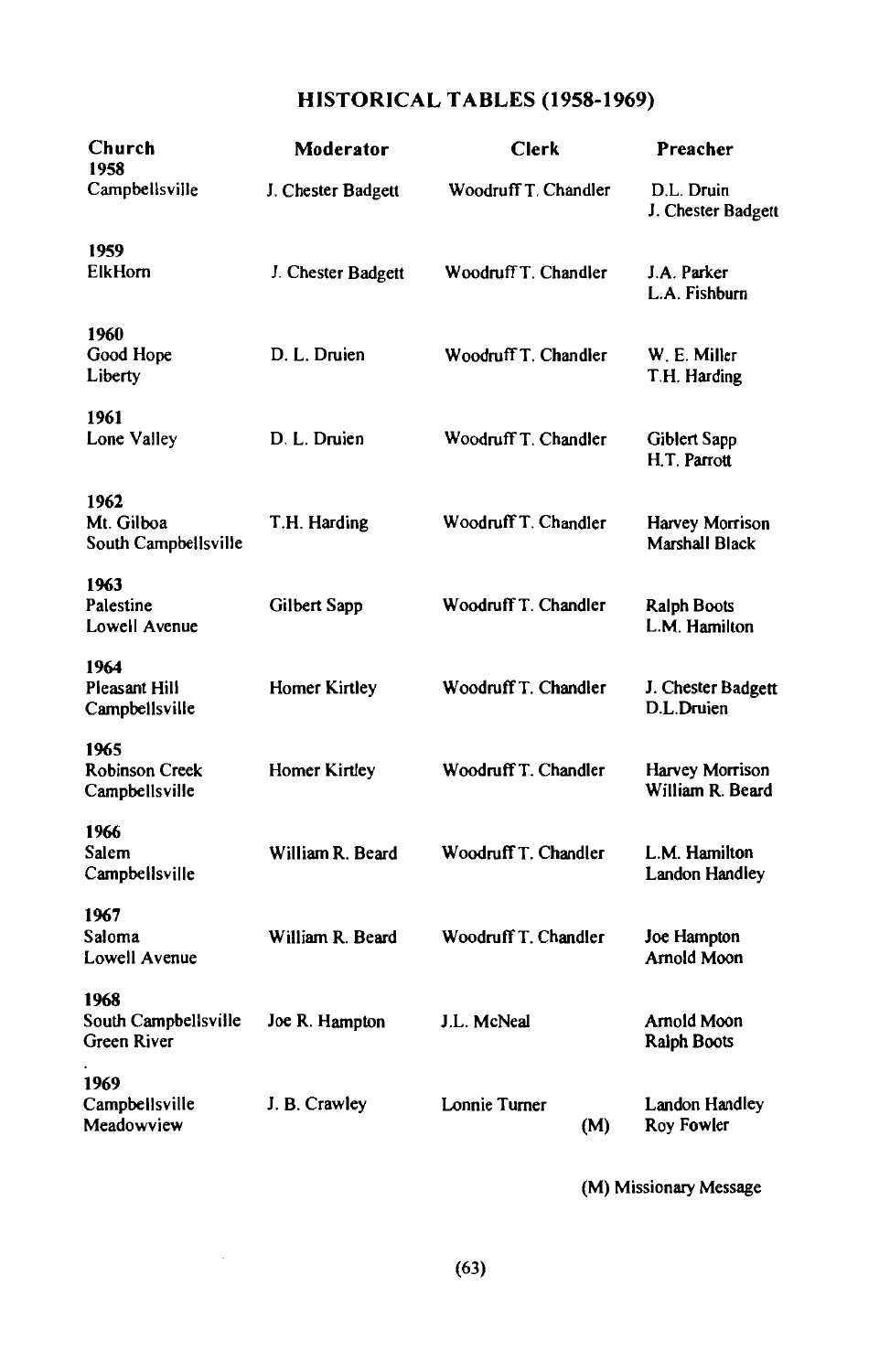# HISTORICAL TABLES (1970-1981)

| <b>CHURCH</b>                                        | <b>MODERATOR</b>       | <b>CLERK</b>        |     | <b>PREACHER</b>                          |
|------------------------------------------------------|------------------------|---------------------|-----|------------------------------------------|
| 1970<br>Elkhorn<br>Mt. Gilboa                        | J.B. Crawley           | Lonnie Turner       | (M) | L.D. Kennedy<br>David Jester             |
| 1971<br>Good Hope<br>Liberty                         | Landon Handley         | George R. Gaddie    | (M) | J. Gene Hall<br><b>Richard Clement</b>   |
| 1972<br>Friendship<br>Palestine                      | Landon Handley         | George R. Gaddie    | (M) | Hardin Hosey<br>Jim McKinley             |
| 1973<br>Robinson Creek<br>Pleasant Hill              | Darrell Hunt           | George R. Gaddie    | (M) | Charles R. Harris<br>Wilburn Hoglen      |
| 1974<br>Salem<br>Lowell Avenue                       | Darrell Hunt           | George R. Gaddie    | (M) | <b>Richard Shields</b><br>William Bender |
| 1975<br>Green River Memorial<br>South Campbellsville | <b>Richard Shields</b> | George R. Gaddie    | (M) | J. Chester Badgett<br><b>Bobby Evans</b> |
| 1976<br>Saloma<br>Campbellsville                     | <b>Richard Shields</b> | Hardin Hosey        | (M) | Marshall Black<br>Wayne Hassenmyer       |
| 1977<br>Fairview<br>Palestine                        | Jerry Kibbons          | Hardin Hosey        | (M) | George Gaddie<br>Tacahiro Oue            |
| 1978<br><b>Robinson Creek</b><br>Elkhorn             | Jerry Kibbons          | <b>Hardin Hosey</b> | (M) | Donald Gowin<br>Donald Spiegel           |
| 1979<br>Liberty<br>Good Hope                         | George R. Gaddie       | <b>Hardin Hosey</b> | (M) | Thurmon Eaton<br>J. Alvin Hardy          |
| 1980<br>Pleasant Hill<br>Mt. Gilboa                  | George R. Gaddie       | L.D. Kennedy        | (M) | Jerry Kibbons<br>L.D. Kennedy            |
| 1981<br>Pitman Valley<br>Salem                       | L.D. Kennedy           | Jim Campbell        | (M) | Paul Homer<br>J. Chester Badgett         |
|                                                      |                        |                     |     | (M) Missionary Message                   |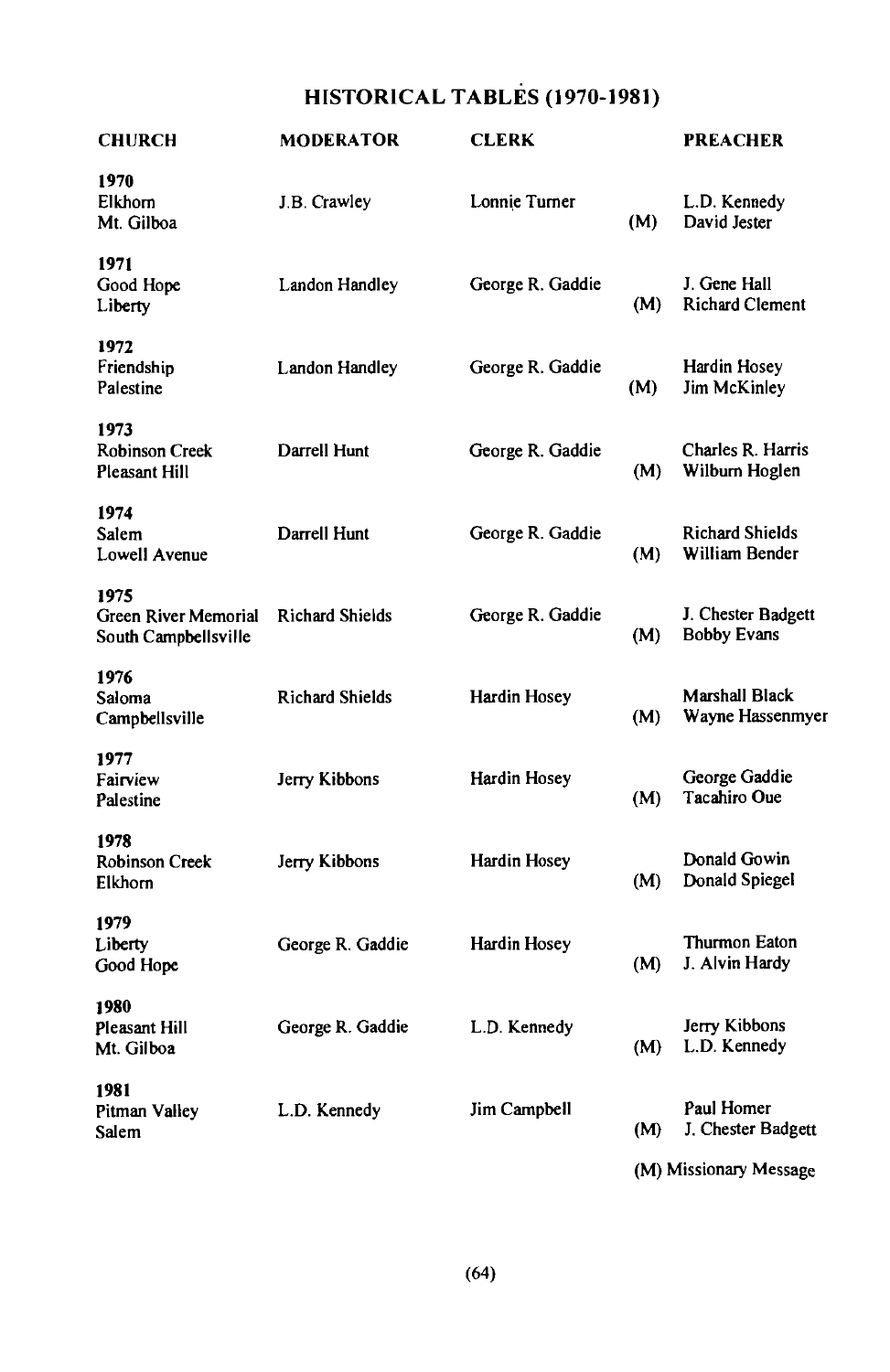# HISTORICAL TABLES (1982-1991)

| <b>CHURCH</b>                                                              | MODERATOR            | CLERK        |     | <b>PREACHER</b>                                                          |
|----------------------------------------------------------------------------|----------------------|--------------|-----|--------------------------------------------------------------------------|
| 1982<br>Friendship<br>Lowell Avenue                                        | Marshall Black       | Jim Campbell | (M) | Don Watson<br>Jim McKinley                                               |
| 1983<br>Meadowview<br>South Campbellsville                                 | Marshall Black       | Jim Campbell | (M) | <b>Bob Martin</b><br>Jeff Day                                            |
| 1984<br>Yuma<br>Campbellsville                                             | James E. Jones       | Jim Campbell | (M) | Richard Reed<br>Bill Marshall                                            |
| 1985<br>Saloma<br>Elkhorn                                                  | James E. Jones       | Jim Campbell | (M) | Howard Davenport<br><b>Richard Clement</b>                               |
| 1986<br>Spring—Meadowview<br><b>Robinson Creek</b><br>Green River Memorial | Darrell Hunt         | Jim Campbell | (M) | Mike Moynahan<br>George R. Gaddie<br>Allen West                          |
| 1987<br>Spring—Good Hope<br>Eastside<br>Pleasant Hill                      | Darrell Hunt         | Jim Campbell | (M) | <b>Randy Smith</b><br>Taylor County/<br>Kenya Partnership<br>James Jones |
| 1988<br>Spring-Salem<br>Mt. Gilboa<br>Palestine                            | Darrell Hunt         | Jim Campbell | (M) | Roger Alford<br>Gilbert Sapp<br><b>Kenneth Winters</b>                   |
| 1989<br>Spring-Liberty<br>Pitman Valley<br>Green River Memorial            | <b>Bob E. Martin</b> | Jim Campbell | (M) | Donald Berry<br>Jim Collison<br>John Wilson                              |
| 1990<br>Spring—Friendship<br>Green River Memorial<br>South Campbellsville  | <b>Bob E. Martin</b> | Jim Campbell | (M) | Landon Hadley<br>J.W. Farmer<br>Calvin Wilkins                           |
| 1991<br>Spring-Yuma<br>Saloma<br>Campbellsville                            | <b>Tom Gupton</b>    | Jim Campbell | (M) | Mike Crain<br>Chris Mueller<br>Jim McKinley                              |
|                                                                            |                      |              | (M) | <b>Missionary Message</b>                                                |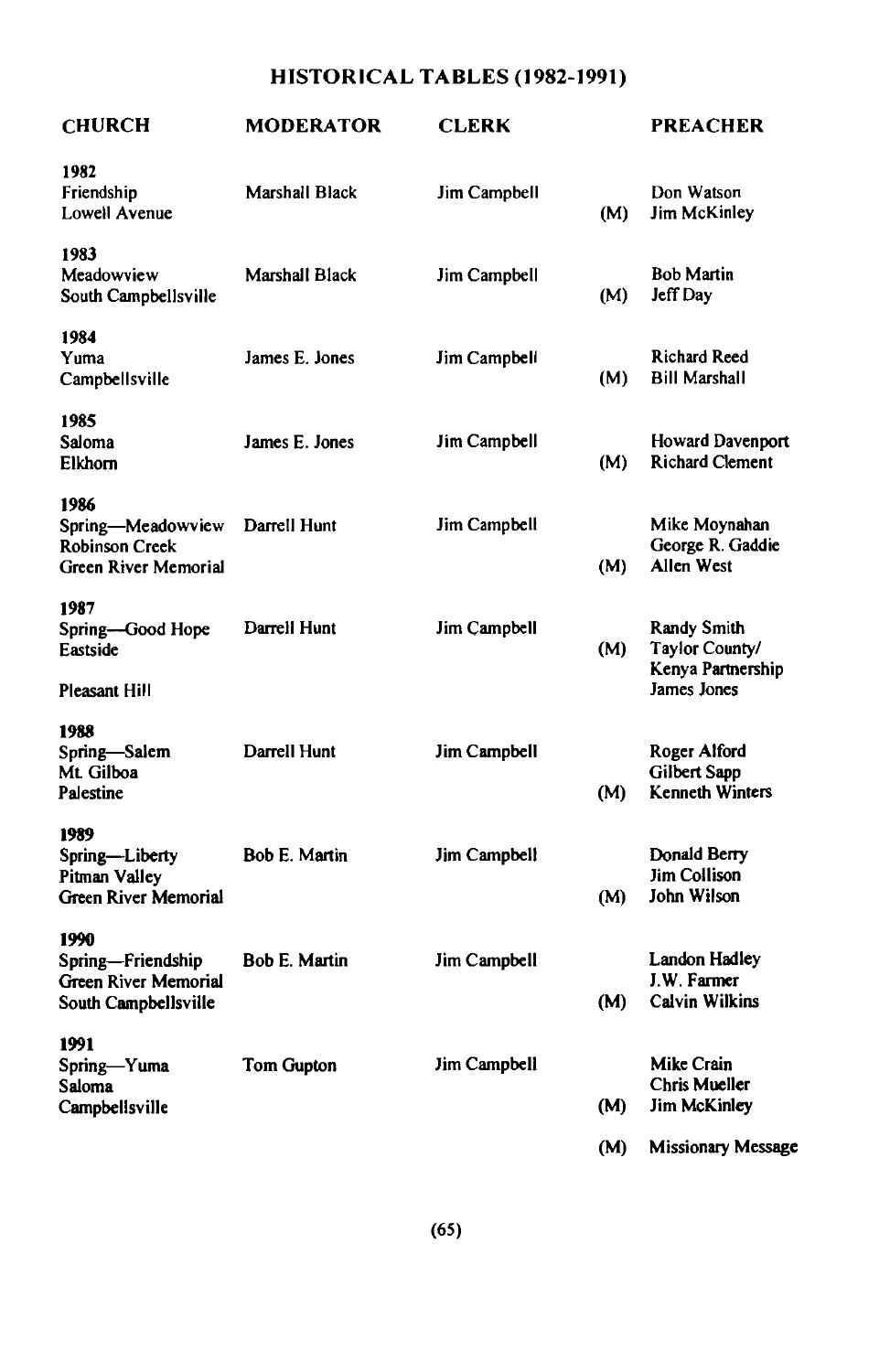# HISTORICAL TABLES (1992-2000)

| <b>CHURCH</b>                                                 | MODERATOR                       | CLERK                         |     | <b>PREACHER</b>                                                                   |
|---------------------------------------------------------------|---------------------------------|-------------------------------|-----|-----------------------------------------------------------------------------------|
| 1992<br>Spring-Meadowview<br><b>Robinson Creek</b><br>Elkhorn | <b>Tom Gupton</b>               | Jim Campbell                  | (M) | Mark Jones<br>Al Hardy<br>Charles and<br>Carrie Hedrick                           |
| 1993<br>Spring-Acton<br>Good Hope<br>Pleasant Hill            | Larry Koch                      | Jim Campbell                  | (M) | J.V. Mullen<br>Larry Koch<br><b>Bill</b> and<br>Laverne Arnold                    |
| 1994<br>Spring-Fairview<br>Salem<br>Campbellsville            | Larry Koch                      | Jim Campbell                  | (M) | Tim Najpaver<br><b>Brian Fannin</b><br><b>Bill Jaggers</b>                        |
| 1995<br>Spring-Fairview<br>Salem<br>Campbellsville            | David Henderson<br>Darrell Hunt | Jim Campbell                  | (M) | John Chowning<br>Dewayne Howell<br>Becky Mann and<br>Ed Garr                      |
| 1996<br>Spring-Good Hope<br>Pitman Valley<br>Lowell Avenue    | Darrell Hunt                    | Jim Campbell                  | (M) | Fred Miller<br>Herman Wilkins<br><b>Benton Williams</b>                           |
| 1997<br>Spring-Friendship<br>Liberty<br>Green River Memorial  | Darrell Hunt                    | Jim Campbell                  | (M) | Ray England<br>Dan Hunt, Sr.<br>Jim Strange,<br>Dianna Derringer,<br>J.B. Crawley |
| 1998<br>Spring-Eastside<br>Friendship<br>Palestine            | Dwayne Howell                   | Jim Campbell                  | (M) | Jeff McCarty<br>James E. Jones<br>David Coppage                                   |
| 1999<br>Spring-Yuma<br>Meadowview<br>South Campbellsville     | Dwayne Howell                   | Jim Campbell<br>Nancy Walters | (M) | George Gaddie<br>Linda Egbert                                                     |
| 2000<br>Spring-Salem<br>Saloma<br>Campbellsville              | Al Hardy                        | Michael Goodwin               | (M) | Gene Hall<br>Donnie Blick<br>Larrry Rowell                                        |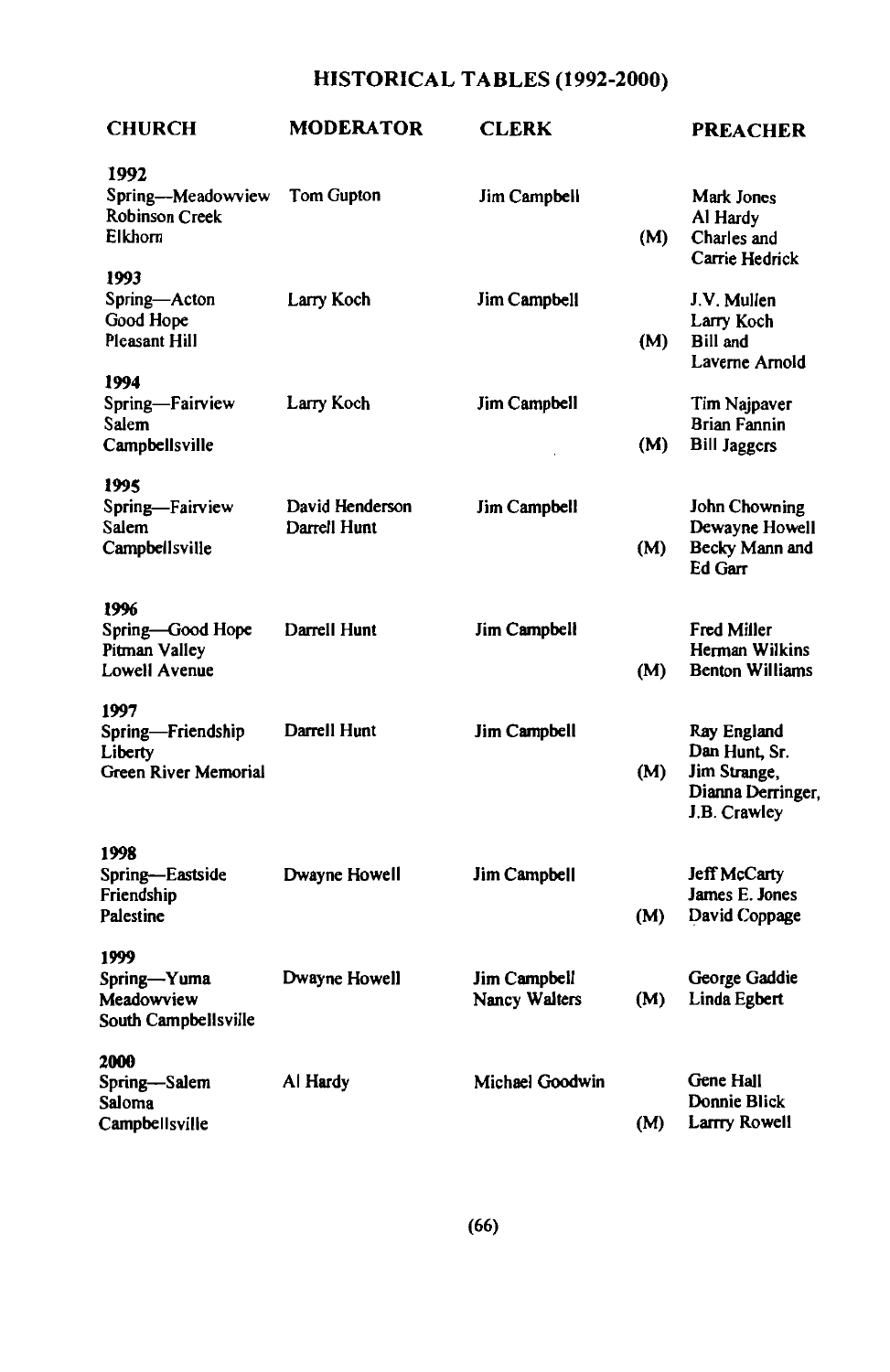# HISTORICAL TABLES (2001-2007)

| <b>CHURCH</b>                                                               | <b>MODERATOR</b>       | CLERK                  | <b>PREACHER</b> |                                                                                                         |
|-----------------------------------------------------------------------------|------------------------|------------------------|-----------------|---------------------------------------------------------------------------------------------------------|
| 2001<br>Spring-Mt. Roberts<br>Mt. Gilboa<br>Robinson Creek                  | Al Hardy               | Michael Goodwin        | (M)             | Dr. Ted Taylor<br>Dr. Nikolai<br>Syrovatka                                                              |
| 2002<br>Spring-Acton<br>Pleasant Hill<br>Elkhorn                            | Michael Goodwin        | Helen Franklin         | (M)             | Bro. Dave Walters<br><b>Ron Gleaves</b><br>David Hill                                                   |
| 2003<br>Spring-<br>Mt. Washington<br>Faiview<br>Lowell Avenue               | Michael Goodwin        | Helen Franklin         | (M)             | Jimmie York<br>Skip Alexander<br>John Kelly                                                             |
| 2004<br>Spring-<br>Pitman Valley<br>Palestine<br>Good Hope                  | <b>George Phillips</b> | Helen Franklin         |                 | Rev. Gary Durham<br>Rev. John Chowning<br>(M) Dr. Van Thompson                                          |
| 2005<br>Spring<br>Raikes Hill<br>Green River<br>Fairview                    | George Phillips        | Helen Franklin         | (M)             | Rev. Roger Robertson<br>Rev. Danny Pace<br>Mrs. Marilyn Goodwin<br>Rev. Larry Rowell<br>George Phillips |
| 2006<br>Spring<br>Yuma<br>Friendship<br><b>Pleasant Hill</b>                | Gary Durham            | <b>Helen Henderson</b> |                 | Rev. Michael Goodwin<br>Rev. Danny Nelson<br>* Bro. Alan Funk                                           |
| 2007<br>Spring<br>South Campbellsville<br>Liberty<br>Campbellsville Baptist | <b>Bill Henderson</b>  | Helen Henderson        |                 | Bro. John Batcher<br>Bro. Shawn Caudill                                                                 |

(M) Missionary Message